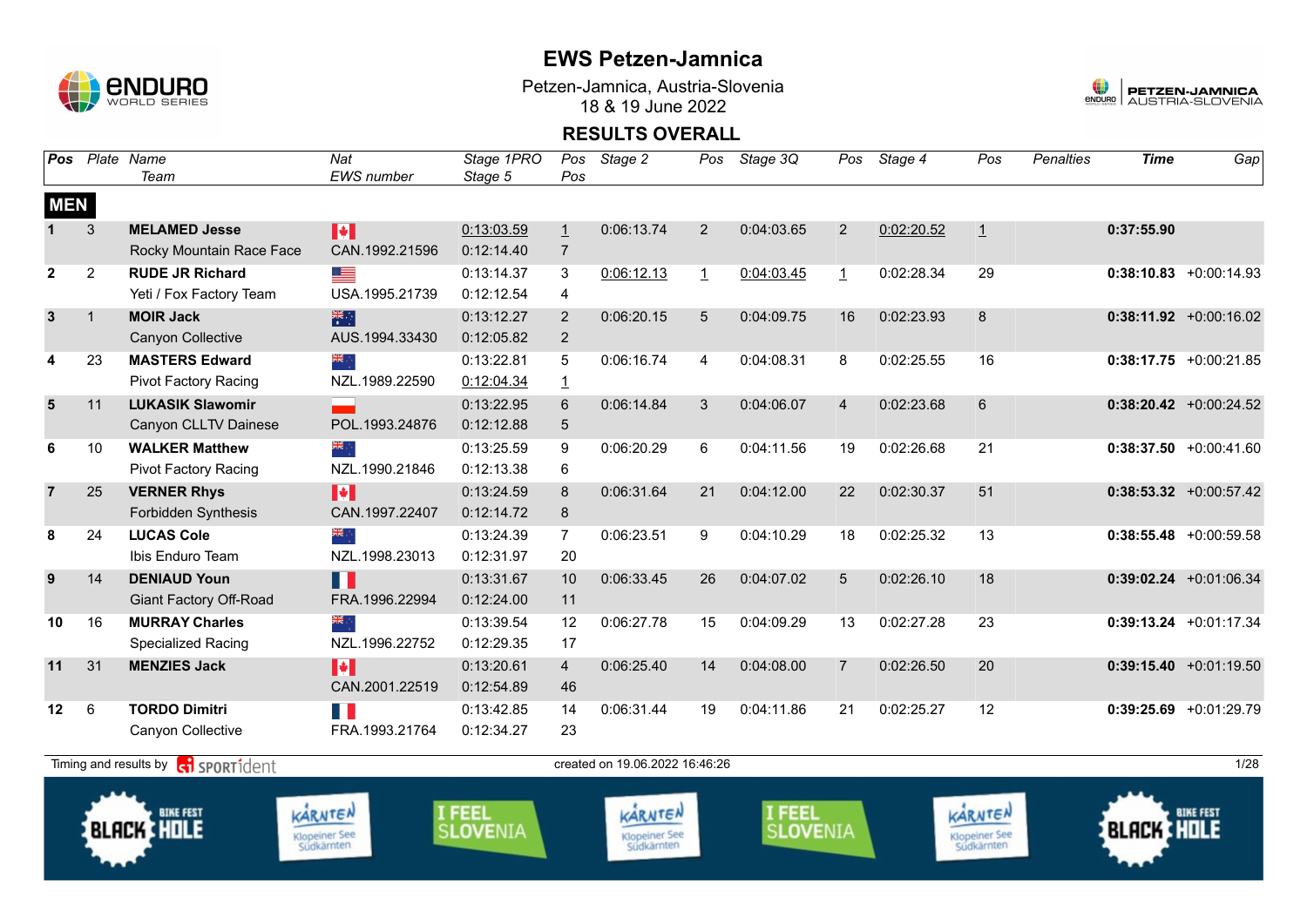

Petzen-Jamnica, Austria-Slovenia 18 & 19 June 2022



| <b>Pos</b> |                | Plate Name                                 | Nat                                       | Stage 1PRO | Pos | Stage 2    | Pos            | Stage 3Q   | Pos | Stage 4    | Pos            | <b>Penalties</b> | <b>Time</b> | Gap                      |
|------------|----------------|--------------------------------------------|-------------------------------------------|------------|-----|------------|----------------|------------|-----|------------|----------------|------------------|-------------|--------------------------|
|            |                | Team                                       | <b>EWS</b> number                         | Stage 5    | Pos |            |                |            |     |            |                |                  |             |                          |
| <b>MEN</b> |                |                                            |                                           |            |     |            |                |            |     |            |                |                  |             |                          |
| 13         | 13             | <b>MAES Martin</b>                         | П                                         | 0:14:03.80 | 38  | 0:06:22.07 | 8              | 0:04:05.23 | 3   | 0:02:23.01 | $\overline{4}$ |                  |             | $0:39:25.89$ +0:01:29.99 |
|            |                | Orbea FOX Enduro Team                      | BEL.1997.21636                            | 0:12:31.78 | 19  |            |                |            |     |            |                |                  |             |                          |
| 14         | 62             | <b>PIGEON Hugo</b>                         | n N                                       | 0:14:17.43 | 50  | 0:06:25.09 | 13             | 0:04:09.00 | 11  | 0:02:25.35 | 14             |                  |             | $0:39:27.87$ +0:01:31.97 |
|            |                | Scott SR Suntour Enduro<br>Team            | FRA.1996.23507                            | 0:12:11.00 | 3   |            |                |            |     |            |                |                  |             |                          |
| 15         | 59             | <b>PERSAK Vid</b>                          | $\sim$                                    | 0:13:46.75 | 18  | 0:06:31.50 | 20             | 0:04:17.59 | 41  | 0:02:23.90 | $\overline{7}$ |                  |             | $0:39:28.86$ +0:01:32.96 |
|            |                | Orbea FOX Enduro Team                      | SLO.1996.22810                            | 0:12:29.12 | 16  |            |                |            |     |            |                |                  |             |                          |
| 16         | 78             | <b>LUTHI Patrick</b>                       | $\ddot{}$                                 | 0:13:47.90 | 19  | 0:06:24.27 | 12             | 0:04:12.40 | 24  | 0:02:27.20 | 22             |                  |             | $0:39:29.04$ +0:01:33.14 |
|            |                |                                            | SUI.1992.22607                            | 0:12:37.27 | 27  |            |                |            |     |            |                |                  |             |                          |
| 17         | 80             | <b>SECONDI Nathan</b>                      | H                                         | 0:13:51.50 | 25  | 0:06:32.95 | 24             | 0:04:09.45 | 14  | 0:02:24.00 | 10             |                  |             | $0:39:29.47 +0:01:33.57$ |
|            |                | <b>Fulgur Factory Team</b><br>Valdinievole | FRA.1999.22133                            | 0:12:31.57 | 18  |            |                |            |     |            |                |                  |             |                          |
| 18         | 56             | <b>LARBEYOU Guillaume</b>                  | T B                                       | 0:13:36.67 | 11  | 0:06:41.32 | 44             | 0:04:11.77 | 20  | 0:02:33.27 | 77             |                  |             | $0:39:29.88$ +0:01:33.98 |
|            |                | <b>Commencal Enduro Project</b>            | FRA.1994.25575                            | 0:12:26.85 | 13  |            |                |            |     |            |                |                  |             |                          |
| 19         | 27             | <b>TEXTOR Christian</b>                    | ــ                                        | 0:13:44.14 | 15  | 0:06:35.90 | 33             | 0:04:14.57 | 33  | 0:02:29.60 | 41             |                  |             | $0:39:30.34$ +0:01:34.44 |
|            |                | <b>Team BULLS</b>                          | GER.1990.22845                            | 0:12:26.13 | 12  |            |                |            |     |            |                |                  |             |                          |
| 20         | 61             | <b>JEANDEL Louis</b>                       | H.                                        | 0:13:55.49 | 29  | 0:06:23.77 | 10             | 0:04:08.71 | 9   | 0:02:22.00 | 3              |                  |             | $0:39:32.18$ +0:01:36.28 |
|            |                | <b>Commencal Enduro Project</b>            | FRA.1998.22140                            | 0:12:42.21 | 32  |            |                |            |     |            |                |                  |             |                          |
| 21         | 38             | <b>GAUVIN Remi</b>                         | H                                         | 0:13:49.75 | 21  | 0:06:33.38 | 25             | 0:04:14.75 | 35  | 0:02:27.31 | 24             |                  |             | $0:39:33.92 +0:01:38.02$ |
|            |                | Rocky Mountain Race Face                   | CAN.1992.21624                            | 0:12:28.73 | 15  |            |                |            |     |            |                |                  |             |                          |
| 22         | 55             | <b>RUDEAU Alex</b>                         | FI 6                                      | 0:14:08.65 | 41  | 0:06:21.94 | $\overline{7}$ | 0:04:09.92 | 17  | 0:02:24.26 | 11             |                  |             | $0:39:39.85 +0:01:43.95$ |
|            |                | <b>Commencal Enduro Project</b>            | FRA.1996.25071                            | 0:12:35.08 | 24  |            |                |            |     |            |                |                  |             |                          |
| 23         | $\overline{7}$ | <b>JOHANSEN Zakarias</b>                   | <b>The Contract State</b><br><b>START</b> | 0:13:45.17 | 16  | 0:06:30.66 | 17             | 0:04:13.50 | 27  | 0:02:29.35 | 40             |                  |             | $0:39:41.66$ +0:01:45.76 |
|            |                | Ibis Enduro Team                           | SWE.1992.21863                            | 0:12:42.98 | 33  |            |                |            |     |            |                |                  |             |                          |

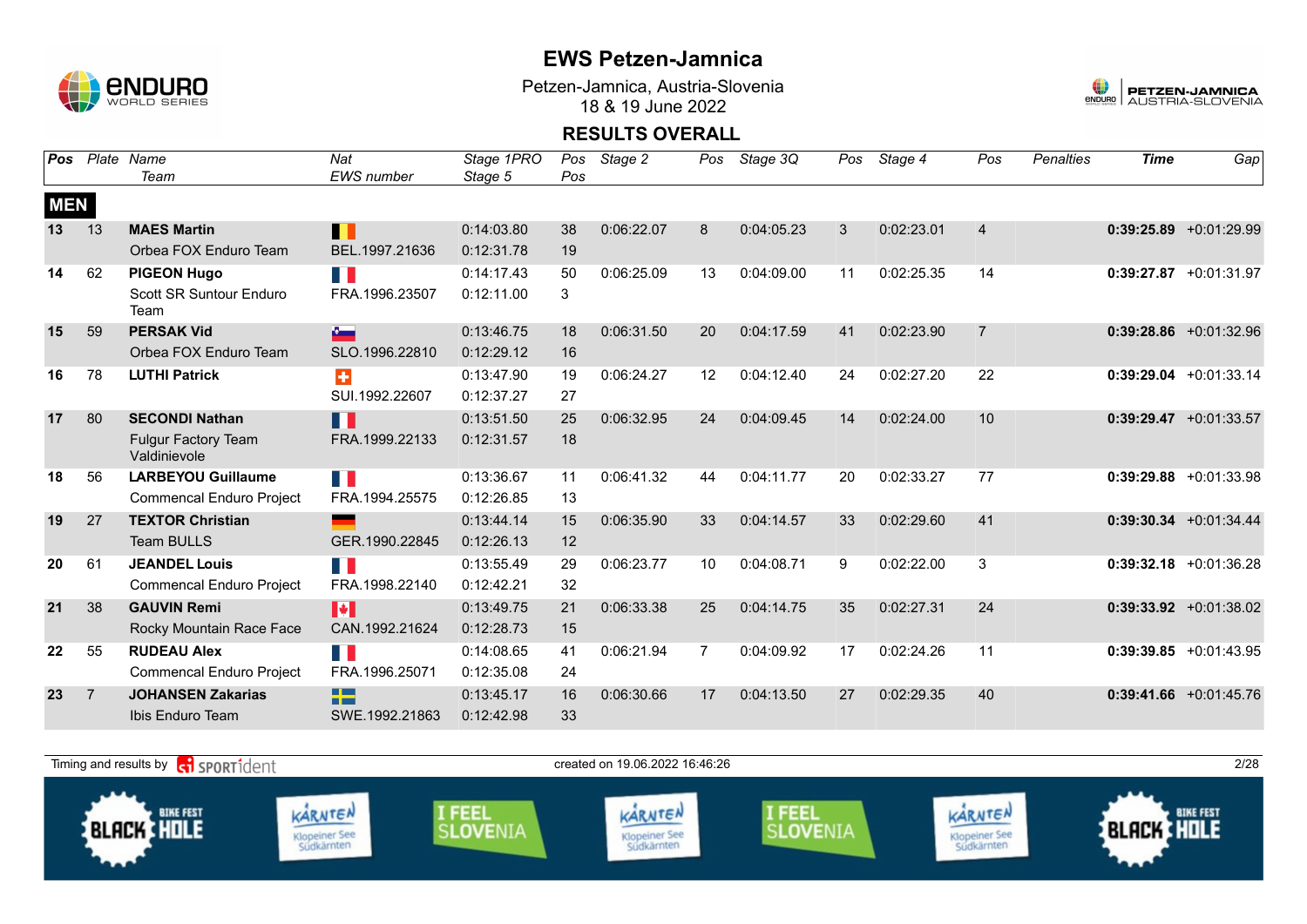

Petzen-Jamnica, Austria-Slovenia 18 & 19 June 2022



| <b>Pos</b> |    | Plate Name                              | Nat            | Stage 1PRO | Pos | Stage 2    | Pos | Stage 3Q   | Pos | Stage 4    | Pos | <b>Penalties</b> | <b>Time</b> | Gap                       |
|------------|----|-----------------------------------------|----------------|------------|-----|------------|-----|------------|-----|------------|-----|------------------|-------------|---------------------------|
|            |    | Team                                    | EWS number     | Stage 5    | Pos |            |     |            |     |            |     |                  |             |                           |
| <b>MEN</b> |    |                                         |                |            |     |            |     |            |     |            |     |                  |             |                           |
| 24         | 18 | <b>VIDAL Antoine</b>                    | n n            | 0:13:48.41 | 20  | 0:06:32.82 | 23  | 0:04:12.65 | 25  | 0:02:35.55 | 101 |                  |             | $0:39:43.13 + 0:01:47.23$ |
|            |    | Commencal Les Orres Team                | FRA.2001.25035 | 0:12:33.70 | 21  |            |     |            |     |            |     |                  |             |                           |
| 25         | 26 | <b>CALLAGHAN Gregory</b>                | H              | 0:13:52.26 | 26  | 0:06:28.73 | 16  | 0:04:12.12 | 23  | 0:02:23.96 | 9   |                  |             | $0:39:45.38 + 0:01:49.48$ |
|            |    | Devinci Global Racing                   | IRL.1991.21827 | 0:12:48.31 | 37  |            |     |            |     |            |     |                  |             |                           |
| 26         | 22 | <b>BOOKER Daniel</b>                    | $\frac{1}{2}$  | 0:13:54.59 | 28  | 0:06:35.00 | 29  | 0:04:13.44 | 26  | 0:02:29.77 | 42  |                  |             | $0:39:46.57 +0:01:50.67$  |
|            |    | <b>Nukeproof SRAM Factory</b><br>Racing | AUS.1997.25378 | 0:12:33.77 | 22  |            |     |            |     |            |     |                  |             |                           |
| 27         | 66 | <b>STONE Brady</b>                      | 米              | 0:13:59.01 | 33  | 0:06:38.05 | 40  | 0:04:18.58 | 45  | 0:02:30.17 | 46  |                  |             | $0:39:47.30 + 0:01:51.40$ |
|            |    | Polygon Factory Racing                  | NZL.2000.23119 | 0:12:21.49 | 9   |            |     |            |     |            |     |                  |             |                           |
| 28         | 57 | <b>STUTTARD Mathew</b>                  | ≥k             | 0:13:51.03 | 24  | 0:06:40.88 | 43  | 0:04:20.83 | 54  | 0:02:29.79 | 43  |                  |             | $0:39:50.61 + 0:01:54.71$ |
|            |    | Polygon Factory Racing                  | GBR.1993.21661 | 0:12:28.08 | 14  |            |     |            |     |            |     |                  |             |                           |
| 29         | 71 | <b>HILL Samuel</b>                      | 米              | 0:13:40.99 | 13  | 0:06:48.17 | 61  | 0:04:16.30 | 39  | 0:02:30.77 | 53  |                  |             | $0:39:51.80 + 0:01:55.90$ |
|            |    | <b>Nukeproof SRAM Factory</b><br>Racing | AUS.1985.21775 | 0:12:35.57 | 25  |            |     |            |     |            |     |                  |             |                           |
| 30         | 79 | <b>WALL Evan</b>                        | <b>IV</b>      | 0:13:50.22 | 22  | 0:06:43.72 | 49  | 0:04:13.78 | 28  | 0:02:27.32 | 25  |                  | 0:39:53.91  | $+0:01:58.01$             |
|            |    | Devinci Global Racing                   | CAN.1999.23531 | 0:12:38.87 | 29  |            |     |            |     |            |     |                  |             |                           |
| 31         | 73 | <b>PAULHAN Romain</b>                   | M              | 0:13:55.55 | 30  | 0:06:40.52 | 41  | 0:04:18.12 | 42  | 0:02:26.37 | 19  |                  |             | $0:40:07.37$ +0:02:11.47  |
|            |    | Santa Cruz X SRAM                       | FRA.1988.22706 | 0:12:46.81 | 36  |            |     |            |     |            |     |                  |             |                           |
| 32         | 21 | <b>GRAHAM Innes</b>                     | ≥k             | 0:13:52.81 | 27  | 0:06:37.96 | 39  | 0:04:09.00 | 11  | 0:02:28.60 | 32  |                  |             | $0:40:11.69 + 0:02:15.79$ |
|            |    |                                         | GBR.1996.35188 | 0:13:03.32 | 57  |            |     |            |     |            |     |                  |             |                           |
| 33         | 58 | <b>GARAY TAMAYO lago</b>                |                | 0:14:03.32 | 37  | 0:06:35.93 | 34  | 0:04:18.22 | 43  | 0:02:28.63 | 33  |                  |             | $0:40:14.93 + 0:02:19.03$ |
|            |    | Santa Cruz X SRAM                       | ESP.1991.21707 | 0:12:48.83 | 38  |            |     |            |     |            |     |                  |             |                           |
| 34         | 77 | <b>ROPELATO Mitch</b>                   | <u>est</u>     | 0:14:23.94 | 59  | 0:06:35.88 | 32  | 0:04:14.25 | 31  | 0:02:27.82 | 27  |                  |             | $0:40:18.05 +0:02:22.15$  |
|            |    | <b>Cannondale Enduro</b>                | USA.1992.22734 | 0:12:36.16 | 26  |            |     |            |     |            |     |                  |             |                           |

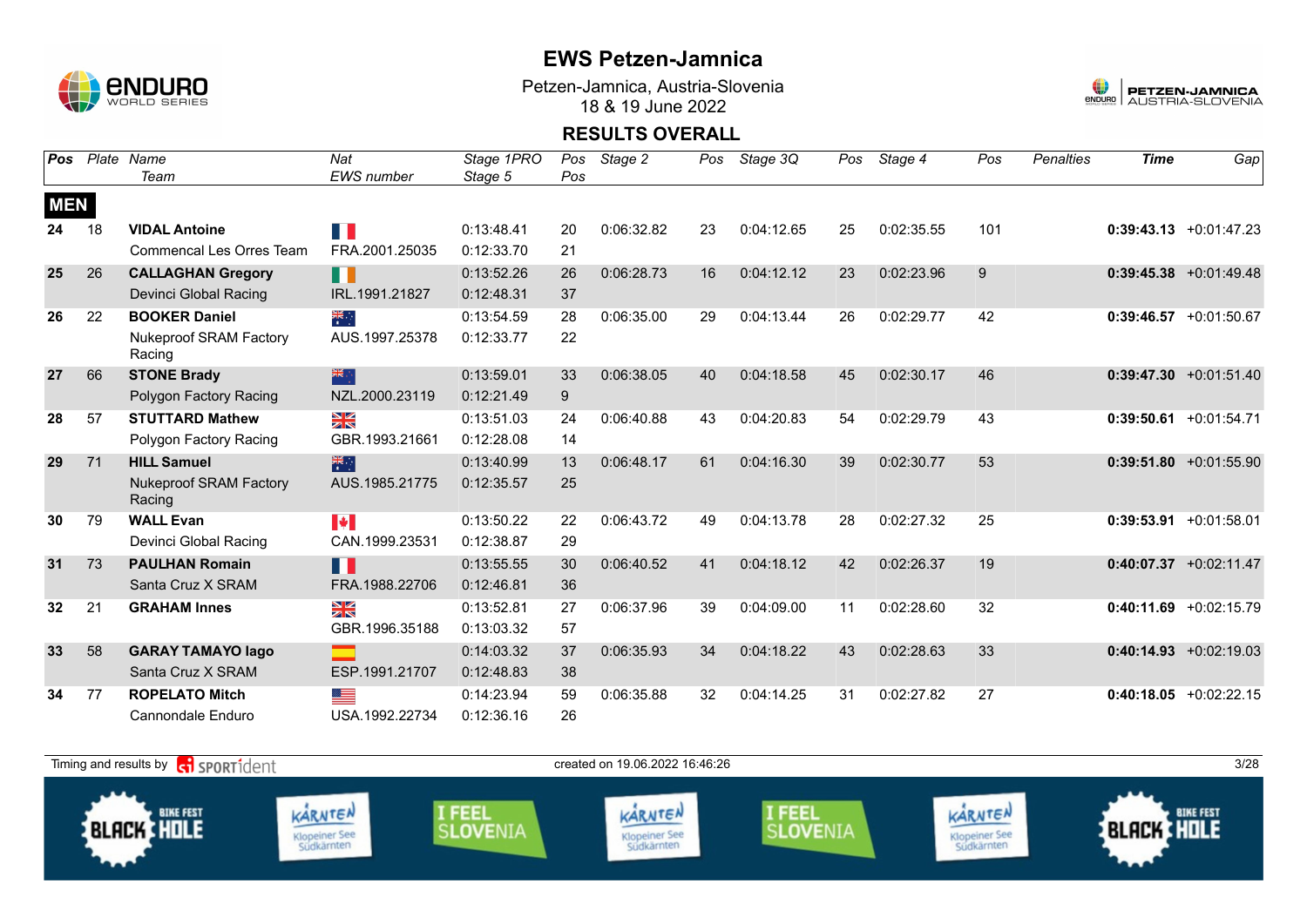

Petzen-Jamnica, Austria-Slovenia 18 & 19 June 2022



| Pos        |     | Plate Name                              | Nat               | Stage 1PRO | Pos | Stage 2    | Pos | Stage 3Q   | Pos | Stage 4    | Pos | <b>Penalties</b> | <b>Time</b> | Gap                       |
|------------|-----|-----------------------------------------|-------------------|------------|-----|------------|-----|------------|-----|------------|-----|------------------|-------------|---------------------------|
|            |     | Team                                    | <b>EWS</b> number | Stage 5    | Pos |            |     |            |     |            |     |                  |             |                           |
| <b>MEN</b> |     |                                         |                   |            |     |            |     |            |     |            |     |                  |             |                           |
| 35         | 82  | <b>BURNS CONTRERAS Pedro</b>            | $\sim$            | 0:13:55.60 | 31  | 0:06:44.98 | 55  | 0:04:21.42 | 60  | 0:02:34.35 | 87  |                  |             | $0:40:21.94$ +0:02:26.04  |
|            |     | <b>Trek Factory Racing</b>              | CHI.1997.21729    | 0:12:45.59 | 34  |            |     |            |     |            |     |                  |             |                           |
| 36         | 85  | <b>DE VOCHT Bart</b>                    | H                 | 0:14:09.49 | 43  | 0:06:36.98 | 37  | 0:04:14.72 | 34  | 0:02:27.55 | 26  |                  |             | $0:40:24.57$ +0:02:28.67  |
|            |     |                                         | BEL.1992.23075    | 0:12:55.83 | 47  |            |     |            |     |            |     |                  |             |                           |
| 37         | 35  | <b>SCOTT Mark</b>                       | $\frac{N}{N}$     | 0:14:15.16 | 47  | 0:06:34.05 | 28  | 0:04:14.56 | 32  | 0:02:28.15 | 28  |                  |             | $0:40:25.85 + 0:02:29.95$ |
|            |     | Santa Cruz X SRAM                       | GBR.1993.21714    | 0:12:53.93 | 44  |            |     |            |     |            |     |                  |             |                           |
| 38         | 151 | <b>STONIG Matthias</b>                  |                   | 0:14:00.99 | 35  | 0:06:49.05 | 66  | 0:04:23.06 | 67  | 0:02:34.02 | 83  |                  |             | $0:40:26.88$ +0:02:30.98  |
|            |     |                                         | AUT.1989.21580    | 0:12:39.76 | 30  |            |     |            |     |            |     |                  |             |                           |
| 39         | 15  | <b>HEAP Elliott</b>                     | $\frac{N}{N}$     | 0:13:46.55 | 17  | 0:06:42.07 | 47  | 0:04:22.19 | 63  | 0:02:28.48 | 30  |                  |             | $0:40:27.45 +0:02:31.55$  |
|            |     | <b>Nukeproof SRAM Factory</b><br>Racing | GBR.1998.21783    | 0:13:08.16 | 63  |            |     |            |     |            |     |                  |             |                           |
| 40         | 112 | <b>JAMIESON Elliot</b>                  | <b>Expert</b>     | 0:14:05.86 | 39  | 0:06:48.57 | 63  | 0:04:22.75 | 65  | 0:02:30.27 | 48  |                  |             | $0:40:28.42 +0:02:32.52$  |
|            |     | Norco Factory Team                      | CAN.2001.22028    | 0:12:40.97 | 31  |            |     |            |     |            |     |                  |             |                           |
| 41         | 97  | <b>HEINIGER Nils</b>                    | 米                 | 0:14:01.70 | 36  | 0:06:44.75 | 54  | 0:04:21.80 | 62  | 0:02:31.42 | 60  |                  |             | $0:40:29.50 + 0:02:33.60$ |
|            |     |                                         | NZL.1999.25218    | 0:12:49.83 | 40  |            |     |            |     |            |     |                  |             |                           |
| 42         | 84  | <b>MORGAN Myles</b>                     | <u>est</u>        | 0:13:57.39 | 32  | 0:06:47.31 | 59  | 0:04:21.22 | 56  | 0:02:35.15 | 95  |                  |             | $0:40:30.42 + 0:02:34.52$ |
|            |     |                                         | USA.2001.24399    | 0:12:49.35 | 39  |            |     |            |     |            |     |                  |             |                           |
| 43         | 65  | <b>BLAIR Lachlan</b>                    | $\frac{2}{3}$     | 0:13:51.00 | 23  | 0:06:49.08 | 67  | 0:04:27.15 | 87  | 0:02:31.10 | 55  |                  |             | $0:40:30.62$ +0:02:34.72  |
|            |     | <b>Orange Factory Racing</b>            | GBR.1995.21426    | 0:12:52.29 | 41  |            |     |            |     |            |     |                  |             |                           |
| 44         | 339 | <b>FRESQUET Axel</b>                    | T.                | 0:14:10.31 | 44  | 0:06:43.82 | 51  | 0:04:23.32 | 70  | 0:02:31.02 | 54  |                  |             | $0:40:34.09$ +0:02:38.19  |
|            |     | <b>Tribe Pyrenees Gravity</b>           | FRA.1998.23081    | 0:12:45.62 | 35  |            |     |            |     |            |     |                  |             |                           |
| 45         | 36  | <b>WATSON Corey</b>                     | $\frac{N}{N}$     | 0:13:59.85 | 34  | 0:06:42.05 | 46  | 0:04:20.18 | 48  | 0:02:33.58 | 80  |                  |             | $0:40:34.35 + 0:02:38.45$ |
|            |     | <b>Nukeproof SRAM Factory</b><br>Racing | GBR.1999.35483    | 0:12:58.69 | 51  |            |     |            |     |            |     |                  |             |                           |

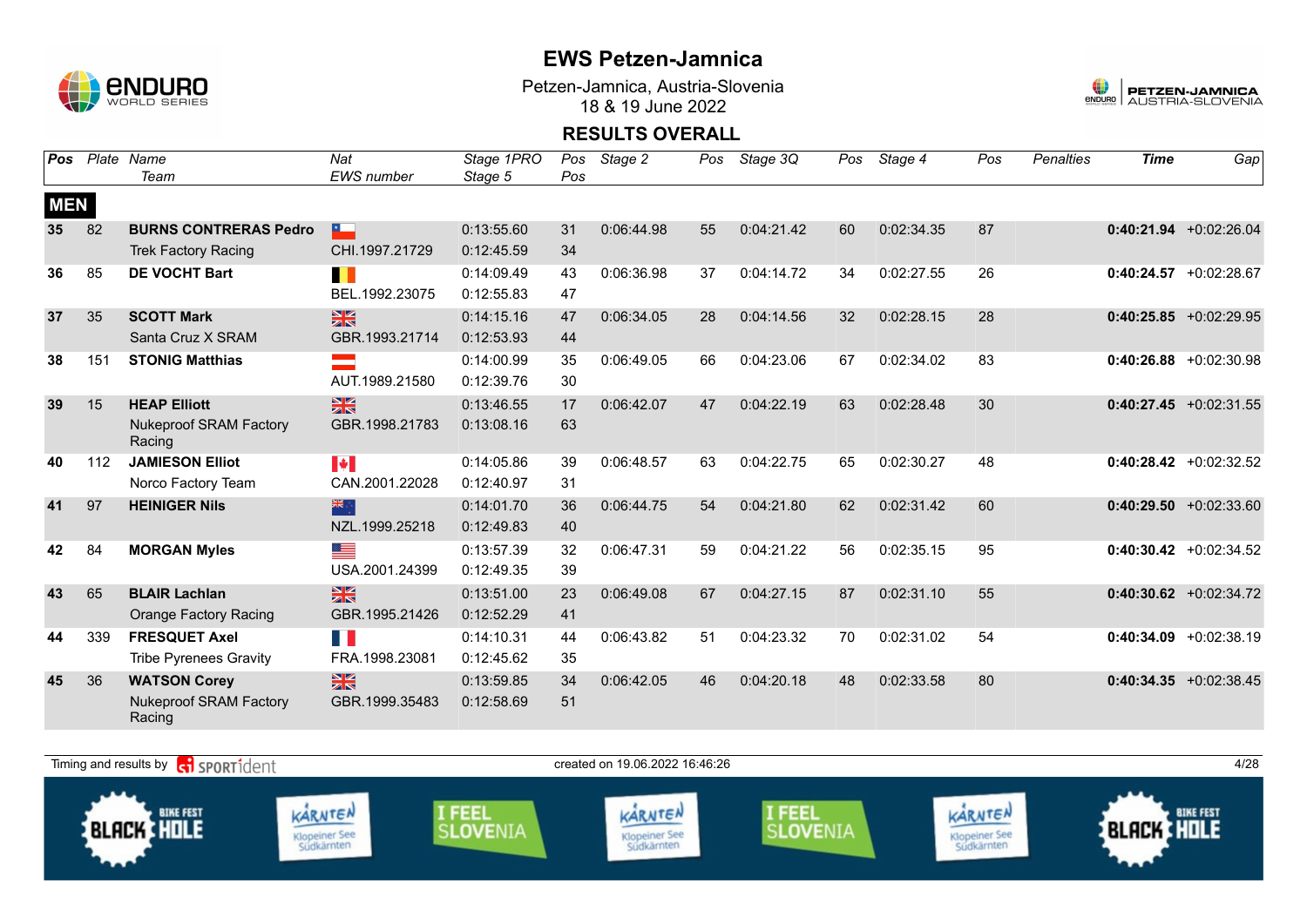

Petzen-Jamnica, Austria-Slovenia 18 & 19 June 2022



| Pos        |     | Plate Name                             | Nat                         | Stage 1PRO | Pos | Stage 2    | Pos | Stage 3Q   | Pos | Stage 4    | Pos | <b>Penalties</b> | <b>Time</b> | Gap                       |
|------------|-----|----------------------------------------|-----------------------------|------------|-----|------------|-----|------------|-----|------------|-----|------------------|-------------|---------------------------|
|            |     | Team                                   | <b>EWS</b> number           | Stage 5    | Pos |            |     |            |     |            |     |                  |             |                           |
| <b>MEN</b> |     |                                        |                             |            |     |            |     |            |     |            |     |                  |             |                           |
| 46         | 64  | <b>FRANCK Gilles</b>                   | П                           | 0:14:10.63 | 46  | 0:06:35.96 | 35  | 0:04:16.15 | 38  | 0:02:28.50 | 31  |                  |             | $0:40:38.46$ +0:02:42.56  |
|            |     |                                        | BEL.2000.22291              | 0:13:07.22 | 60  |            |     |            |     |            |     |                  |             |                           |
| 47         | 63  | <b>KANGAS Oliwer</b>                   | $\Box$<br><b>TELEVISION</b> | 0:14:35.63 | 71  | 0:06:31.67 | 22  | 0:04:09.62 | 15  | 0:02:25.43 | 15  |                  |             | $0:40:39.45 +0:02:43.55$  |
|            |     |                                        | SWE.1992.33903              | 0:12:57.10 | 48  |            |     |            |     |            |     |                  |             |                           |
| 48         | 29  | <b>VEZINA Mckay</b>                    | $\blacktriangleright$       | 0:14:16.93 | 48  | 0:06:36.40 | 36  | 0:04:14.10 | 29  | 0:02:25.72 | 17  |                  |             | $0:40:42.82 + 0:02:46.92$ |
|            |     | Giant Factory Off-Road                 | CAN.1995.21632              | 0:13:09.67 | 65  |            |     |            |     |            |     |                  |             |                           |
| 49         | 150 | <b>IENZER Emeric</b>                   | H                           | 0:14:17.34 | 49  | 0:06:35.65 | 31  | 0:04:20.69 | 53  | 0:02:31.16 | 56  |                  |             | $0:40:52.63$ +0:02:56.73  |
|            |     | <b>Scott SR Suntour Enduro</b><br>Team | FRA.1999.31862              | 0:13:07.79 | 61  |            |     |            |     |            |     |                  |             |                           |
| 50         | 34  | <b>STORR Alex</b>                      | ≥k<br>X                     | 0:14:19.35 | 54  | 0:06:52.82 | 78  | 0:04:20.37 | 50  | 0:02:31.65 | 62  |                  |             | $0:40:58.42 + 0:03:02.52$ |
|            |     | <b>Forbidden Synthesis</b>             | GBR.2001.31009              | 0:12:54.23 | 45  |            |     |            |     |            |     |                  |             |                           |
| 51         | 120 | <b>BRATSCHI Tim</b>                    | Ð                           | 0:14:20.26 | 56  | 0:06:52.57 | 75  | 0:04:20.48 | 52  | 0:02:32.46 | 71  |                  |             | $0:40:59.25 + 0:03:03.35$ |
|            |     |                                        | SUI.1988.23005              | 0:12:53.48 | 42  |            |     |            |     |            |     |                  |             |                           |
| 52         | 74  | <b>WARNET Manu</b>                     |                             | 0:14:10.48 | 45  | 0:06:48.60 | 64  | 0:04:23.22 | 68  | 0:02:32.75 | 73  |                  |             | $0:41:03.02 +0:03:07.12$  |
|            |     |                                        | NED.2001.26267              | 0:13:07.97 | 62  |            |     |            |     |            |     |                  |             |                           |
| 53         | 32  | <b>CAMOIN Francescu</b>                | H                           | 0:14:41.35 | 83  | 0:06:37.37 | 38  | 0:04:15.97 | 37  | 0:02:30.16 | 45  |                  |             | $0:41:04.98$ +0:03:09.08  |
|            |     | <b>Specialized Racing</b>              | FRA.2001.23545              | 0:13:00.13 | 53  |            |     |            |     |            |     |                  |             |                           |
| 54         | 116 | <b>JANSER Robin</b>                    | ÷                           | 0:14:29.34 | 63  | 0:06:45.23 | 56  | 0:04:22.49 | 64  | 0:02:31.37 | 59  |                  |             | $0:41:05.92 +0:03:10.02$  |
|            |     | Swiss Enduro Team by Giant             | SUI.2000.25837              | 0:12:57.49 | 49  |            |     |            |     |            |     |                  |             |                           |
| 55         | 159 | <b>LARSSON Adam</b>                    | <u>sta s</u><br><b>B</b> EX | 0:14:22.26 | 58  | 0:06:54.55 | 86  | 0:04:26.00 | 80  | 0:02:31.70 | 64  |                  |             | $0:41:08.32 +0:03:12.42$  |
|            |     |                                        | SWE.2000.30837              | 0:12:53.81 | 43  |            |     |            |     |            |     |                  |             |                           |
| 56         | 87  | <b>TEJCHMAN Premek</b>                 |                             | 0:14:26.55 | 62  | 0:06:40.65 | 42  | 0:04:27.04 | 86  | 0:02:32.25 | 67  |                  |             | $0:41:09.04$ +0:03:13.14  |
|            |     |                                        | CZE.1988.22389              | 0:13:02.55 | 56  |            |     |            |     |            |     |                  |             |                           |

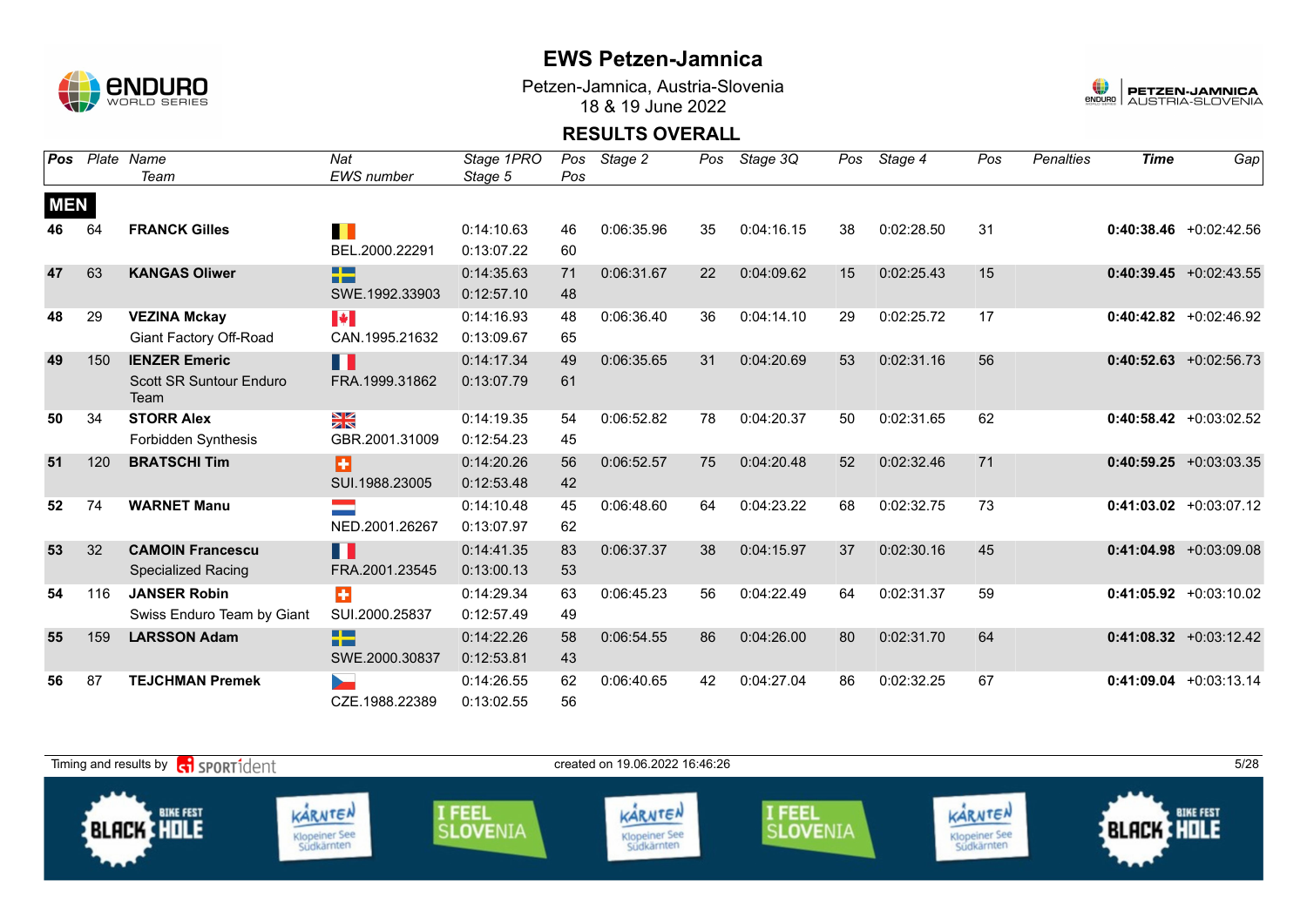

Petzen-Jamnica, Austria-Slovenia 18 & 19 June 2022



| Pos        |     | Plate Name                              | Nat                   | Stage 1PRO | Pos | Stage 2    | Pos | Stage 3Q   | Pos | Stage 4    | Pos | <b>Penalties</b> | <b>Time</b> | Gap                       |
|------------|-----|-----------------------------------------|-----------------------|------------|-----|------------|-----|------------|-----|------------|-----|------------------|-------------|---------------------------|
|            |     | Team                                    | <b>EWS</b> number     | Stage 5    | Pos |            |     |            |     |            |     |                  |             |                           |
| <b>MEN</b> |     |                                         |                       |            |     |            |     |            |     |            |     |                  |             |                           |
| 57         | 117 | <b>KNAPEC Martin</b>                    | $\mathbf{E}$          | 0:14:39.28 | 79  | 0:06:44.45 | 52  | 0:04:21.31 | 57  | 0:02:28.87 | 36  |                  |             | $0:41:14.14 + 0:03:18.24$ |
|            |     |                                         | SVK.1994.26017        | 0:13:00.23 | 55  |            |     |            |     |            |     |                  |             |                           |
| 58         | 99  | <b>FAGERBERG Philip</b>                 | <b>TES</b>            | 0:14:07.15 | 40  | 0:07:00.79 | 105 | 0:04:20.35 | 49  | 0:02:37.47 | 124 |                  |             | $0:41:15.34 +0:03:19.44$  |
|            |     |                                         | SWE.1996.25802        | 0:13:09.58 | 64  |            |     |            |     |            |     |                  |             |                           |
| 59         | 69  | <b>KRASNY Carter</b>                    | <b>I</b> *            | 0:14:24.47 | 61  | 0:06:41.41 | 45  | 0:04:21.40 | 59  | 0:02:31.82 | 65  |                  |             | $0:41:18.54 + 0:03:22.64$ |
|            |     |                                         | CAN.1999.22027        | 0:13:19.44 | 74  |            |     |            |     |            |     |                  |             |                           |
| 60         | 184 | <b>CROZ Romain</b>                      | <b>TIME</b>           | 0:14:19.66 | 55  | 0:06:44.67 | 53  | 0:04:23.23 | 69  | 0:02:35.87 | 107 |                  |             | $0:41:19.40 + 0:03:23.50$ |
|            |     |                                         | FRA.1996.37161        | 0:13:15.97 | 70  |            |     |            |     |            |     |                  |             |                           |
| 61         | 92  | <b>CARROLL Gavin</b>                    | n N                   | 0:14:18.29 | 51  | 0:06:56.22 | 91  | 0:04:28.77 | 98  | 0:02:33.22 | 75  |                  |             | $0:41:28.29 + 0:03:32.39$ |
|            |     |                                         | IRL.1993.35848        | 0:13:11.79 | 66  |            |     |            |     |            |     |                  |             |                           |
| 62         | 100 | <b>GALY Theo</b>                        | T.                    | 0:14:36.85 | 74  | 0:06:50.65 | 70  | 0:04:21.46 | 61  | 0:02:31.67 | 63  |                  |             | $0:41:34.35 + 0:03:38.45$ |
|            |     | Sunn French Connexion By<br>Alpe D'Huez | FRA.1990.21691        | 0:13:13.72 | 67  |            |     |            |     |            |     |                  |             |                           |
| 63         | 111 | <b>TOOKE Jacob</b>                      | $\blacktriangleright$ | 0:14:19.20 | 53  | 0:07:04.95 | 117 | 0:04:28.12 | 95  | 0:02:35.96 | 108 |                  |             | $0:41:34.43 + 0:03:38.53$ |
|            |     |                                         | CAN.1999.22078        | 0:13:06.20 | 59  |            |     |            |     |            |     |                  |             |                           |
|            |     |                                         |                       |            |     |            |     |            |     |            |     |                  |             |                           |
| 64         | 105 | <b>PROCHYRA Jordan</b>                  | ्रेलिं                | 0:14:32.26 | 65  | 0:06:57.77 | 96  | 0:04:27.55 | 91  | 0:02:34.50 | 89  |                  |             | $0:41:36.98 + 0:03:41.08$ |
|            |     |                                         | AUS.1994.21674        | 0:13:04.90 | 58  |            |     |            |     |            |     |                  |             |                           |
| 65         | 53  | <b>CONNELL Joseph</b>                   | $\frac{N}{N}$         | 0:14:44.28 | 89  | 0:06:35.21 | 30  | 0:04:18.50 | 44  | 0:02:28.81 | 35  |                  |             | $0:41:41.43 + 0:03:45.53$ |
|            |     | <b>Orange Factory Racing</b>            | GBR.1994.21745        | 0:13:34.63 | 85  |            |     |            |     |            |     |                  |             |                           |
| 66         | 153 | <b>PETER Stefan</b>                     | $\ddot{}$             | 0:14:35.42 | 69  | 0:06:51.78 | 71  | 0:04:25.32 | 77  | 0:02:30.28 | 49  |                  |             | $0:41:44.66 + 0:03:48.76$ |
|            |     |                                         | SUI.1992.23004        | 0:13:21.86 | 75  |            |     |            |     |            |     |                  |             |                           |
| 67         | 83  | <b>SMITH Joseph</b>                     | $\frac{N}{N}$         | 0:14:35.86 | 72  | 0:06:43.77 | 50  | 0:04:19.98 | 46  | 0:02:28.75 | 34  |                  |             | $0:41:44.67$ +0:03:48.77  |
|            |     |                                         | GBR.1990.37383        | 0:13:36.31 | 89  |            |     |            |     |            |     |                  |             |                           |

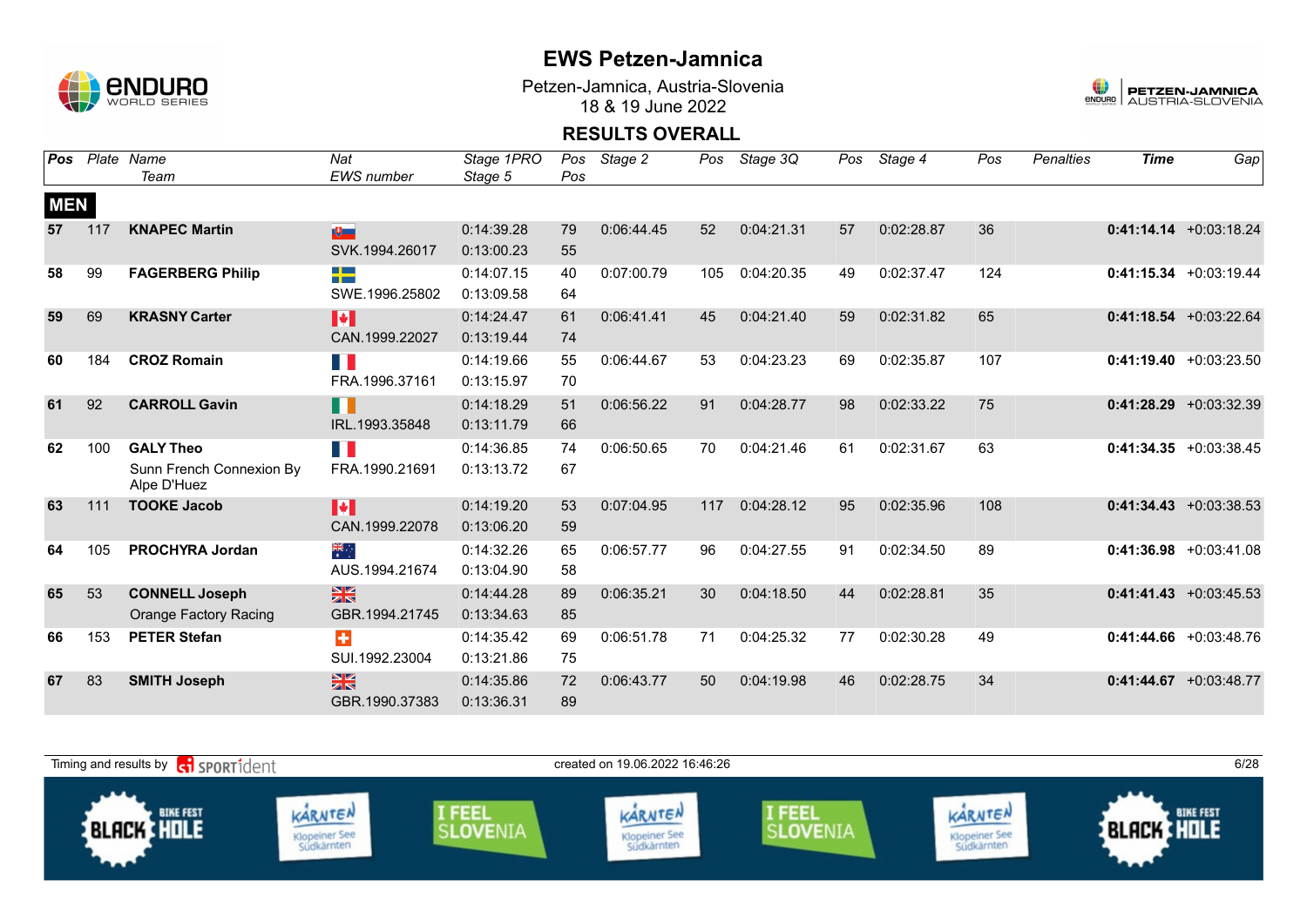

Petzen-Jamnica, Austria-Slovenia 18 & 19 June 2022



| Pos        |     | Plate Name<br>Team                                        | Nat<br><b>EWS</b> number               | Stage 1PRO<br>Stage 5            | Pos       | Pos Stage 2                            | Pos | Stage 3Q                  | Pos | Stage 4    | Pos                                    | <b>Penalties</b> | <b>Time</b>       | Gap                       |
|------------|-----|-----------------------------------------------------------|----------------------------------------|----------------------------------|-----------|----------------------------------------|-----|---------------------------|-----|------------|----------------------------------------|------------------|-------------------|---------------------------|
| <b>MEN</b> |     |                                                           |                                        |                                  |           |                                        |     |                           |     |            |                                        |                  |                   |                           |
| 68         | 193 | <b>LEBERT Alexis</b>                                      | T P<br>FRA.1993.22060                  | 0:14:36.13<br>0:13:18.05         | 73<br>72  | 0:06:52.50                             | 73  | 0:04:27.19                | 89  | 0:02:31.25 | 57                                     |                  |                   | $0:41:45.12 +0:03:49.22$  |
| 69         | 101 | <b>FRANCARDO Tommaso</b>                                  | П<br>ITA.1997.22813                    | 0:15:32.34<br>0:12:37.71         | 130<br>28 | 0:06:48.23                             | 62  | 0:04:20.45                | 51  | 0:02:31.28 | 58                                     |                  |                   | $0:41:50.01$ +0:03:54.11  |
| 70         | 81  | <b>BLAHA Vojtech</b>                                      | b.<br>CZE.1999.22684                   | 0:14:39.83<br>0:13:34.35         | 80<br>84  | 0:06:49.10                             | 68  | 0:04:16.79                | 40  | 0:02:30.45 | 52                                     |                  |                   | $0:41:50.52$ +0:03:54.62  |
| 71         | 123 | <b>RONZON Erwin</b>                                       | Ш<br>ITA.1997.21868                    | 0:14:37.43<br>0:13:22.60         | 75<br>76  | 0:06:56.83                             | 94  | 0:04:21.35                | 58  | 0:02:32.77 | 74                                     |                  |                   | $0:41:50.98$ +0:03:55.08  |
| 72         | 137 | <b>MIHALKOVITS Peter</b>                                  | $\equiv$<br>AUT.1993.23608             | 0:14:37.52<br>0:13:14.28         | 76<br>68  | 0:06:58.29                             | 98  | 0:04:26.75                | 83  | 0:02:35.54 | 100                                    |                  |                   | $0:41:52.38$ +0:03:56.48  |
| 73         | 107 | <b>HEBERT Ambroise</b>                                    | Ш<br>FRA.1993.21934                    | 0:14:41.97<br>0:13:25.37         | 84<br>79  | 0:06:52.77                             | 77  | 0:04:30.10                | 105 | 0:02:34.66 | 91                                     |                  |                   | $0:42:04.87$ +0:04:08.97  |
| 74         | 96  | <b>SCOTT Riley</b>                                        | XK<br>GBR.2000.38625                   | 0:14:44.82<br>0:13:25.08         | 90<br>78  | 0:06:56.36                             | 92  | 0:04:28.02                | 94  | 0:02:32.30 | 68                                     |                  |                   | $0:42:06.58$ +0:04:10.68  |
| 75         | 171 | <b>LAMBERT Pierre</b><br><b>Hotlines Nukeproof Racing</b> | Ш<br>FRA.1999.36939                    | 0:14:38.49<br>0:13:35.28         | 78<br>87  | 0:06:56.21                             | 90  | 0:04:25.95                | 79  | 0:02:32.30 | 68                                     |                  |                   | $0:42:08.23$ +0:04:12.33  |
| 76         | 157 | <b>HANOUX Simon</b>                                       | H N<br>FRA.1992.37311                  | 0:14:50.73<br>0:13:28.05         | 97<br>80  | 0:06:50.12                             | 69  | 0:04:25.22                | 74  | 0:02:36.25 | 110                                    |                  |                   | $0:42:10.37$ +0:04:14.47  |
| 77         | 75  | <b>BOX Archie</b>                                         | $\frac{N}{N}$<br>GBR.1998.23201        | 0:14:47.27<br>0:13:35.51         | 93<br>88  | 0:06:52.54                             | 74  | 0:04:25.27                | 76  | 0:02:35.36 | 98                                     |                  |                   | $0:42:15.95$ +0:04:20.05  |
| 78         | 114 | <b>PFEIL Max</b>                                          | GER.1998.27442                         | 0:14:47.24<br>0:13:33.62         | 92<br>83  | 0:06:49.01                             | 65  | 0:04:26.90                | 85  | 0:02:39.67 | 139                                    |                  |                   | $0:42:16.44 + 0:04:20.54$ |
| 79         | 115 | <b>BERNET Jonas</b>                                       | B<br>SUI.1994.33390                    | 0:14:55.86<br>0:13:24.95         | 101<br>77 | 0:06:54.46                             | 85  | 0:04:27.55                | 91  | 0:02:34.25 | 85                                     |                  |                   | $0:42:17.07$ +0:04:21.17  |
|            |     | Timing and results by contrident                          |                                        |                                  |           | created on 19.06.2022 16:46:26         |     |                           |     |            |                                        |                  |                   | 7/28                      |
|            |     | <b>BIKE FEST</b><br><b>BLACK THOLE</b>                    | KARNTEN<br>Klopeiner See<br>Südkärnten | <b>I FEEL</b><br><b>SLOVENIA</b> |           | KARNTEN<br>Klopeiner See<br>Südkärnten |     | I FEEL<br><b>SLOVENIA</b> |     |            | KARNTEN<br>Klopeiner See<br>Südkärnten |                  | <b>BLACK HOLE</b> | <b>BIKE FEST</b>          |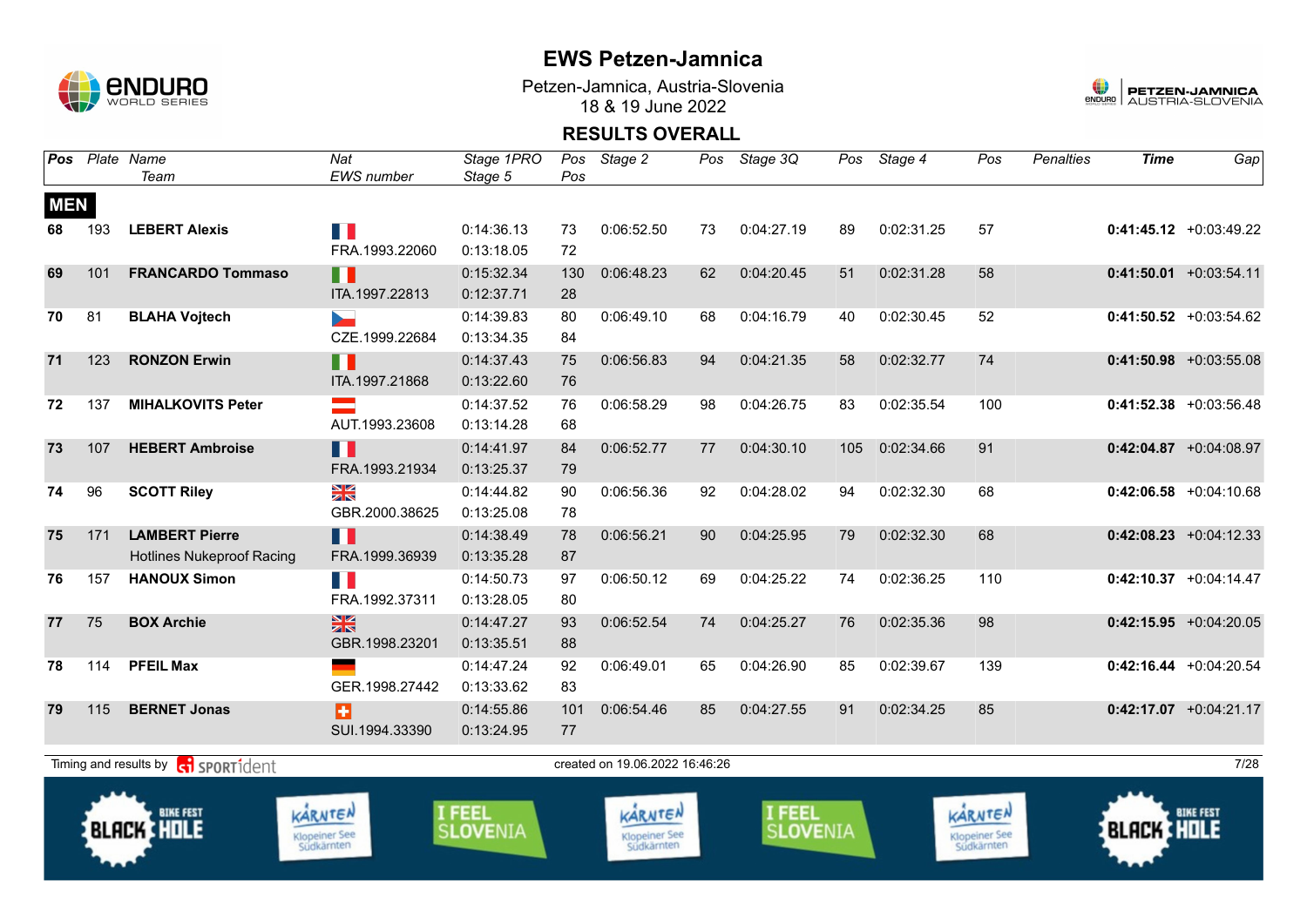

Petzen-Jamnica, Austria-Slovenia 18 & 19 June 2022



| Pos        |     | Plate Name<br>Team                                        | Nat<br><b>EWS</b> number               | Stage 1PRO<br>Stage 5     | Pos<br>Pos | Stage 2                                | Pos | Stage 3Q                  | Pos | Stage 4    | Pos                                    | <b>Penalties</b> | <b>Time</b>       | Gap                      |
|------------|-----|-----------------------------------------------------------|----------------------------------------|---------------------------|------------|----------------------------------------|-----|---------------------------|-----|------------|----------------------------------------|------------------|-------------------|--------------------------|
| <b>MEN</b> |     |                                                           |                                        |                           |            |                                        |     |                           |     |            |                                        |                  |                   |                          |
| 80         | 106 | <b>ESCUDIER Thomas</b>                                    | T B                                    | 0:14:40.73                | 82         | 0:06:57.77                             | 96  | 0:04:24.43                | 72  | 0:02:33.33 | 78                                     |                  |                   | $0:42:17.18$ +0:04:21.28 |
|            |     |                                                           | FRA.1991.21945                         | 0:13:40.92                | 93         |                                        |     |                           |     |            |                                        |                  |                   |                          |
| 81         | 104 | <b>HAMILTON Connor</b>                                    | 米                                      | 0:14:34.38                | 67         | 0:07:03.48                             | 116 | 0:04:27.92                | 93  | 0:02:36.28 | 111                                    |                  |                   | $0:42:24.73$ +0:04:28.83 |
|            |     |                                                           | NZL.1996.24882                         | 0:13:42.67                | 94         |                                        |     |                           |     |            |                                        |                  |                   |                          |
| 82         | 176 | <b>SZYMCZUK Lukasz</b>                                    |                                        | 0:14:47.06                | 91         | 0:06:53.43                             | 81  | 0:04:27.48                | 90  | 0:02:29.83 | 44                                     |                  |                   | $0:42:25.42$ +0:04:29.52 |
|            |     |                                                           | POL.1995.23313                         | 0:13:47.62                | 101        |                                        |     |                           |     |            |                                        |                  |                   |                          |
| 83         | 140 | <b>BAILLIF Florent</b>                                    | Ð                                      | 0:14:40.37                | 81         | 0:07:16.50                             | 143 | 0:04:31.71                | 110 | 0:02:40.59 | 142                                    |                  |                   | $0:42:26.35$ +0:04:30.45 |
|            |     |                                                           | SUI.1998.32580                         | 0:13:17.18                | 71         |                                        |     |                           |     |            |                                        |                  |                   |                          |
| 84         | 154 | <b>MUELLER Igor</b>                                       | $\ddot{\textbf{r}}$                    | 0:14:58.64                | 105        | 0:07:03.42                             | 115 | 0:04:33.13                | 121 | 0:02:40.37 | 141                                    |                  |                   | $0:42:34.72$ +0:04:38.82 |
|            |     |                                                           | SUI.1996.22665                         | 0:13:19.16                | 73         |                                        |     |                           |     |            |                                        |                  |                   |                          |
| 85         | 132 | <b>SCHWENK Robert</b>                                     |                                        | 0:14:50.93                | 99         | 0:06:57.10                             | 95  | 0:04:28.87                | 99  | 0:02:36.10 | 109                                    |                  |                   | $0:42:36.90 +0:04:41.00$ |
|            |     |                                                           | GER.1994.23041                         | 0:13:43.90                | 96         |                                        |     |                           |     |            |                                        |                  |                   |                          |
| 86         | 89  | <b>HUTCHENS Chris</b>                                     | $\frac{N}{N}$                          | 0:14:57.56                | 103        | 0:06:53.84                             | 84  | 0:04:26.17                | 82  | 0:02:37.45 | 123                                    |                  |                   | $0:42:43.87$ +0:04:47.97 |
|            |     |                                                           | GBR.1989.22999                         | 0:13:48.85                | 103        |                                        |     |                           |     |            |                                        |                  |                   |                          |
| 87         | 131 | <b>SWANBECK Daniel</b>                                    | n a                                    | 0:15:22.96                | 121        | 0:06:51.85                             | 72  | 0:04:25.23                | 75  | 0:02:36.32 | 112                                    |                  |                   | $0:42:47.23$ +0:04:51.33 |
|            |     |                                                           | SWE.1990.32435                         | 0:13:30.87                | 81         |                                        |     |                           |     |            |                                        |                  |                   |                          |
| 88         | 60  | <b>MCBAIN Calum</b>                                       | XK                                     | 0:15:52.89                | 142        | 0:07:11.04                             | 138 | 0:04:14.18                | 30  | 0:02:29.30 | 39                                     |                  |                   | $0:42:47.62$ +0:04:51.72 |
|            |     |                                                           | GBR.1998.33913                         | 0:13:00.21                | 54         |                                        |     |                           |     |            |                                        |                  |                   |                          |
| 89         | 95  | <b>HAMMOND Chubbie</b>                                    | $\frac{N}{N}$                          | 0:14:37.82                | 77         | 0:07:08.87                             | 133 | 0:04:39.74                | 145 | 0:02:35.77 | 106                                    |                  |                   | $0:42:47.70 +0:04:51.80$ |
|            |     |                                                           | GBR.1996.37418                         | 0:13:45.50                | 99         |                                        |     |                           |     |            |                                        |                  |                   |                          |
| 90         | 28  | <b>GALLAGHER Christopher</b>                              | XK                                     | 0:14:35.51                | 70         | 0:06:52.67                             | 76  | 0:04:23.64                | 71  | 0:02:30.23 | 47                                     |                  |                   | $0:42:49.31$ +0:04:53.41 |
|            |     |                                                           | GBR.1993.23014                         | 0:14:27.26                | 133        |                                        |     |                           |     |            |                                        |                  |                   |                          |
| 91         | 119 | <b>LINDNER Kevin</b>                                      |                                        | 0:14:43.46                | 87         | 0:07:09.05                             | 135 | 0:04:37.06                | 139 | 0:02:35.35 | 97                                     |                  |                   | $0:42:49.98$ +0:04:54.08 |
|            |     |                                                           | GER.1991.39104                         | 0:13:45.06                | 98         |                                        |     |                           |     |            |                                        |                  |                   |                          |
|            |     | Timing and results by <b>contains and the SPORT1</b> dent |                                        |                           |            | created on 19.06.2022 16:46:26         |     |                           |     |            |                                        |                  |                   | 8/28                     |
|            |     | <b>BIKE FEST</b><br><b>BLACK HOLE</b>                     | KARNTEN<br>Klopeiner See<br>Südkärnten | I FEEL<br><b>SLOVENIA</b> |            | KARNTEN<br>Klopeiner See<br>Südkärnten |     | I FEEL<br><b>SLOVENIA</b> |     |            | KARNTEN<br>Klopeiner See<br>Südkärnten |                  | <b>BLACK HOLE</b> | <b>BIKE FEST</b>         |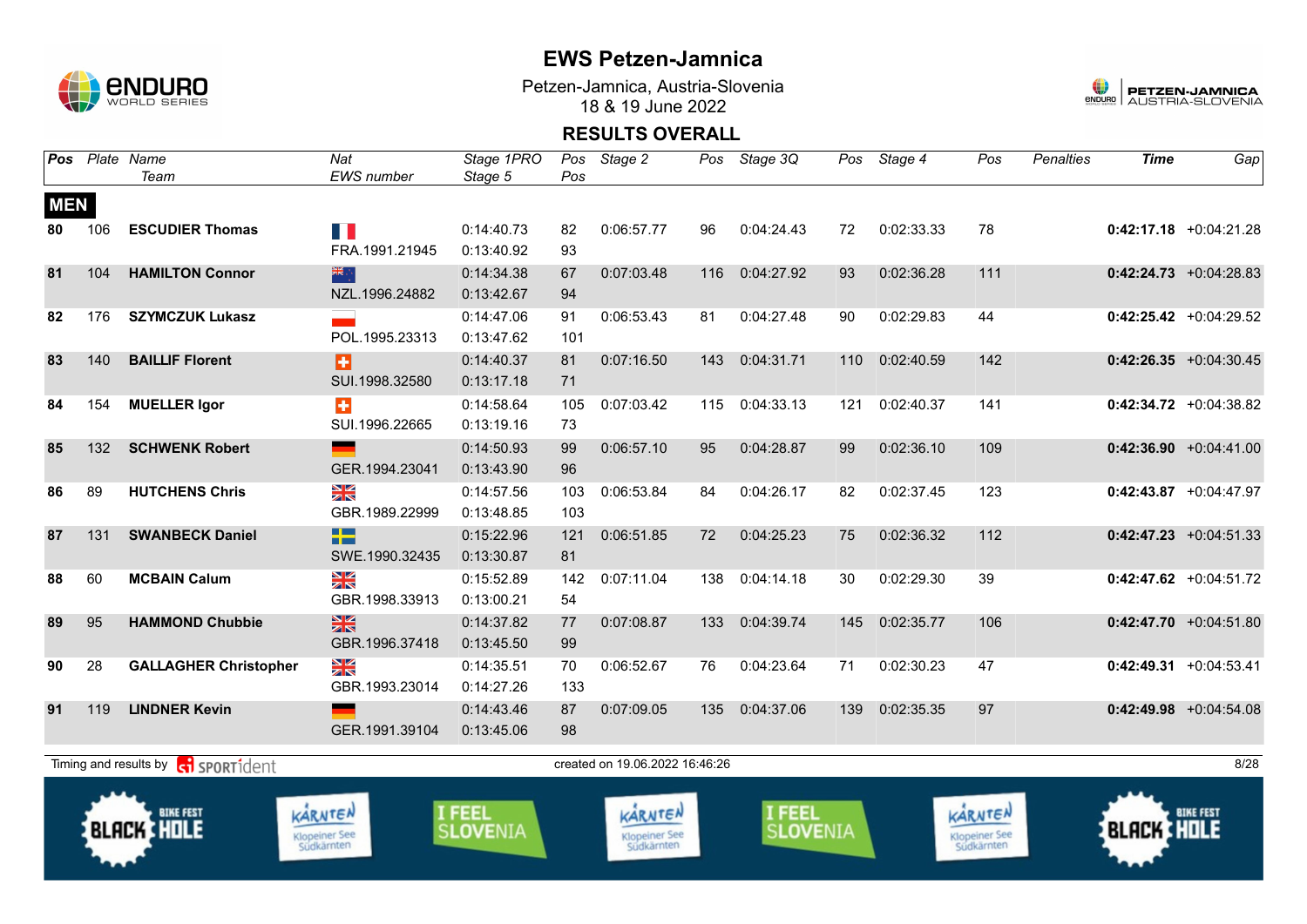

Petzen-Jamnica, Austria-Slovenia 18 & 19 June 2022



| Pos        |     | Plate Name<br>Team                                        | Nat<br>EWS number                      | Stage 1PRO<br>Stage 5     | Pos<br>Pos | Stage 2                                       | Pos | Stage 3Q                  | Pos | Stage 4    | Pos                                    | <b>Penalties</b> | <b>Time</b>       | Gap                       |
|------------|-----|-----------------------------------------------------------|----------------------------------------|---------------------------|------------|-----------------------------------------------|-----|---------------------------|-----|------------|----------------------------------------|------------------|-------------------|---------------------------|
| <b>MEN</b> |     |                                                           |                                        |                           |            |                                               |     |                           |     |            |                                        |                  |                   |                           |
| 92         | 156 | <b>RENZ Daniel</b>                                        | GER.1996.26028                         | 0:14:50.74<br>0:13:54.42  | 98<br>112  | 0:06:56.77                                    | 93  | 0:04:33.55                | 126 | 0:02:34.53 | 90                                     |                  |                   | $0:42:50.01 + 0:04:54.11$ |
| 93         | 133 | <b>MAGGS David</b>                                        | 業<br>AUS.1996.23408                    | 0:14:49.40<br>0:13:32.71  | 95<br>82   | 0:07:10.88                                    | 137 | 0:04:36.90                | 138 | 0:02:43.18 | 150                                    |                  |                   | $0:42:53.07$ +0:04:57.17  |
| 94         | 169 | <b>WALSH Sam</b>                                          | ▓<br>AUS.2000.24527                    | 0:14:49.69<br>0:13:48.81  | 96<br>102  | 0:07:05.73                                    | 120 | 0:04:32.60                | 114 | 0:02:37.38 | 119                                    |                  |                   | $0:42:54.21 + 0:04:58.31$ |
| 95         | 158 | <b>DALPIAN Davide</b>                                     | n<br>ITA.1997.21865                    | 0:15:06.95<br>0:13:36.32  | 110<br>90  | 0:07:00.60                                    | 104 | 0:04:33.13                | 121 | 0:02:37.62 | 125                                    |                  |                   | $0:42:54.62$ +0:04:58.72  |
| 96         | 118 | <b>KARDINAR Petrik</b>                                    | GER.1989.36539                         | 0:14:59.03<br>0:13:43.51  | 106<br>95  | 0:07:08.53                                    | 131 | 0:04:32.19                | 113 | 0:02:33.37 | 79                                     |                  |                   | $0:42:56.63$ +0:05:00.73  |
| 97         | 182 | <b>SCHEMMEL Daniel</b>                                    | AUT.1997.22809                         | 0:14:48.74<br>0:13:52.13  | 94<br>108  | 0:07:08.00                                    | 129 | 0:04:34.00                | 130 | 0:02:33.96 | 82                                     |                  |                   | $0:42:56.83$ +0:05:00.93  |
| 98         | 88  | <b>WILSON Thomas</b><br><b>Orange Factory Racing</b>      | XK<br>GBR.2000.22553                   | 0:14:42.00<br>0:13:51.40  | 85<br>107  | 0:07:13.20                                    | 139 | 0:04:33.79                | 128 | 0:02:37.15 | 117                                    |                  |                   | $0:42:57.54$ +0:05:01.64  |
| 99         | 170 | <b>PERISSE Elouan</b><br><b>Hotlines Nukeproof Racing</b> | Ш<br>FRA.2001.34083                    | 0:15:43.02<br>0:13:15.78  | 136<br>69  | 0:06:58.80                                    | 100 | 0:04:28.57                | 97  | 0:02:34.72 | 92                                     |                  |                   | $0:43:00.89$ +0:05:04.99  |
| 100        | 30  | <b>EBDON Jake</b>                                         | X<br>GBR.2001.32703                    | 0:15:32.78<br>0:13:52.88  | 131<br>111 | 0:06:46.30                                    | 57  | 0:04:20.15                | 47  | 0:02:28.92 | 38                                     |                  |                   | $0:43:01.03 +0:05:05.13$  |
| 101        | 174 | <b>MARI MARI Mariano</b>                                  | ESP.1997.22453                         | 0:15:08.32<br>0:13:49.17  | 112<br>105 | 0:07:02.41                                    | 113 | 0:04:27.17                | 88  | 0:02:39.26 | 137                                    |                  |                   | $0:43:06.33 +0:05:10.43$  |
| 102        | 103 | <b>CAVAYE Andrew</b>                                      | সু≰<br>*<br>AUS.1996.24678             | 0:16:34.21<br>0:12:59.58  | 151<br>52  | 0:06:46.37                                    | 58  | 0:04:15.44                | 36  | 0:02:32.00 | 66                                     |                  |                   | $0:43:07.60$ +0:05:11.70  |
| 103        | 175 | <b>LEONHARDT Konstantin</b>                               | <u>and</u><br>GER.1996.35481           | 0:15:06.37<br>0:13:52.83  | 109<br>110 | 0:06:53.08                                    | 80  | 0:04:29.25                | 101 | 0:02:46.27 | 153                                    |                  |                   | $0:43:07.80$ +0:05:11.90  |
|            |     | Timing and results by contract SPORT1dent                 |                                        |                           |            | created on 19.06.2022 16:46:26                |     |                           |     |            |                                        |                  |                   | 9/28                      |
|            |     | <b>BIKE FEST</b><br><b>BLACK HOLE</b>                     | KARNTEN<br>Klopeiner See<br>Südkärnten | I FEEL<br><b>SLOVENIA</b> |            | KARNTEN<br><b>Klopeiner See</b><br>Südkärnten |     | I FEEL<br><b>SLOVENIA</b> |     |            | KARNTEN<br>Klopeiner See<br>Südkärnten |                  | <b>BLACK HOLE</b> | <b>BIKE FEST</b>          |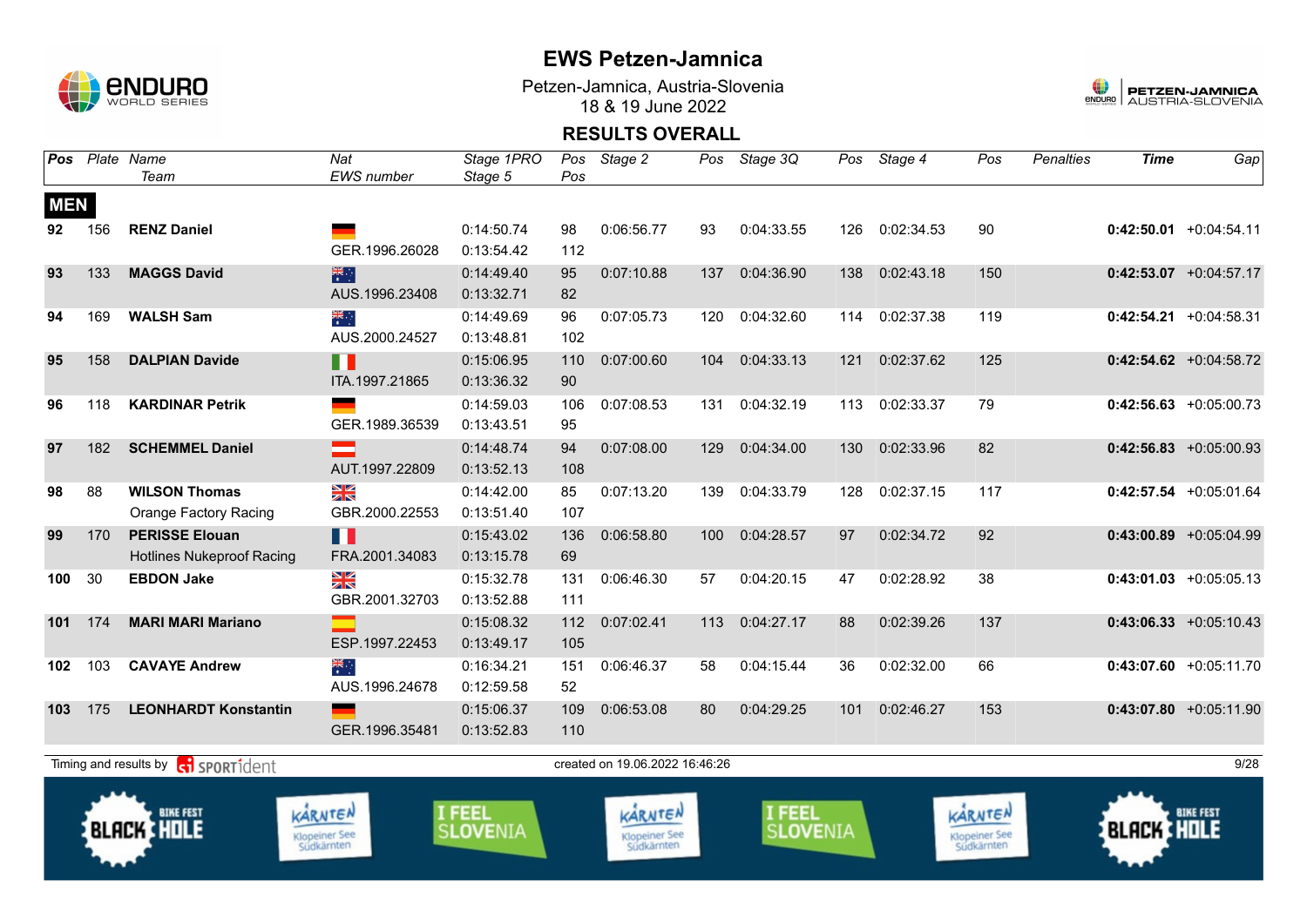

Petzen-Jamnica, Austria-Slovenia 18 & 19 June 2022



|            |     | Pos Plate Name<br>Team                            | Nat<br>EWS number                                                                                                                                                                                                              | Stage 1PRO<br>Stage 5            | Pos | Pos Stage 2                                   | Pos | Stage 3Q                  |     | Pos Stage 4    | Pos                                           | <b>Penalties</b> | <b>Time</b>       | Gap                       |
|------------|-----|---------------------------------------------------|--------------------------------------------------------------------------------------------------------------------------------------------------------------------------------------------------------------------------------|----------------------------------|-----|-----------------------------------------------|-----|---------------------------|-----|----------------|-----------------------------------------------|------------------|-------------------|---------------------------|
| <b>MEN</b> |     |                                                   |                                                                                                                                                                                                                                |                                  |     |                                               |     |                           |     |                |                                               |                  |                   |                           |
| 104        | 130 | <b>DERKUM Christian</b>                           |                                                                                                                                                                                                                                | 0:14:42.41                       | 86  | 0:07:07.90                                    | 128 | 0:04:38.06                |     | 142 0:02:39.54 | 138                                           |                  |                   | $0:43:09.44 + 0:05:13.54$ |
|            |     | RAAW // Levelnine Gravity                         | GER.1991.23043                                                                                                                                                                                                                 | 0:14:01.53                       | 120 |                                               |     |                           |     |                |                                               |                  |                   |                           |
| 105        | 126 | <b>BERRY Matthew</b>                              | 米亭                                                                                                                                                                                                                             | 0:15:31.68                       | 129 | 0:06:54.65                                    | 87  | 0:04:29.36                | 102 | 0:02:37.69     | 126                                           |                  |                   | $0:43:10.15$ +0:05:14.25  |
|            |     |                                                   | NZL.2000.23138                                                                                                                                                                                                                 | 0:13:36.77                       | 91  |                                               |     |                           |     |                |                                               |                  |                   |                           |
| 106        | 94  | <b>JENSEN Henrik</b>                              | XK                                                                                                                                                                                                                             | 0:14:59.66                       | 107 | 0:06:58.36                                    | 99  | 0:04:26.85                | 84  | 0:02:35.50     | 99                                            |                  |                   | $0:43:13.80 +0:05:17.90$  |
|            |     |                                                   | GBR.1998.25933                                                                                                                                                                                                                 | 0:14:13.43                       | 128 |                                               |     |                           |     |                |                                               |                  |                   |                           |
| 107        | 98  | <b>OMDAL Oskar</b>                                | HS                                                                                                                                                                                                                             | 0:14:24.30                       | 60  | 0:07:32.30                                    | 154 | 0:04:34.23                | 132 | 0:02:41.96     | 147                                           |                  |                   | $0:43:14.65$ +0:05:18.75  |
|            |     |                                                   | NOR.2000.32277                                                                                                                                                                                                                 | 0:14:01.86                       | 121 |                                               |     |                           |     |                |                                               |                  |                   |                           |
| 108        | 67  | <b>NOBLE Josh</b>                                 | XK                                                                                                                                                                                                                             | 0:14:56.21                       | 102 | 0:06:53.75                                    | 83  | 0:04:25.58                | 78  | 0:02:36.85     | 116                                           |                  |                   | $0:43:15.63 + 0:05:19.73$ |
|            |     |                                                   | GBR.2001.25619                                                                                                                                                                                                                 | 0:14:23.24                       | 131 |                                               |     |                           |     |                |                                               |                  |                   |                           |
| 109        | 86  | <b>HURLEY Joshua</b>                              | 米                                                                                                                                                                                                                              | 0:15:18.88                       | 116 | 0:06:55.65                                    | 89  | 0:04:32.87                | 118 | 0:02:38.05     | 129                                           |                  |                   | $0:43:24.88$ +0:05:28.98  |
|            |     |                                                   | GBR.1995.27543                                                                                                                                                                                                                 | 0:13:59.43                       | 118 |                                               |     |                           |     |                |                                               |                  |                   |                           |
| 110        | 180 | <b>LINDA Jakub</b>                                | ₩                                                                                                                                                                                                                              | 0:15:12.53                       | 113 | 0:07:01.22                                    | 109 | 0:04:33.17                | 124 | 0:02:36.78     | 115                                           |                  |                   | $0:43:31.83$ +0:05:35.93  |
|            |     |                                                   | SVK.1996.36967                                                                                                                                                                                                                 | 0:14:08.13                       | 123 |                                               |     |                           |     |                |                                               |                  |                   |                           |
| 111        | 195 | <b>PAREDES MORENO Jose</b>                        | $\overline{\phantom{a}}$                                                                                                                                                                                                       | 0:15:17.28                       | 115 | 0:07:06.30                                    | 122 | 0:04:32.05                | 112 | 0:02:37.40     | 121                                           |                  |                   | $0:43:32.89$ +0:05:36.99  |
|            |     |                                                   | CHI.2001.23001                                                                                                                                                                                                                 | 0:13:59.86                       | 119 |                                               |     |                           |     |                |                                               |                  |                   |                           |
| 112        | 122 | <b>LAMBERT Louis</b>                              | H.                                                                                                                                                                                                                             | 0:15:12.92                       | 114 | 0:07:01.06                                    | 106 | 0:04:25.08                | 73  | 0:02:32.43     | 70                                            |                  |                   | $0:43:38.14$ +0:05:42.24  |
|            |     | <b>Hotlines Nukeproof Racing</b>                  | FRA.1999.37231                                                                                                                                                                                                                 | 0:14:26.65                       | 132 |                                               |     |                           |     |                |                                               |                  |                   |                           |
| 113        | 161 | <b>HASSFELD Joel</b>                              | and the contract of the contract of the contract of the contract of the contract of the contract of the contract of the contract of the contract of the contract of the contract of the contract of the contract of the contra | 0:14:55.60                       | 100 | 0:07:35.50                                    | 155 | 0:04:33.15                | 123 | 0:02:35.27     | 96                                            |                  |                   | $0:43:42.28$ +0:05:46.38  |
|            |     |                                                   | GER.1998.33907                                                                                                                                                                                                                 | 0:14:02.76                       | 122 |                                               |     |                           |     |                |                                               |                  |                   |                           |
| 114        | 124 | <b>RYAN Cameron</b>                               | ैं हैं                                                                                                                                                                                                                         | 0:15:30.25                       | 126 | 0:07:07.87                                    | 127 | 0:04:41.85                | 149 | 0:02:37.97     | 128                                           |                  |                   | $0:43:42.88$ +0:05:46.98  |
|            |     |                                                   | AUS.1995.23609                                                                                                                                                                                                                 | 0:13:44.94                       | 97  |                                               |     |                           |     |                |                                               |                  |                   |                           |
| 115        | 163 | <b>IVARTNIK David</b>                             | $\sim$                                                                                                                                                                                                                         | 0:15:22.93                       | 120 | 0:07:01.67                                    | 110 | 0:04:31.46                | 109 | 0:02:38.38     | 131                                           |                  |                   | $0:43:45.97$ +0:05:50.07  |
|            |     |                                                   | SLO.1999.21542                                                                                                                                                                                                                 | 0:14:11.53                       | 126 |                                               |     |                           |     |                |                                               |                  |                   |                           |
|            |     | Timing and results by <b>contains and results</b> |                                                                                                                                                                                                                                |                                  |     | created on 19.06.2022 16.46:26                |     |                           |     |                |                                               |                  |                   | 10/28                     |
|            |     | <b>BIKE FEST</b><br><b>BLACK HOLE</b>             | KARNTEN<br><b>Klopeiner See</b><br>Südkärnten                                                                                                                                                                                  | <b>I FEEL</b><br><b>SLOVENIA</b> |     | KARNTEN<br><b>Klopeiner See</b><br>Südkärnten |     | I FEEL<br><b>SLOVENIA</b> |     |                | KARNTEN<br><b>Klopeiner See</b><br>Südkärnten |                  | <b>BLACK HOLE</b> | <b>BIKE FEST</b>          |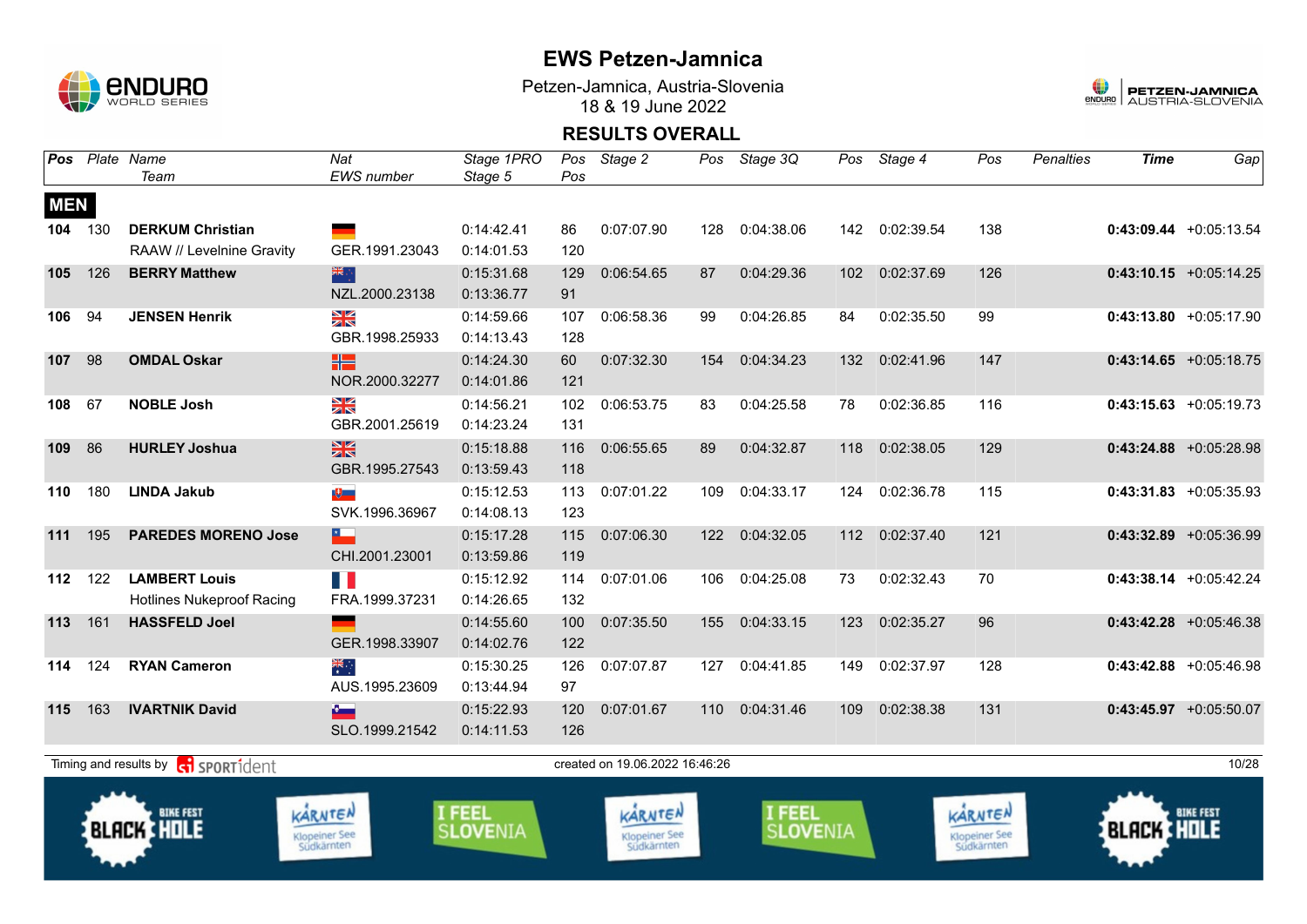

Petzen-Jamnica, Austria-Slovenia 18 & 19 June 2022



|            |         | Pos Plate Name<br>Team                                 | Nat<br>EWS number                      | Stage 1PRO<br>Stage 5     | Pos        | Pos Stage 2                                   |                  | Pos Stage 3Q              |     | Pos Stage 4 | Pos                                    | <b>Penalties</b> | <b>Time</b>       | Gap                      |
|------------|---------|--------------------------------------------------------|----------------------------------------|---------------------------|------------|-----------------------------------------------|------------------|---------------------------|-----|-------------|----------------------------------------|------------------|-------------------|--------------------------|
| <b>MEN</b> |         |                                                        |                                        |                           |            |                                               |                  |                           |     |             |                                        |                  |                   |                          |
|            | 116 177 | <b>FURLANI Gianluca</b>                                | H I<br>ITA.1999.39383                  | 0:15:21.46<br>0:13:47.15  | 100        | 117 0:07:18.45                                | 145              | 0:04:40.43                | 148 | 0:02:42.57  | 148                                    |                  |                   | $0:43:50.06$ +0:05:54.16 |
| 117        | 113     | <b>PESENTI Marcello</b>                                | П<br>ITA.1994.21853                    | 0:14:18.78<br>0:15:26.05  | 52<br>145  | 0:07:08.62                                    | 132              | 0:04:31.08                | 108 | 0:02:37.34  | 118                                    |                  |                   | $0:44:01.87$ +0:06:05.97 |
| 118        | 191     | <b>CHAUVET Cesar</b>                                   | n p<br>FRA.1995.34851                  | 0:15:08.12<br>0:14:10.37  | 111<br>125 | 0:07:27.94                                    | 153              | 0:04:35.18                | 136 | 0:02:41.00  | 145                                    |                  |                   | $0:44:02.61$ +0:06:06.71 |
| 119        | 152     | <b>GROTTI Nicola</b><br><b>Abetone FullOut Gravity</b> | H<br>ITA.2000.21925                    | 0:15:26.13<br>0:14:32.11  | 124<br>134 | 0:07:01.06                                    | 106              | 0:04:30.03                | 104 | 0:02:35.60  | 102                                    |                  |                   | $0:44:04.93$ +0:06:09.03 |
| 120        | 138     | <b>WALCH Lucas</b>                                     | ्रेह<br>NZL.1996.23524                 | 0:14:57.73<br>0:13:50.95  | 104<br>106 | 0:07:45.90                                    | 157              | 0:04:45.05                | 153 | 0:02:46.60  | 154                                    |                  |                   | $0:44:06.23 +0:06:10.33$ |
| 121        | 142     | <b>OLSEN Eric</b>                                      | 三<br>USA.1999.25103                    | 0:15:34.82<br>0:14:20.06  | 133<br>130 | 0:07:02.18                                    | 112              | 0:04:34.86                | 134 | 0:02:35.63  | 103                                    |                  |                   | $0:44:07.55$ +0:06:11.65 |
| 122 149    |         | <b>GONDOUIN Antoine</b>                                | T D<br>FRA.1997.27800                  | 0:15:43.20<br>0:13:56.64  | 137<br>113 | 0:07:17.32                                    | 144              | 0:04:37.67                | 140 | 0:02:38.87  | 135                                    |                  |                   | $0:44:13.70 +0:06:17.80$ |
| 123        | 141     | <b>DEMUYLDER Jonas</b>                                 | Ш<br>BEL.1997.25196                    | 0:15:24.66<br>0:14:40.31  | 123<br>136 | 0:06:59.29                                    | 102 <sub>2</sub> | 0:04:33.07                | 119 | 0:02:37.39  | 120                                    |                  |                   | $0:44:14.72 +0:06:18.82$ |
| 124        | 129     | <b>COULTHARD Aidan</b>                                 | XK<br>GBR.1996.33292                   | 0:15:43.62<br>0:14:09.92  | 138<br>124 | 0:07:09.00                                    | 134              | 0:04:38.09                | 143 | 0:02:39.18  | 136                                    |                  |                   | $0:44:19.81$ +0:06:23.91 |
| 125        | 164     | <b>MARKIC Jan</b>                                      | $\sim$<br>SLO.1997.32798               | 0:16:27.34<br>0:13:38.03  | 148<br>92  | 0:07:06.81                                    | 124              | 0:04:31.97                | 111 | 0:02:40.32  | 140                                    |                  |                   | $0:44:24.47$ +0:06:28.57 |
| 126        | 109     | <b>LANDMARK Ola Javold</b>                             | ╬<br>NOR.1999.25289                    | 0:15:51.51<br>0:13:58.28  | 141<br>115 | 0:07:05.50                                    | 118              | 0:04:37.95                | 141 | 0:02:56.75  | 156                                    |                  |                   | $0:44:29.99$ +0:06:34.09 |
| 127        | 134     | <b>LOEFFLER Christian</b>                              | GER.1993.23169                         | 0:15:21.72<br>0:13:57.95  | 118<br>114 | 0:07:18.80                                    | 147              | 0:05:23.15                | 158 | 0:02:33.58  | 80                                     |                  |                   | $0:44:35.20 +0:06:39.30$ |
|            |         | Timing and results by ci SPORT1dent                    |                                        |                           |            | created on 19.06.2022 16:46:26                |                  |                           |     |             |                                        |                  |                   | 11/28                    |
|            |         | <b>BIKE FEST</b><br>BLACK I HOLE                       | KARNTEN<br>Klopeiner See<br>Südkärnten | I FEEL<br><b>SLOVENIA</b> |            | KARNTEN<br><b>Klopeiner See</b><br>Südkärnten |                  | I FEEL<br><b>SLOVENIA</b> |     |             | KARNTEN<br>Klopeiner See<br>Südkärnten |                  | <b>BLACK HOLE</b> | <b>BIKE FEST</b>         |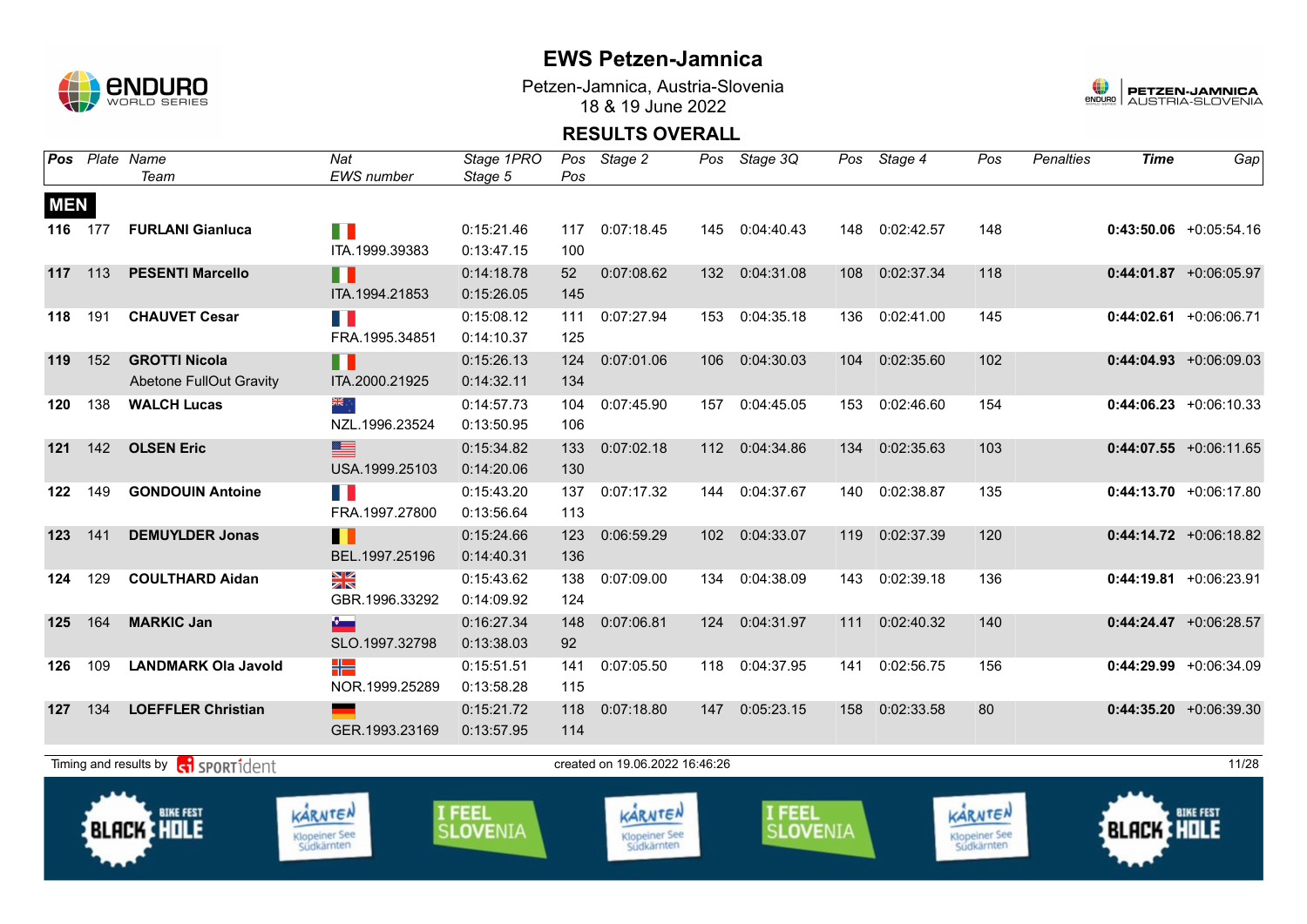

Petzen-Jamnica, Austria-Slovenia 18 & 19 June 2022



|            |     | Pos Plate Name<br>Team                           | Nat<br>EWS number                              | Stage 1PRO<br>Stage 5            | Pos<br>Pos | Stage 2                                | Pos | Stage 3Q                         | Pos | Stage 4    | Pos                                    | <b>Penalties</b> | <b>Time</b>       | Gap                       |
|------------|-----|--------------------------------------------------|------------------------------------------------|----------------------------------|------------|----------------------------------------|-----|----------------------------------|-----|------------|----------------------------------------|------------------|-------------------|---------------------------|
| <b>MEN</b> |     |                                                  |                                                |                                  |            |                                        |     |                                  |     |            |                                        |                  |                   |                           |
| 128        | 110 | <b>RYAN Fergus</b>                               | XK<br>ZK<br>GBR.1993.22458                     | 0:15:31.28<br>0:14:54.77         | 128<br>139 | 0:07:05.73                             | 120 | 0:04:30.15                       | 106 | 0:02:34.30 | 86                                     |                  |                   | $0:44:36.23 + 0:06:40.33$ |
| 129        | 146 | <b>DIEU Antonio</b>                              | n<br>FRA.1989.26701                            | 0:15:28.94<br>0:14:49.44         | 125<br>137 | 0:07:09.32                             | 136 | 0:04:34.38                       | 133 | 0:02:36.70 | 114                                    |                  |                   | $0:44:38.78$ +0:06:42.88  |
| 130        | 394 | <b>HEIM Fabian</b>                               | GER.1992.40315                                 | 0:15:34.22<br>0:14:57.66         | 132<br>140 | 0:07:03.25                             | 114 | 0:04:30.98                       | 107 | 0:02:35.06 | 94                                     |                  |                   | $0:44:41.17$ +0:06:45.27  |
| 131        | 127 | <b>FABRE Enzo</b>                                | Ш<br>FRA.2001.35441                            | 0:15:22.02<br>0:15:04.45         | 119<br>143 | 0:07:08.25                             | 130 | 0:04:33.47                       | 125 | 0:02:37.43 | 122                                    |                  |                   | $0:44:45.62$ +0:06:49.72  |
| 132        | 187 | <b>CLAUDI Julian</b><br><b>RDN Racing</b>        | GER.1999.33500                                 | 0:15:38.62<br>0:14:34.99         | 135<br>135 | 0:07:16.10                             | 142 | 0:04:43.79                       | 152 | 0:02:41.38 | 146                                    |                  |                   | $0:44:54.88$ +0:06:58.98  |
| 133        | 179 | <b>ANITAN Mihai Andrei</b>                       | Ш<br>ROU.1999.35857                            | 0:15:23.71<br>0:14:49.90         | 122<br>138 | 0:07:21.32                             | 150 | 0:04:43.60                       | 151 | 0:02:42.82 | 149                                    |                  |                   | $0:45:01.35$ +0:07:05.45  |
| 134        | 5   | <b>BORGES Jose</b><br>Canyon Collective          | $\langle \mathbf{0} \rangle$<br>POR.1990.21669 | 0:14:22.10<br>0:17:47.19         | 57<br>152  | 0:06:24.10                             | 11  | 0:04:07.87                       | 6   | 0:02:21.61 | $\overline{2}$                         |                  |                   | $0:45:02.87$ +0:07:06.97  |
| 135        | 54  | <b>MOORE Thomas</b>                              | $rac{N}{N}$<br>GBR.1994.33293                  | 0:14:33.27<br>0:17:06.84         | 66<br>150  | 0:06:47.67                             | 60  | 0:04:22.92                       | 66  | 0:02:34.12 | 84                                     |                  |                   | $0:45:24.82$ +0:07:28.92  |
| 136        | 167 | <b>SMOLNIKAR Jakob</b>                           | $\bullet$<br>SLO.2001.22228                    | 0:15:37.25<br>0:15:28.93         | 134<br>146 | 0:07:07.13                             | 125 | 0:04:43.52                       | 150 | 0:02:38.64 | 132                                    |                  |                   | $0:45:35.47$ +0:07:39.57  |
| 137        | 143 | <b>VOTH Laurin</b><br>Propain Factory Enduro     | <u>and</u><br>GER.2000.25451                   | 0:16:10.71<br>0:15:14.87         | 146<br>144 | 0:07:07.58                             | 126 | 0:04:33.69                       | 127 | 0:02:33.22 | 75                                     |                  |                   | $0:45:40.07 + 0:07:44.17$ |
| 138        | 173 | <b>WILLNER Nick</b>                              | GER.1999.22551                                 | 0:15:59.62<br>0:15:40.43         | 144<br>148 | 0:07:01.17                             | 108 | 0:04:32.62                       | 115 | 0:02:36.65 | 113                                    |                  |                   | $0:45:50.49$ +0:07:54.59  |
| 139        | 144 | <b>BARICH Leopold</b><br><b>RDN Racing</b>       | GER.1998.22342                                 | 0:16:06.26<br>0:15:01.07         | 145<br>142 | 0:07:27.75                             | 152 | 0:04:40.22                       | 147 | 0:02:40.81 | 144                                    |                  |                   | $0:45:56.11 + 0:08:00.21$ |
|            |     | Timing and results by consent of the SPORT1 dent |                                                |                                  |            | created on 19.06.2022 16:46:26         |     |                                  |     |            |                                        |                  |                   | 12/28                     |
|            |     | <b>BIKE FEST</b><br><b>BLACK HOLE</b>            | KARNTEN<br>Klopeiner See<br>Südkärnten         | <b>I FEEL</b><br><b>SLOVENIA</b> |            | KARNTEN<br>Klopeiner See<br>Südkärnten |     | <b>I FEEL</b><br><b>SLOVENIA</b> |     |            | KARNTEN<br>Klopeiner See<br>Südkärnten |                  | <b>BLACK HOLE</b> | <b>BIKE FEST</b>          |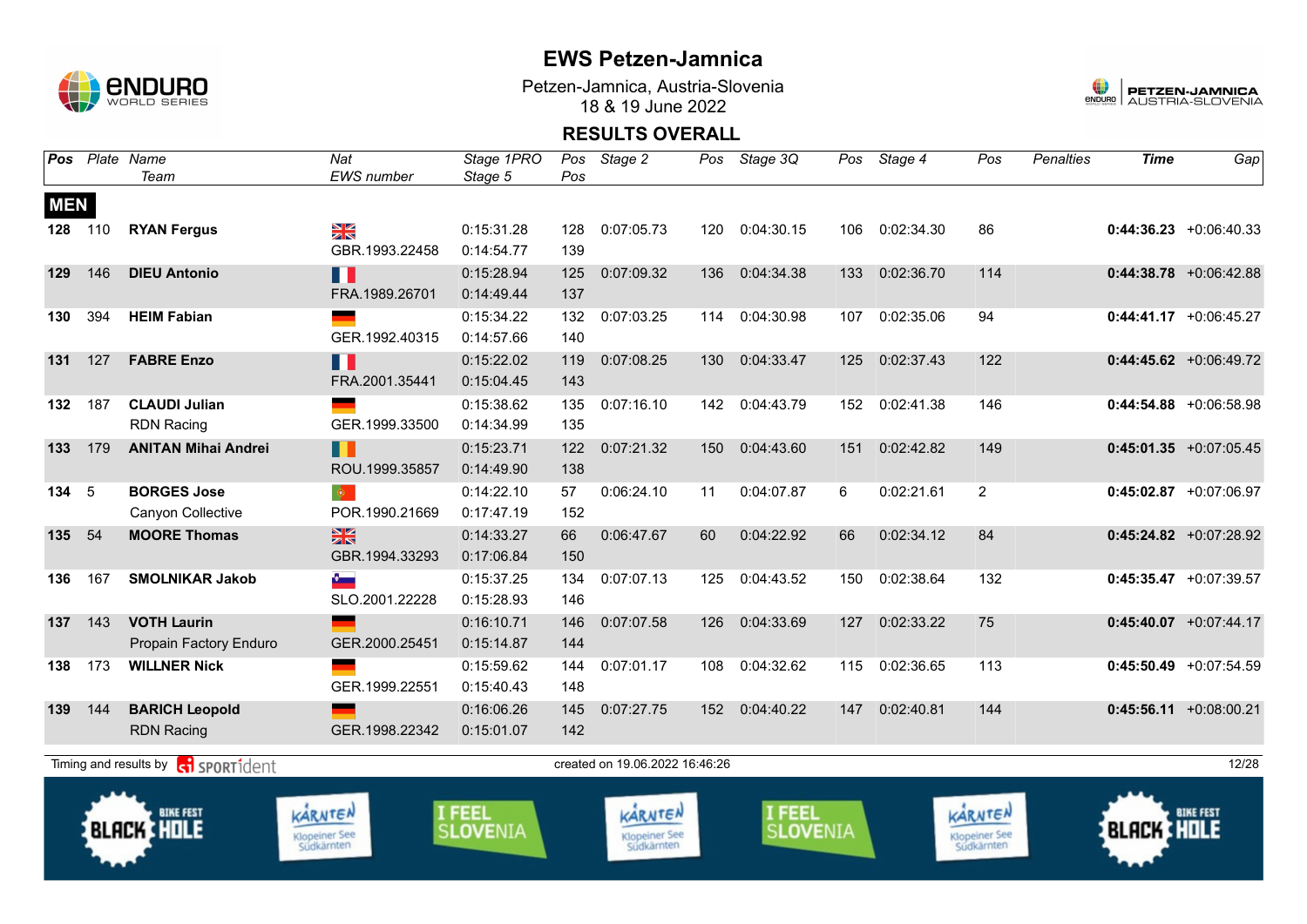

Petzen-Jamnica, Austria-Slovenia 18 & 19 June 2022



| Pos        |     | Plate Name                              | Nat                  | Stage 1PRO | Pos | Stage 2    | Pos | Stage 3Q   | Pos | Stage 4    | Pos | <b>Penalties</b> | <b>Time</b> | Gap                       |
|------------|-----|-----------------------------------------|----------------------|------------|-----|------------|-----|------------|-----|------------|-----|------------------|-------------|---------------------------|
|            |     | Team                                    | <b>EWS</b> number    | Stage 5    | Pos |            |     |            |     |            |     |                  |             |                           |
| <b>MEN</b> |     |                                         |                      |            |     |            |     |            |     |            |     |                  |             |                           |
| 140        | 162 | <b>REIMANN Erik</b>                     |                      | 0:16:19.68 | 147 | 0:07:26.56 | 151 | 0:04:39.13 | 144 | 0:02:34.49 | 88  |                  |             | $0:47:05.41 + 0:09:09.51$ |
|            |     |                                         | GER.1997.50792       | 0:16:05.55 | 149 |            |     |            |     |            |     |                  |             |                           |
| 141        | 188 | <b>WIDEN Johan</b>                      | ł۳                   | 0:15:48.17 | 139 | 0:09:28.19 | 159 | 0:04:29.40 | 103 | 0:02:35.72 | 105 |                  |             | $0:47:19.81 + 0:09:23.91$ |
|            |     |                                         | SWE.1994.39149       | 0:14:58.33 | 141 |            |     |            |     |            |     |                  |             |                           |
| 142        | 136 | <b>BROWNLIE Sam</b>                     | $\frac{1}{\sqrt{2}}$ | 0:15:50.06 | 140 | 0:07:06.79 | 123 | 0:04:35.67 | 137 | 0:02:46.10 | 152 |                  |             | $0:47:29.48$ +0:09:33.58  |
|            |     |                                         | AUS.1992.25324       | 0:17:10.86 | 151 |            |     |            |     |            |     |                  |             |                           |
| 143        | 91  | <b>JONES Jono</b>                       | $\frac{28}{28}$      | 0:15:02.78 | 108 | 0:07:05.68 | 119 | 0:04:34.02 | 131 | 0:02:38.31 | 130 |                  |             | $0:48:09.99 +0:10:14.09$  |
|            |     | <b>Propain Factory Enduro</b>           | GBR.1994.37370       | 0:18:49.20 | 153 |            |     |            |     |            |     |                  |             |                           |
| 144        | 181 | <b>STEFANSSON Jonas</b>                 | ╉═                   | 0:17:04.12 | 154 | 0:07:54.42 | 158 | 0:05:00.35 | 157 | 0:02:54.80 | 155 |                  |             | $0:48:26.28 + 0:10:30.38$ |
|            |     |                                         | ISL.1988.22287       | 0:15:32.59 | 147 |            |     |            |     |            |     |                  |             |                           |
| 145        | 147 | <b>SACCON Matteo</b>                    | Ш                    | 0:19:35.14 | 156 | 0:07:18.74 | 146 | 0:04:40.08 | 146 | 0:02:45.44 | 151 |                  |             | $0:48:38.31 + 0:10:42.41$ |
|            |     | <b>Abetone FullOut Gravity</b>          | ITA.2000.21866       | 0:14:18.91 | 129 |            |     |            |     |            |     |                  |             |                           |
| 146        | 70  | <b>GRANT Kelan</b>                      | H                    | 0:19:58.59 | 157 | 0:06:43.47 | 48  | 0:04:29.24 | 100 | 0:02:30.33 | 50  | 0:03:00.00       |             | $0:50:40.83$ +0:12:44.93  |
|            |     | <b>Nukeproof SRAM Factory</b><br>Racing | IRL.1993.21773       | 0:13:59.20 | 117 |            |     |            |     |            |     |                  |             |                           |
| 147        | 168 | <b>JEZ Tim</b>                          | $\sim$               | 0:16:29.92 | 150 | 0:07:19.03 | 148 | 0:04:33.85 | 129 | 0:02:40.78 | 143 |                  |             | $0:52:22.52$ +0:14:26.62  |
|            |     |                                         | SLO.1996.52075       | 0:21:18.94 | 155 |            |     |            |     |            |     |                  |             |                           |
| 148        | 192 | <b>BLACHERE Nans</b>                    | <b>TIME</b>          | 0:24:46.02 | 158 | 0:06:59.53 | 103 | 0:04:32.73 | 117 | 0:02:38.72 | 133 |                  |             | $0:52:32.04$ +0:14:36.14  |
|            |     |                                         | FRA.1989.37519       | 0:13:35.04 | 86  |            |     |            |     |            |     |                  |             |                           |
| 149        | 189 | <b>BARTON Oliver</b>                    | $\frac{N}{N}$        | 0:16:50.83 | 153 | 0:07:40.25 | 156 | 0:04:58.83 | 156 | 0:05:34.23 | 158 |                  |             | $0:53:55.72$ +0:15:59.82  |
|            |     |                                         | GBR.1990.33513       | 0:18:51.58 | 154 |            |     |            |     |            |     |                  |             |                           |
| 150        | 108 | <b>NEWELL Jake</b>                      | ्हें                 | 0:14:29.38 | 64  | 0:06:55.06 | 88  | 0:04:26.03 | 81  | 0:02:32.68 | 72  |                  |             | $0:55:39.41 +0:17:43.51$  |
|            |     |                                         | AUS.1993.24612       | 0:27:16.26 | 157 |            |     |            |     |            |     |                  |             |                           |

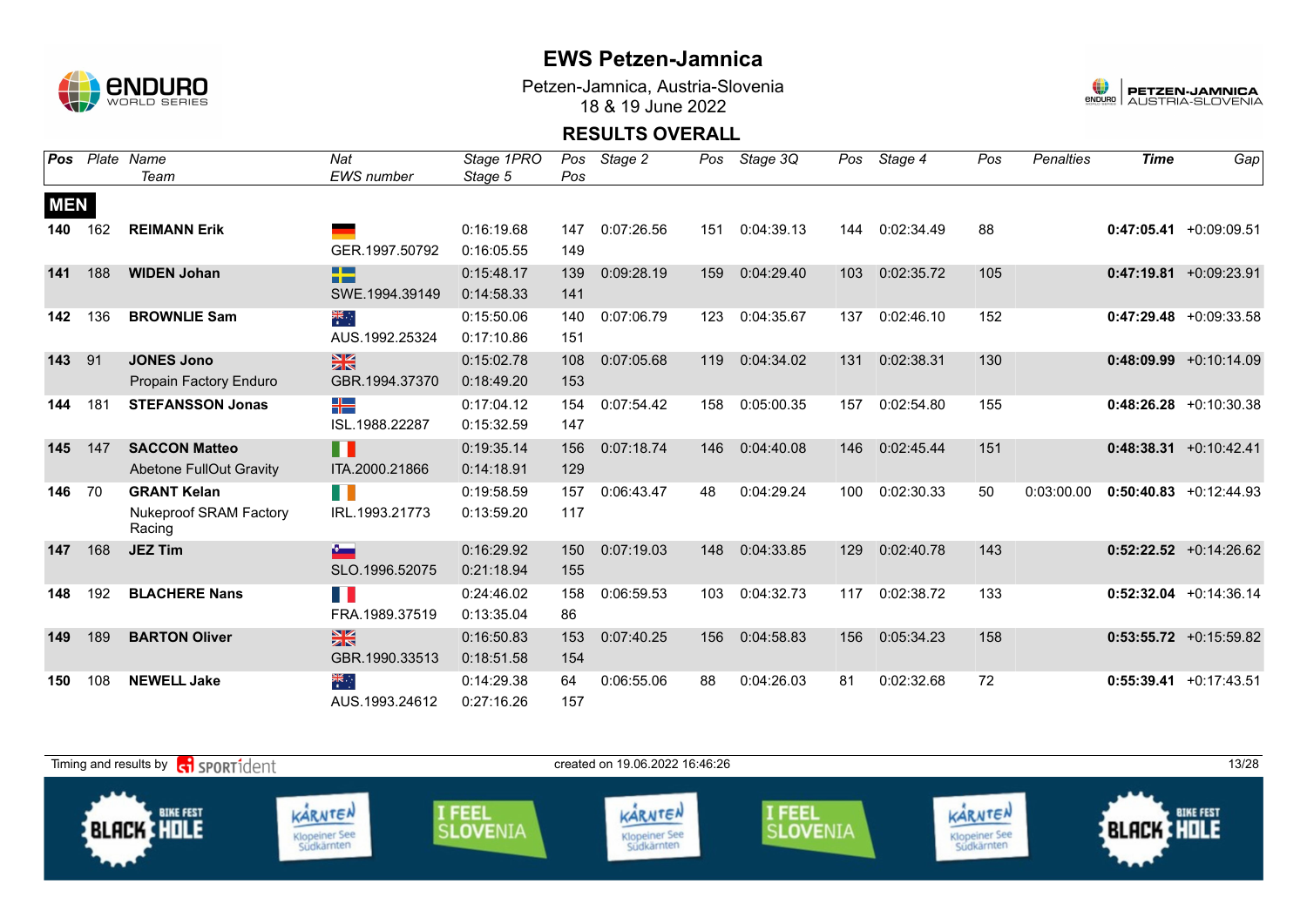

Petzen-Jamnica, Austria-Slovenia 18 & 19 June 2022



| Pos            |                | Plate Name                              | Nat               | Stage 1PRO |     | Pos Stage 2 | Pos | Stage 3Q   | Pos | Stage 4    | Pos | <b>Penalties</b> | <b>Time</b> | Gap                       |
|----------------|----------------|-----------------------------------------|-------------------|------------|-----|-------------|-----|------------|-----|------------|-----|------------------|-------------|---------------------------|
|                |                | Team                                    | <b>EWS</b> number | Stage 5    | Pos |             |     |            |     |            |     |                  |             |                           |
| <b>MEN</b>     |                |                                         |                   |            |     |             |     |            |     |            |     |                  |             |                           |
| 151            | 185            | <b>HUTH Nejc Robin</b>                  | $\mathbf{v}$      | 0:27:45.78 | 159 | 0:07:02.16  | 111 | 0:04:33.09 | 120 | 0:02:37.75 | 127 |                  |             | $0:55:47.70 +0:17:51.80$  |
|                |                |                                         | SLO.1990.24460    | 0:13:48.92 | 104 |             |     |            |     |            |     |                  |             |                           |
| 152            | 135            | <b>ARNAUD Quentin</b>                   | <b>TIME</b>       | 0:30:18.95 | 160 | 0:07:13.65  | 140 | 0:04:34.93 | 135 | 0:02:35.66 | 104 |                  |             | $0:58:35.51$ +0:20:39.61  |
|                |                |                                         | FRA.1994.22628    | 0:13:52.32 | 109 |             |     |            |     |            |     |                  |             |                           |
| 153            | $\overline{4}$ | <b>MIQUEL Kevin</b>                     | H.                | 0:19:03.78 | 155 | 0:06:31.02  | 18  | 0:04:08.91 | 10  | 0:02:23.28 | 5   |                  |             | $0:59:09.40 +0:21:13.50$  |
|                |                | <b>Specialized Racing</b>               | FRA.1991.21704    | 0:27:02.41 | 156 |             |     |            |     |            |     |                  |             |                           |
| 154            | 259            | <b>HEINE Felix</b>                      |                   | 0:38:42.92 | 161 | 0:06:53.05  | 79  | 0:04:28.44 | 96  | 0:02:34.95 | 93  |                  |             | $1:06:38.53 + 0:28:42.63$ |
|                |                |                                         | GER.1990.25813    | 0:13:59.17 | 116 |             |     |            |     |            |     |                  |             |                           |
| 155            | 155            | <b>FEJER Max</b>                        |                   | 0:44:15.03 | 162 | 0:06:59.00  | 101 | 0:04:21.07 | 55  | 0:02:31.47 | 61  |                  |             | 1:11:04.89 +0:33:08.99    |
|                |                | <b>Team Dorrong Enduro</b>              | AUT.2000.21703    | 0:12:58.32 | 50  |             |     |            |     |            |     |                  |             |                           |
| 156            | 33             | <b>MENJOU Irenee</b>                    | T.                | 0:49:15.03 | 163 | 0:06:34.00  | 27  | 0:04:55.52 | 155 | 0:02:28.87 | 36  |                  |             | $1:15:35.23 +0:37:39.33$  |
|                |                | Sunn French Connexion By<br>Alpe D'Huez | FRA.1995.22122    | 0:12:21.81 | 10  |             |     |            |     |            |     |                  |             |                           |
| 157            | 145            | <b>JONSSON Sharjah</b>                  | $\geq$            | 0:49:15.03 | 163 | 0:07:20.87  | 149 | 0:04:46.73 | 154 | 0:03:43.23 | 157 | 0:03:00.00       |             | $1:22:17.46$ +0:44:21.56  |
|                |                |                                         | RSA.1999.22749    | 0:14:11.60 | 127 |             |     |            |     |            |     |                  |             |                           |
| <b>DNF</b>     | 121            | <b>ENNIS Ross</b>                       | $\Box$            | 0:14:43.95 | 88  | 0:06:53.60  | 82  | 0:04:32.68 | 116 | 0:02:38.80 | 134 |                  |             |                           |
|                |                |                                         | IRL.2001.25954    |            |     |             |     |            |     |            |     |                  |             |                           |
| <b>DNF</b>     | 148            | <b>CASAL VALLS Guillem</b>              | <b>De</b>         | 0:16:28.65 | 149 | 0:07:13.65  | 140 |            |     |            |     |                  |             |                           |
|                |                |                                         | AND.1995.22127    |            |     |             |     |            |     |            |     |                  |             |                           |
| <b>DNF 68</b>  |                | <b>MASTERS Wyn</b>                      | ैं: श्रेह         | 0:14:09.03 | 42  |             |     |            |     |            |     |                  |             |                           |
|                |                | <b>GT Factory Racing</b>                | NZL.1987.21663    |            |     |             |     |            |     |            |     |                  |             |                           |
| <b>DNF</b> 172 |                | <b>MURRAY Craig</b>                     | <b>SIR</b>        | 0:14:35.00 | 68  |             |     |            |     |            |     |                  |             |                           |
|                |                |                                         | NZL.1998.36172    |            |     |             |     |            |     |            |     |                  |             |                           |

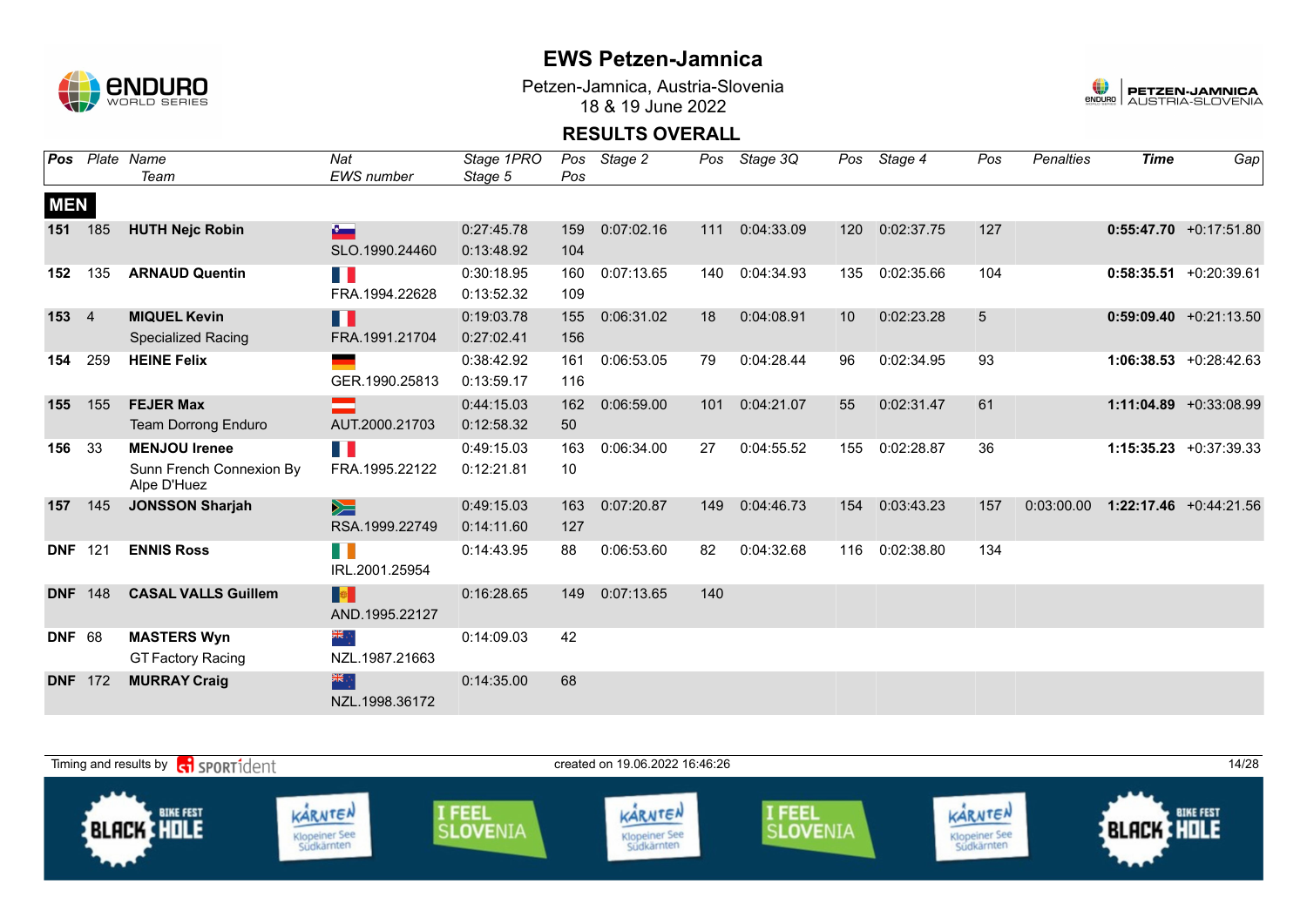

Petzen-Jamnica, Austria-Slovenia 18 & 19 June 2022



|                |     | Pos Plate Name                                      | Nat                             | Stage 1PRO               |     | Pos Stage 2 | Pos Stage 3Q | Pos Stage 4 | Pos | Penalties | <b>Time</b> | Gap |
|----------------|-----|-----------------------------------------------------|---------------------------------|--------------------------|-----|-------------|--------------|-------------|-----|-----------|-------------|-----|
|                |     | Team                                                | <b>EWS</b> number               | Stage 5                  | Pos |             |              |             |     |           |             |     |
| <b>MEN</b>     |     |                                                     |                                 |                          |     |             |              |             |     |           |             |     |
| <b>DNF 37</b>  |     | <b>LANGHORN Reece</b>                               | ≥k<br>GBR.1988.23486            | 0:15:30.43               | 127 |             |              |             |     |           |             |     |
| <b>DNF 93</b>  |     | <b>BEAN Nicolas</b><br>Theory Racing p/b ProBikeKit | ▇<br>USA.1999.22730             | 0:15:56.92               | 143 |             |              |             |     |           |             |     |
| <b>DNF</b> 183 |     | <b>HAMMAR Tim</b>                                   | 55<br>SWE.1990.36752            | 0:16:43.11               | 152 |             |              |             |     |           |             |     |
| <b>DNF</b> 190 |     | <b>TRAFELLA Maximilian</b>                          | AUT.1997.22186                  |                          |     |             |              |             |     |           |             |     |
| <b>DSQ</b> 19  |     | <b>VENDEMMIA Mirco</b><br>Cannondale Enduro         | H.<br>ITA.1998.21871            | 0:14:03.57<br>0:12:43.18 |     | 0:06:40.26  | 0:04:14.95   | 0:02:30.75  |     |           |             |     |
| <b>DSQ</b> 102 |     | <b>WILDHABER Gustav</b><br><b>Cube Action Team</b>  | в<br>SUI.1988.21848             | 0:14:18.21<br>0:14:02.32 |     | 0:06:42.18  | 0:04:16.96   | 0:02:27.88  |     |           |             |     |
| <b>DNS</b>     | 90  | <b>SHUCKSMITH Samuel</b>                            | X<br>X<br>GBR.1990.23007        |                          |     |             |              |             |     |           |             |     |
| <b>DNS</b>     | 160 | <b>WILLIAMS Robert</b>                              | $\frac{N}{N}$<br>GBR.1990.22515 |                          |     |             |              |             |     |           |             |     |
| <b>DNS</b>     | 125 | <b>WOLFE Daniel</b><br>Polygon Factory Racing       | Ш<br>IRL.1988.22250             |                          |     |             |              |             |     |           |             |     |
| <b>DNS</b>     | 186 | <b>PUFAN Alexandru</b>                              | H<br>ROU.1990.23147             |                          |     |             |              |             |     |           |             |     |
| <b>DNS</b> 72  |     | <b>CHARLES Clement</b><br>Rossignol Factory Team    | H.<br>FRA.1994.22206            |                          |     |             |              |             |     |           |             |     |

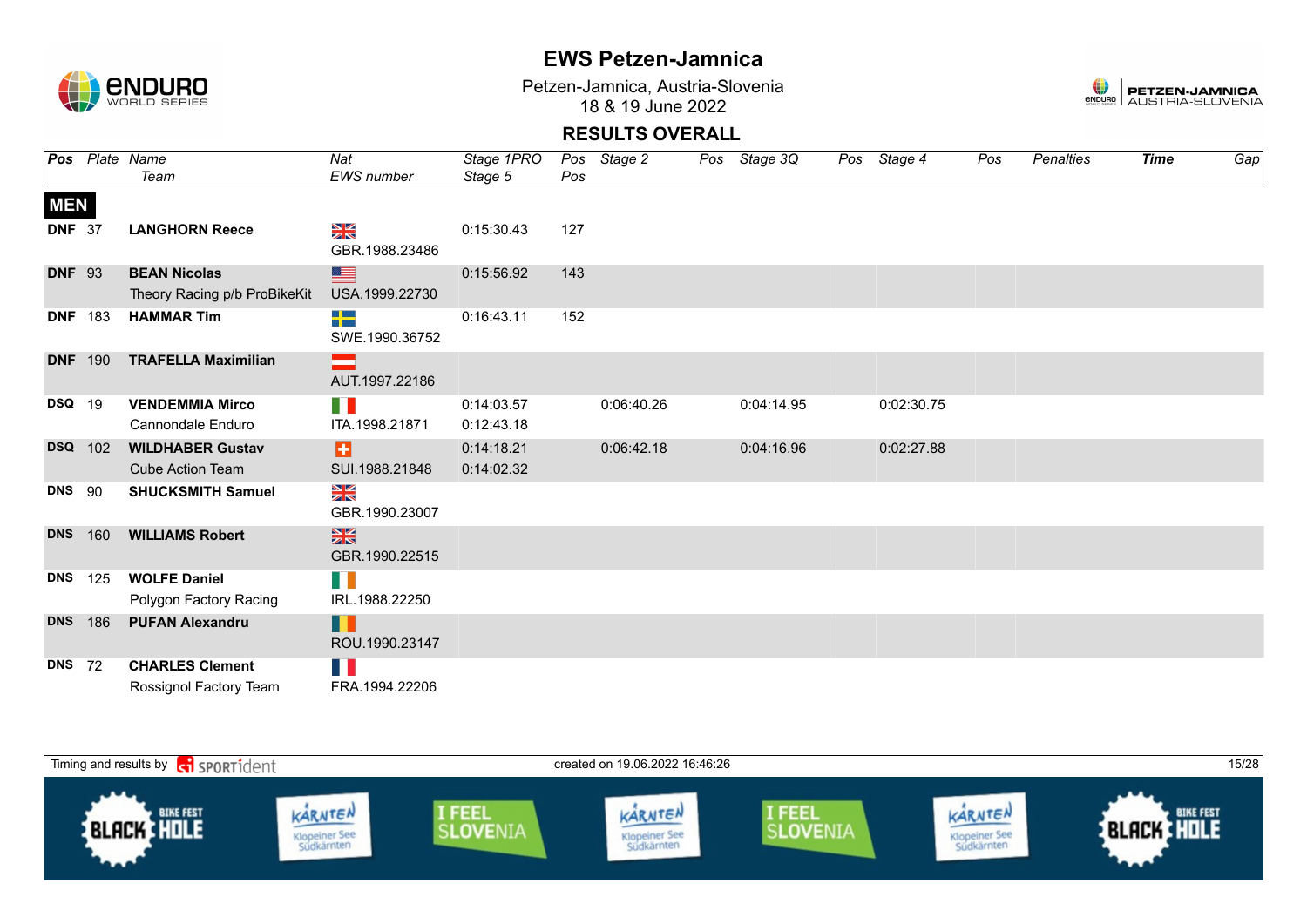

Petzen-Jamnica, Austria-Slovenia 18 & 19 June 2022



| Pos            |                                                                                                                                                                                                                                                                                                                                | Plate Name<br>Team            | Nat<br>EWS number | Stage 1PRO<br>Stage 5 | Pos<br>Pos     | Stage 2    | Pos            | Stage 3Q   | Pos            | Stage 4    | Pos            | <b>Penalties</b> | <b>Time</b>       | Gap                      |
|----------------|--------------------------------------------------------------------------------------------------------------------------------------------------------------------------------------------------------------------------------------------------------------------------------------------------------------------------------|-------------------------------|-------------------|-----------------------|----------------|------------|----------------|------------|----------------|------------|----------------|------------------|-------------------|--------------------------|
|                |                                                                                                                                                                                                                                                                                                                                | MEN   Master 35+              |                   |                       |                |            |                |            |                |            |                |                  |                   |                          |
|                | 319                                                                                                                                                                                                                                                                                                                            | <b>AMOUR Karim</b>            | Ш                 | 0:14:36.12            | $\overline{1}$ | 0:07:15.52 | 6              | 0:04:30.72 | $\overline{2}$ | 0:02:37.63 | $\overline{4}$ |                  | 0:42:08.66        |                          |
|                |                                                                                                                                                                                                                                                                                                                                | <b>BH Enduro Racing Team</b>  | FRA.1975.21696    | 0:13:08.67            | $\overline{1}$ |            |                |            |                |            |                |                  |                   |                          |
| $\overline{2}$ | 292                                                                                                                                                                                                                                                                                                                            | <b>EDGWORTH Scott</b>         | XK                | 0:14:50.04            | $\overline{2}$ | 0:07:02.87 | 3              | 0:04:33.98 | 4              | 0:02:37.32 | $\overline{2}$ |                  |                   | $0:42:43.63$ +0:00:34.97 |
|                |                                                                                                                                                                                                                                                                                                                                |                               | GBR.1980.52475    | 0:13:39.42            | 4              |            |                |            |                |            |                |                  |                   |                          |
| $\mathbf{3}$   | 314                                                                                                                                                                                                                                                                                                                            | <b>VESENBECKH Adrian</b>      |                   | 0:15:06.10            | 3              | 0:07:07.39 | $\overline{4}$ | 0:04:33.92 | 3              | 0:02:37.54 | 3              |                  |                   | $0:43:14.54 +0:01:05.88$ |
|                |                                                                                                                                                                                                                                                                                                                                |                               | GER.1979.33219    | 0:13:49.59            | 5              |            |                |            |                |            |                |                  |                   |                          |
| 4              | 304                                                                                                                                                                                                                                                                                                                            | <b>VANER Jan</b>              |                   | 0:15:16.96            | $\overline{4}$ | 0:07:00.22 | $\overline{2}$ | 0:04:30.45 | $\mathbf{1}$   | 0:02:36.06 | $\overline{1}$ |                  |                   | $0:43:24.60 +0:01:15.94$ |
|                |                                                                                                                                                                                                                                                                                                                                |                               | CZE.1983.22385    | 0:14:00.91            | $\overline{7}$ |            |                |            |                |            |                |                  |                   |                          |
| $5\phantom{1}$ | 317                                                                                                                                                                                                                                                                                                                            | <b>LAUDER Bradley</b>         | 米宁                | 0:15:19.96            | 5              | 0:07:17.98 | 8              | 0:04:41.60 | 8              | 0:02:41.30 | $\overline{7}$ |                  |                   | $0:43:33.94$ +0:01:25.28 |
|                |                                                                                                                                                                                                                                                                                                                                |                               | NZL.1985.27531    | 0:13:33.10            | $\mathbf{3}$   |            |                |            |                |            |                |                  |                   |                          |
| 6              | 316                                                                                                                                                                                                                                                                                                                            | <b>BRODERICK Michael</b>      | <u>est</u>        | 0:15:46.72            | $\overline{7}$ | 0:07:17.00 | $\overline{7}$ | 0:04:48.30 | 13             | 0:02:41.95 | 8              |                  |                   | $0:44:28.06$ +0:02:19.40 |
|                |                                                                                                                                                                                                                                                                                                                                |                               | USA.1973.22376    | 0:13:54.09            | 6              |            |                |            |                |            |                |                  |                   |                          |
| $\overline{7}$ | 295                                                                                                                                                                                                                                                                                                                            | <b>ZILAK Frantisek</b>        | Ъ-                | 0:15:52.22            | 9              | 0:07:09.88 | 5              | 0:04:37.25 | 5              | 0:02:38.25 | 5              |                  |                   | $0:44:33.57 +0:02:24.91$ |
|                |                                                                                                                                                                                                                                                                                                                                |                               | CZE.1981.22627    | 0:14:15.97            | 9              |            |                |            |                |            |                |                  |                   |                          |
| 8              | 299                                                                                                                                                                                                                                                                                                                            | <b>SAINT-AUBIN Christophe</b> | TH.               | 0:15:52.38            | 10             | 0:07:29.38 | 13             | 0:04:47.06 | 11             | 0:02:44.79 | 13             |                  |                   | $0:45:06.27$ +0:02:57.61 |
|                |                                                                                                                                                                                                                                                                                                                                |                               | FRA.1986.35590    | 0:14:12.66            | 8              |            |                |            |                |            |                |                  |                   |                          |
| 9              | 293                                                                                                                                                                                                                                                                                                                            | <b>HEIMEL Paul</b>            |                   | 0:15:38.55            | 6              | 0:07:23.43 | 10             | 0:04:47.10 | 12             | 0:02:44.08 | 12             |                  |                   | $0:45:14.51$ +0:03:05.85 |
|                |                                                                                                                                                                                                                                                                                                                                |                               | AUT.1987.24509    | 0:14:41.35            | 13             |            |                |            |                |            |                |                  |                   |                          |
| 10             | 320                                                                                                                                                                                                                                                                                                                            | <b>CARREZ Cedric</b>          |                   | 0:15:47.71            | 8              | 0:07:34.87 | 14             | 0:04:44.83 | 9              | 0:02:43.53 | 11             |                  |                   | $0:45:25.58$ +0:03:16.92 |
|                |                                                                                                                                                                                                                                                                                                                                | Lapierre Zipp Collective      | FRA.1978.23588    | 0:14:34.64            | 11             |            |                |            |                |            |                |                  |                   |                          |
| 11             | 303                                                                                                                                                                                                                                                                                                                            | <b>EXENBERGER Kurt</b>        | ▅                 | 0:16:17.16            | 14             | 0:07:35.83 | 15             | 0:04:49.77 | 15             | 0:02:41.97 | 9              |                  |                   | $0:45:48.76$ +0:03:40.10 |
|                |                                                                                                                                                                                                                                                                                                                                |                               | AUT.1975.23045    | 0:14:24.03            | 10             |            |                |            |                |            |                |                  |                   |                          |
| 12             | 300                                                                                                                                                                                                                                                                                                                            | <b>KULHAVY Radek</b>          |                   | 0:16:11.25            | 12             | 0:07:25.97 | 11             | 0:04:45.52 | 10             | 0:02:43.05 | 10             |                  |                   | $0:45:56.04$ +0:03:47.38 |
|                |                                                                                                                                                                                                                                                                                                                                |                               | CZE.1984.25807    | 0:14:50.25            | 14             |            |                |            |                |            |                |                  |                   |                          |
|                |                                                                                                                                                                                                                                                                                                                                |                               |                   |                       |                |            |                |            |                |            |                |                  |                   | 16/28                    |
|                | created on 19.06.2022 16.46.26<br>Timing and results by <b>container that the SPORT1</b> dent<br>I FEEL<br>KARNTEN<br>I FEEL<br>KARNTEN<br><b>BIKE FEST</b><br>KARNTEN<br><b>BLACK HOLE</b><br><b>SLOVENIA</b><br><b>SLOVENIA</b><br>Klopeiner See<br>Südkärnten<br>Klopeiner See<br>Südkärnten<br>Klopeiner See<br>Südkärnten |                               |                   |                       |                |            |                |            |                |            |                |                  | <b>BLACK HOLE</b> | <b>BIKE FEST</b>         |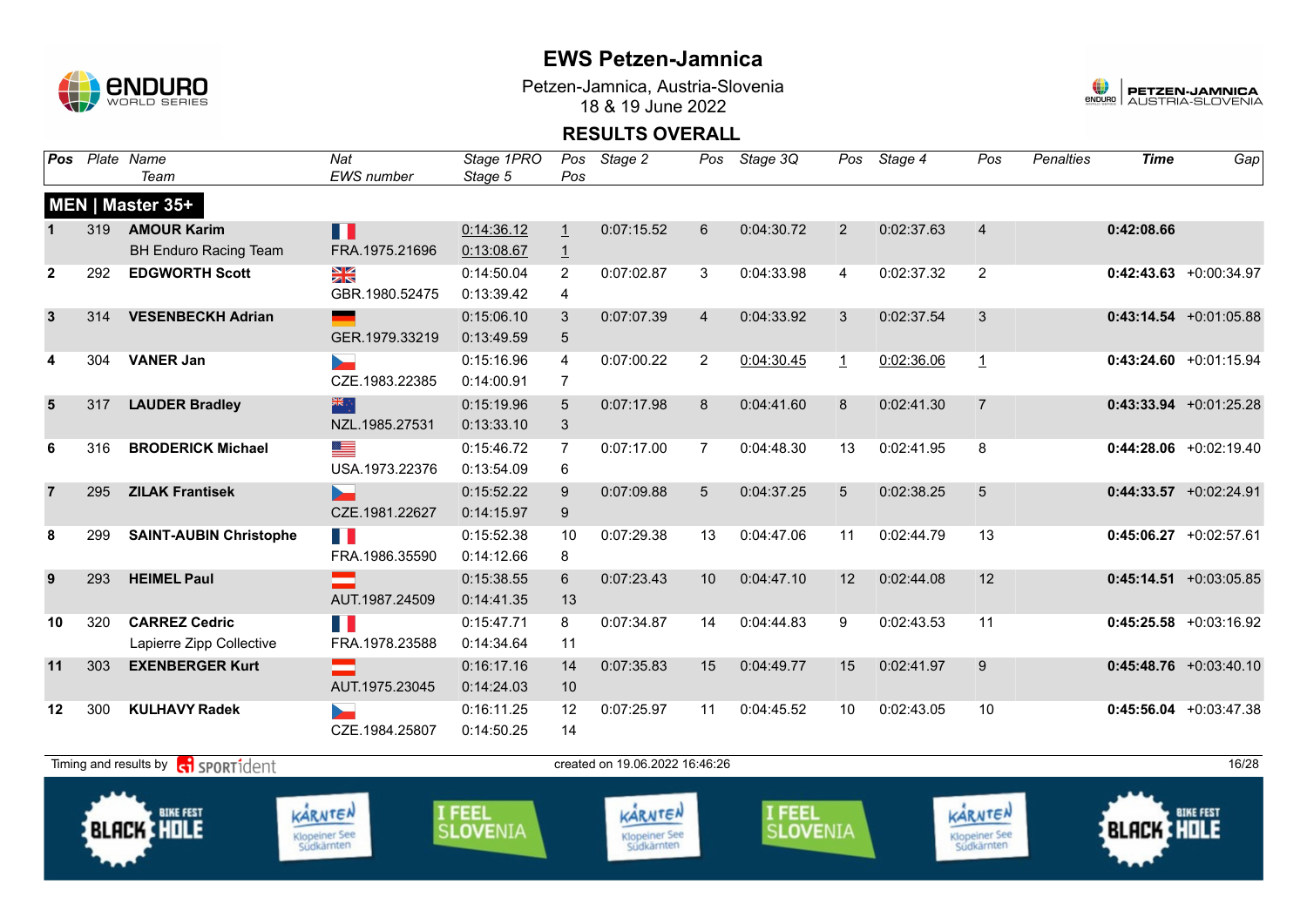

Petzen-Jamnica, Austria-Slovenia 18 & 19 June 2022



| Pos |     | Plate Name<br>Team                                          | Nat<br><b>EWS</b> number               | Stage 1PRO<br>Stage 5     | Pos<br>Pos | Stage 2                                       | Pos | Stage 3Q                         | Pos            | Stage 4    | Pos                                    | <b>Penalties</b> | <b>Time</b>  | Gap                       |
|-----|-----|-------------------------------------------------------------|----------------------------------------|---------------------------|------------|-----------------------------------------------|-----|----------------------------------|----------------|------------|----------------------------------------|------------------|--------------|---------------------------|
|     |     | MEN   Master 35+                                            |                                        |                           |            |                                               |     |                                  |                |            |                                        |                  |              |                           |
| 13  | 309 | <b>CALVEZ Mathieu</b><br><b>Hotlines Nukeproof Racing</b>   | П<br>FRA.1986.22152                    | 0:16:17.00<br>0:14:52.21  | 13<br>15   | 0:07:19.96                                    | 9   | 0:04:48.75                       | 14             | 0:02:46.64 | 15                                     |                  |              | $0:46:04.56$ +0:03:55.90  |
| 14  | 312 | <b>LOCHHEAD Andrew</b>                                      | NK<br>ZK<br>GBR.1984.25456             | 0:16:08.26<br>0:14:57.61  | 11<br>17   | 0:07:26.03                                    | 12  | 0:04:50.00                       | 16             | 0:02:49.65 | 19                                     |                  |              | $0:46:11.55 + 0:04:02.89$ |
| 15  | 310 | <b>BERNARD Guillaume</b>                                    | Ш<br>FRA.1983.22861                    | 0:16:30.24<br>0:14:39.55  | 16<br>12   | 0:07:36.50                                    | 16  | 0:04:39.00                       | $\overline{7}$ | 0:02:56.82 | 27                                     |                  |              | $0:46:22.11$ +0:04:13.45  |
| 16  | 291 | <b>KOLEV Ivan</b>                                           | BUL.1981.22786                         | 0:16:43.25<br>0:15:01.36  | 18<br>18   | 0:07:37.77                                    | 17  | 0:04:52.93                       | 18             | 0:02:46.35 | 14                                     |                  |              | $0:47:01.66$ +0:04:53.00  |
| 17  | 294 | <b>REISER Christoph</b>                                     | GER.1986.25635                         | 0:16:33.26<br>0:14:57.08  | 17<br>16   | 0:07:45.58                                    | 19  | 0:04:51.19                       | 17             | 0:02:55.77 | 26                                     |                  |              | $0:47:02.88$ +0:04:54.22  |
| 18  | 305 | <b>KARB Ingo</b>                                            | GER.1973.27505                         | 0:16:21.35<br>0:15:08.21  | 15<br>19   | 0:07:56.65                                    | 23  | 0:05:04.22                       | 25             | 0:02:55.21 | 25                                     |                  |              | $0:47:25.64$ +0:05:16.98  |
| 19  | 298 | <b>FELLGETT Theo</b>                                        | $\frac{N}{N}$<br>GBR.1986.38997        | 0:17:09.20<br>0:15:13.72  | 20<br>21   | 0:07:43.68                                    | 18  | 0:04:57.38                       | 20             | 0:02:48.16 | 18                                     |                  |              | $0:47:52.14$ +0:05:43.48  |
| 20  | 308 | <b>SCOTT Darren</b>                                         | NK<br>2K<br>GBR.1971.22334             | 0:17:30.71<br>0:15:10.73  | 24<br>20   | 0:07:51.83                                    | 20  | 0:04:54.93                       | 19             | 0:02:48.12 | 17                                     |                  |              | $0:48:16.32 +0:06:07.66$  |
| 21  | 307 | <b>WARD Joe</b>                                             | n<br>IRL.1971.22541                    | 0:17:21.09<br>0:15:26.85  | 21<br>22   | 0:07:56.57                                    | 22  | 0:05:01.17                       | 22             | 0:02:54.21 | 22                                     |                  |              | $0:48:39.89$ +0:06:31.23  |
| 22  | 290 | <b>WINKLER Gabor</b>                                        | $\equiv$<br>HUN.1974.22246             | 0:17:05.29<br>0:15:39.56  | 19<br>23   | 0:07:57.92                                    | 24  | 0:05:10.23                       | 26             | 0:02:54.50 | 23                                     |                  |              | $0:48:47.50 + 0:06:38.84$ |
| 23  | 289 | <b>BODEUX Xavier</b>                                        | П<br>BEL.1976.21936                    | 0:17:39.22<br>0:15:55.07  | 26<br>24   | 0:07:55.64                                    | 21  | 0:05:02.57                       | 23             | 0:02:52.63 | 21                                     |                  |              | $0:49:25.13$ +0:07:16.47  |
| 24  | 306 | <b>EICHINGER Christoph</b>                                  | GER.1980.39926                         | 0:17:24.12<br>0:16:55.58  | 23<br>28   | 0:08:01.28                                    | 25  | 0:05:02.62                       | 24             | 0:02:52.19 | 20                                     |                  |              | $0:50:15.79$ +0:08:07.13  |
|     |     | Timing and results by <b>container that the SPORT1</b> dent |                                        |                           |            | created on 19.06.2022 16:46:26                |     |                                  |                |            |                                        |                  |              | 17/28                     |
|     |     | <b>BIKE FEST</b><br><b>BLACK &amp; HOLE</b>                 | KARNTEN<br>Klopeiner See<br>Südkärnten | I FEEL<br><b>SLOVENIA</b> |            | KARNTEN<br><b>Klopeiner See</b><br>Südkärnten |     | <b>I FEEL</b><br><b>SLOVENIA</b> |                |            | KARNTEN<br>Klopeiner See<br>Südkärnten |                  | BLACK : HOLE | <b>BIKE FEST</b>          |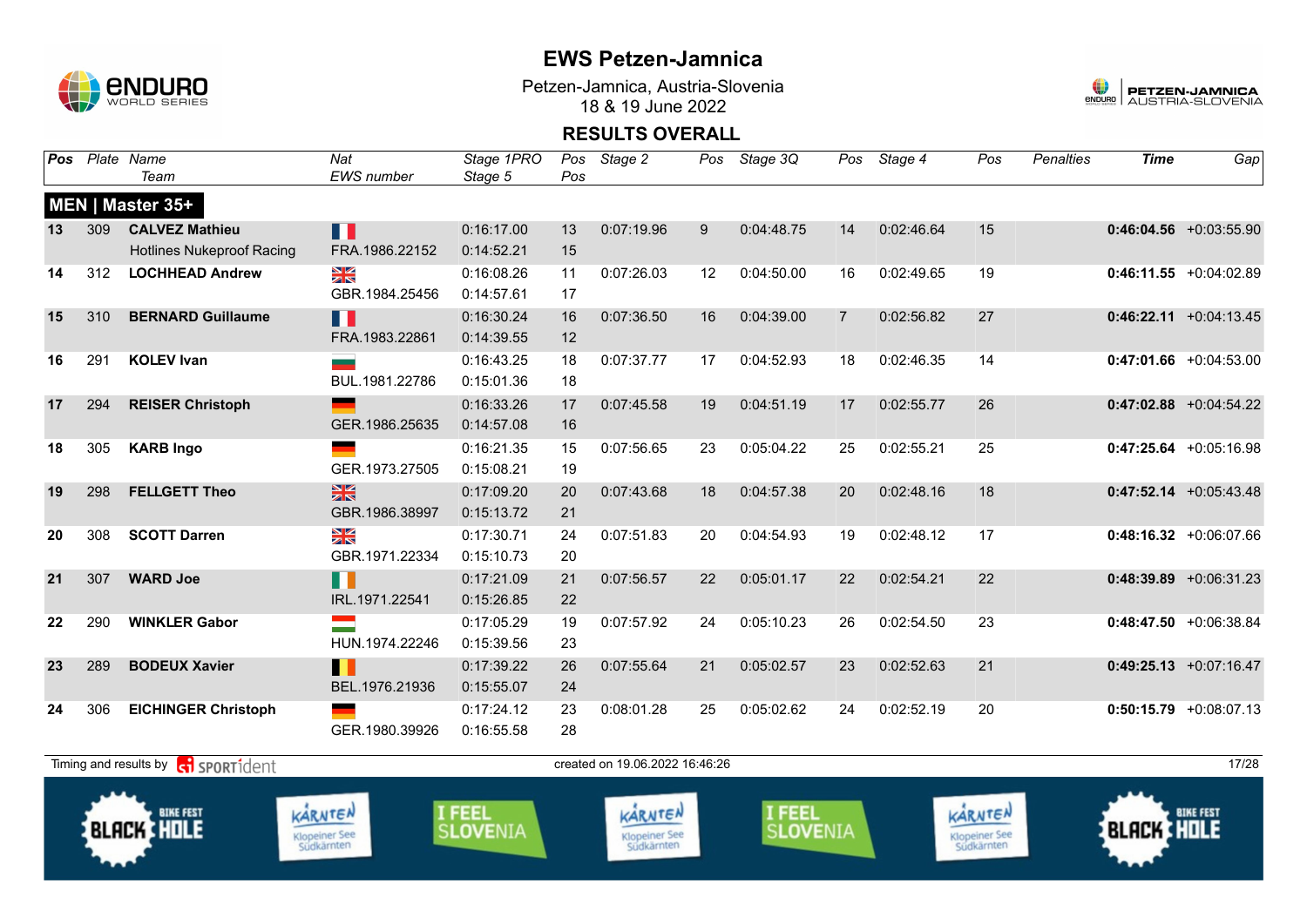

Petzen-Jamnica, Austria-Slovenia 18 & 19 June 2022



| Pos          |     | Plate Name<br>Team                                | Nat<br><b>EWS</b> number                    | Stage 1PRO<br>Stage 5    | Pos<br>Pos                       | Stage 2                        | Pos            | Stage 3Q   | Pos            | Stage 4    | Pos           | <b>Penalties</b> | <b>Time</b> | Gap                       |
|--------------|-----|---------------------------------------------------|---------------------------------------------|--------------------------|----------------------------------|--------------------------------|----------------|------------|----------------|------------|---------------|------------------|-------------|---------------------------|
|              |     | MEN   Master 35+                                  |                                             |                          |                                  |                                |                |            |                |            |               |                  |             |                           |
| 25           | 297 | <b>MICHALEK Viktor</b>                            | $10-$<br>SVK.1980.35835                     | 0:17:36.64<br>0:16:53.98 | 25<br>27                         | 0:08:05.90                     | 26             | 0:05:00.65 | 21             | 0:02:47.46 | 16            |                  |             | $0:50:24.63$ +0:08:15.97  |
| 26           | 301 | <b>GRUBER Markus</b>                              | AUT.1984.22503                              | 0:17:23.22<br>0:16:30.05 | 22<br>25                         | 0:08:15.85                     | 29             | 0:05:17.43 | 29             | 0:03:08.80 | 30            |                  |             | $0:50:35.35 + 0:08:26.69$ |
| 27           | 318 | <b>WEIDEMANN Mads</b>                             | æ<br>DEN.1982.33629                         | 0:23:33.78<br>0:13:19.99 | 31<br>$\overline{2}$             | 0:06:56.45                     | $\perp$        | 0:04:37.30 | 6              | 0:02:40.20 | 6             |                  |             | $0:51:07.72$ +0:08:59.06  |
| 28           | 302 | <b>PAJMA Martin</b>                               | ►<br>CZE.1977.22282                         | 0:17:59.81<br>0:17:10.31 | 28<br>29                         | 0:08:09.84                     | 28             | 0:05:11.58 | 27             | 0:02:54.94 | 24            |                  |             | $0:51:26.48$ +0:09:17.82  |
| 29           | 287 | <b>HUGHES David</b>                               | ╻╻<br>IRL.1971.21814                        | 0:18:22.86<br>0:16:34.52 | 29<br>26                         | 0:08:40.83                     | 31             | 0:05:33.61 | 30             | 0:03:05.27 | 29            |                  |             | $0:52:17.09$ +0:10:08.43  |
| 30           | 296 | <b>SURBALLE Emiliano</b>                          | $\langle \bullet \rangle$<br>ARG.1978.24423 | 0:17:46.99<br>0:19:32.65 | 27<br>30                         | 0:08:33.02                     | 30             | 0:05:17.21 | 28             | 0:03:01.08 | 28            |                  |             | $0:54:10.95 +0:12:02.29$  |
| <b>DNF</b>   | 288 | <b>DAUMAS Eric</b>                                | Ш<br>FRA.1968.22075                         | 0:18:33.78               | 30                               | 0:08:09.73                     | 27             | 0:05:53.50 | 31             | 0:03:37.43 | 31            |                  |             |                           |
|              |     | MEN   Under 21                                    |                                             |                          |                                  |                                |                |            |                |            |               |                  |             |                           |
| 1            | 286 | <b>MEIER-SMITH Luke</b><br>Propain Factory Enduro | 米<br>AUS.2002.25147                         | 0:13:26.81<br>0:12:20.41 | $\overline{1}$<br>$\overline{1}$ | 0:06:33.28                     | $\overline{1}$ | 0:04:13.03 | $\mathbf{1}$   | 0:02:30.50 | 6             |                  | 0:39:04.03  |                           |
| $\mathbf{2}$ | 274 | <b>HELLY Johnathan</b>                            | $\blacktriangleright$<br>CAN.2003.27147     | 0:13:35.07<br>0:12:32.16 | $\overline{2}$<br>3              | 0:06:40.16                     | 4              | 0:04:18.73 | 6              | 0:02:33.10 | 12            |                  |             | $0:39:39.22 +0:00:35.19$  |
| $\mathbf{3}$ | 285 | <b>SHERLOCK Seth</b>                              | M<br>CAN.2002.40432                         | 0:14:12.28<br>0:12:27.83 | $\overline{7}$<br>$\overline{2}$ | 0:06:44.85                     | 5              | 0:04:17.30 | $\overline{2}$ | 0:02:28.96 | 2             |                  |             | $0:40:11.22 +0:01:07.19$  |
| 4            | 250 | <b>KLOKOCKA Vojtech</b>                           | CZE.2004.36797                              | 0:14:06.09<br>0:12:51.16 | 6<br>$\sqrt{5}$                  | 0:06:52.27                     | 14             | 0:04:19.25 | $\overline{7}$ | 0:02:33.55 | 13            |                  |             | $0:40:42.32 +0:01:38.29$  |
|              |     | Timing and results by <b>CO</b> SPORT1dent        |                                             |                          |                                  | created on 19.06.2022 16:46:26 |                |            |                |            |               |                  |             | 18/28                     |
|              |     |                                                   | $\mathbf{A}$ and $\mathbf{A}$               |                          |                                  | $\lambda$                      |                |            |                |            | $\sim$ $\sim$ |                  |             |                           |

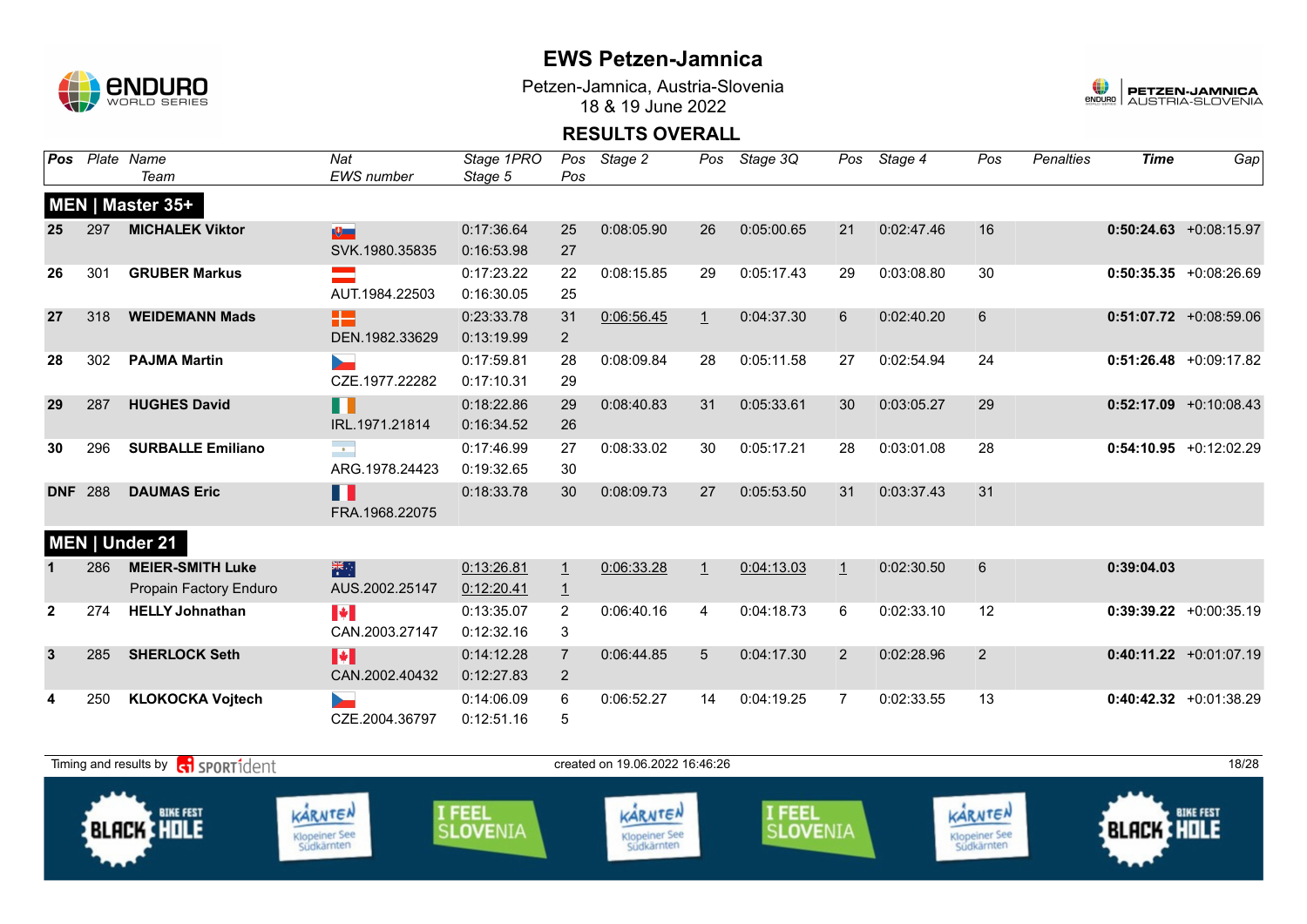

**Banna** 

## **EWS Petzen-Jamnica**

Petzen-Jamnica, Austria-Slovenia 18 & 19 June 2022



| Pos            |     | Plate Name<br>Team                          | Nat<br>EWS number      | Stage 1PRO<br>Stage 5 | Pos<br>Pos     | Stage 2                        | Pos            | Stage 3Q         | Pos | Stage 4    | Pos                  | Penalties | <b>Time</b>        | Gap                       |
|----------------|-----|---------------------------------------------|------------------------|-----------------------|----------------|--------------------------------|----------------|------------------|-----|------------|----------------------|-----------|--------------------|---------------------------|
|                |     | MEN   Under 21                              |                        |                       |                |                                |                |                  |     |            |                      |           |                    |                           |
| 5              | 281 | <b>PIERCY Jack</b>                          | $\frac{N}{N}$          | 0:14:24.16            | 10             | 0:06:48.48                     | 8              | 0:04:21.35       | 11  | 0:02:31.65 | 8                    |           |                    | $0:41:00.23$ +0:01:56.20  |
|                |     | <b>Commencal Les Orres Team</b>             | GBR.2004.36927         | 0:12:54.59            | 6              |                                |                |                  |     |            |                      |           |                    |                           |
| 6              | 279 | <b>HANCOCK Emmett</b>                       | H                      | 0:13:58.25            | $\overline{4}$ | 0:06:37.55                     | $\overline{2}$ | 0:04:18.06       | 4   | 0:02:34.30 | 16                   |           |                    | $0:41:03.50 +0:01:59.47$  |
|                |     |                                             | CAN.2002.37051         | 0:13:35.34            | 26             |                                |                |                  |     |            |                      |           |                    |                           |
| $\overline{7}$ | 262 | <b>KAUX Marin</b>                           | П                      | 0:14:25.15            | 11             | 0:06:51.57                     | 13             | 0:04:24.25       | 12  | 0:02:31.79 | 9                    |           |                    | $0:41:17.24 +0:02:13.21$  |
|                |     | <b>Tribe Pyrenees Gravity</b>               | FRA.2002.30383         | 0:13:04.48            | 13             |                                |                |                  |     |            |                      |           |                    |                           |
| 8              | 276 | <b>PEREZ Enzo</b>                           | H I                    | 0:14:27.60            | 12             | 0:06:50.83                     | 10             | 0:04:24.77       | 13  | 0:02:31.81 | 10                   |           |                    | $0:41:18.14 + 0:02:14.11$ |
|                |     | <b>Tribe Pyrenees Gravity</b>               | FRA.2004.38362         | 0:13:03.13            | 11             |                                |                |                  |     |            |                      |           |                    |                           |
| 9              | 264 | <b>LESQUIR Tom</b>                          | n I                    | 0:14:29.52            | 16             | 0:06:51.31                     | 12             | 0:04:26.53       | 19  | 0:02:35.37 | 21                   |           |                    | $0:41:22.44 + 0:02:18.41$ |
|                |     | <b>Hotlines Nukeproof Racing</b>            | FRA.2003.36215         | 0:12:59.71            | $8\phantom{1}$ |                                |                |                  |     |            |                      |           |                    |                           |
| 10             | 277 | <b>FAIRBROTHER Matthew</b>                  | ्र≋                    | 0:14:30.52            | 17             | 0:06:53.07                     | 18             | 0:04:21.20       | 10  | 0:02:30.88 | $\overline{7}$       |           |                    | $0:41:25.89$ +0:02:21.86  |
|                |     |                                             | NZL.2004.35439         | 0:13:10.22            | 14             |                                |                |                  |     |            |                      |           |                    |                           |
| 11             | 229 | <b>PIVNICKA Jakub</b>                       | $\blacktriangleright$  | 0:14:41.00            | 22             | 0:06:46.87                     | 6              | 0:04:26.65       | 20  | 0:02:34.73 | 17                   |           |                    | $0:41:28.45 +0:02:24.42$  |
|                |     |                                             | CZE.2005.38692         | 0:12:59.20            | $\overline{7}$ |                                |                |                  |     |            |                      |           |                    |                           |
| 12             | 270 | <b>HOFMANN Noah</b>                         |                        | 0:14:45.55            | 24             | 0:06:51.29                     | 11             | 0:04:25.53       | 14  | 0:02:35.05 | 19                   |           |                    | $0:41:38.43 + 0:02:34.40$ |
|                |     |                                             | AUT.2003.36750         | 0:13:01.01            | 10             |                                |                |                  |     |            |                      |           |                    |                           |
| 13             | 252 | <b>HOGLUND Andreas</b>                      | $\Box$<br>n a          | 0:14:34.70            | 20             | 0:06:59.73                     | 21             | 0:04:28.85       | 22  | 0:02:36.42 | 23                   |           |                    | $0:41:39.64$ +0:02:35.61  |
|                |     |                                             | SWE.2002.36347         | 0:12:59.94            | 9              |                                |                |                  |     |            |                      |           |                    |                           |
| 14             | 240 | <b>SMRDEL Miha</b>                          | $\bullet$              | 0:13:45.94            | 3              | 0:07:22.25                     | 44             | 0:04:25.82       | 15  | 0:02:35.04 | 18                   |           |                    | $0:41:39.78$ +0:02:35.75  |
|                |     |                                             | SLO.2004.38908         | 0:13:30.73            | 23             |                                |                |                  |     |            |                      |           |                    |                           |
| 15             | 258 | <b>VERNHET Axel</b>                         | П                      | 0:14:42.08            | 23             | 0:06:47.13                     | $\overline{7}$ | 0:04:17.90       | 3   | 0:02:29.07 | 3                    |           |                    | $0:41:46.95 +0:02:42.92$  |
|                |     |                                             | FRA.2002.34183         | 0:13:30.77            | 24             |                                |                |                  |     |            |                      |           |                    |                           |
| 16             | 260 | <b>COPE Daniel</b>                          | XK                     | 0:14:28.03            | 13             | 0:06:52.28                     | 15             | 0:04:31.35       | 28  | 0:02:40.51 | 38                   |           |                    | $0:41:49.03$ +0:02:45.00  |
|                |     |                                             | GBR.2003.36534         | 0:13:16.86            | 17             |                                |                |                  |     |            |                      |           |                    |                           |
|                |     | Timing and results by <b>GI SPORT1</b> dent |                        |                       |                | created on 19.06.2022 16:46:26 |                |                  |     |            |                      |           |                    | 19/28                     |
|                |     |                                             |                        |                       |                |                                |                |                  |     |            |                      |           |                    |                           |
|                |     | <b>BIKE FEST</b>                            | <b>FEEL</b><br>KARNTEN |                       | KARNTEN        |                                |                | <b>BIKE FEST</b> |     |            |                      |           |                    |                           |
|                |     | <b>BLACK CHOLE</b>                          | <b>Klopeiner See</b>   | <b>SLOVENIA</b>       |                | <b>Klopeiner See</b>           |                | <b>SLOVENIA</b>  |     |            | <b>Klopeiner See</b> |           | <b>BLACK THOLE</b> |                           |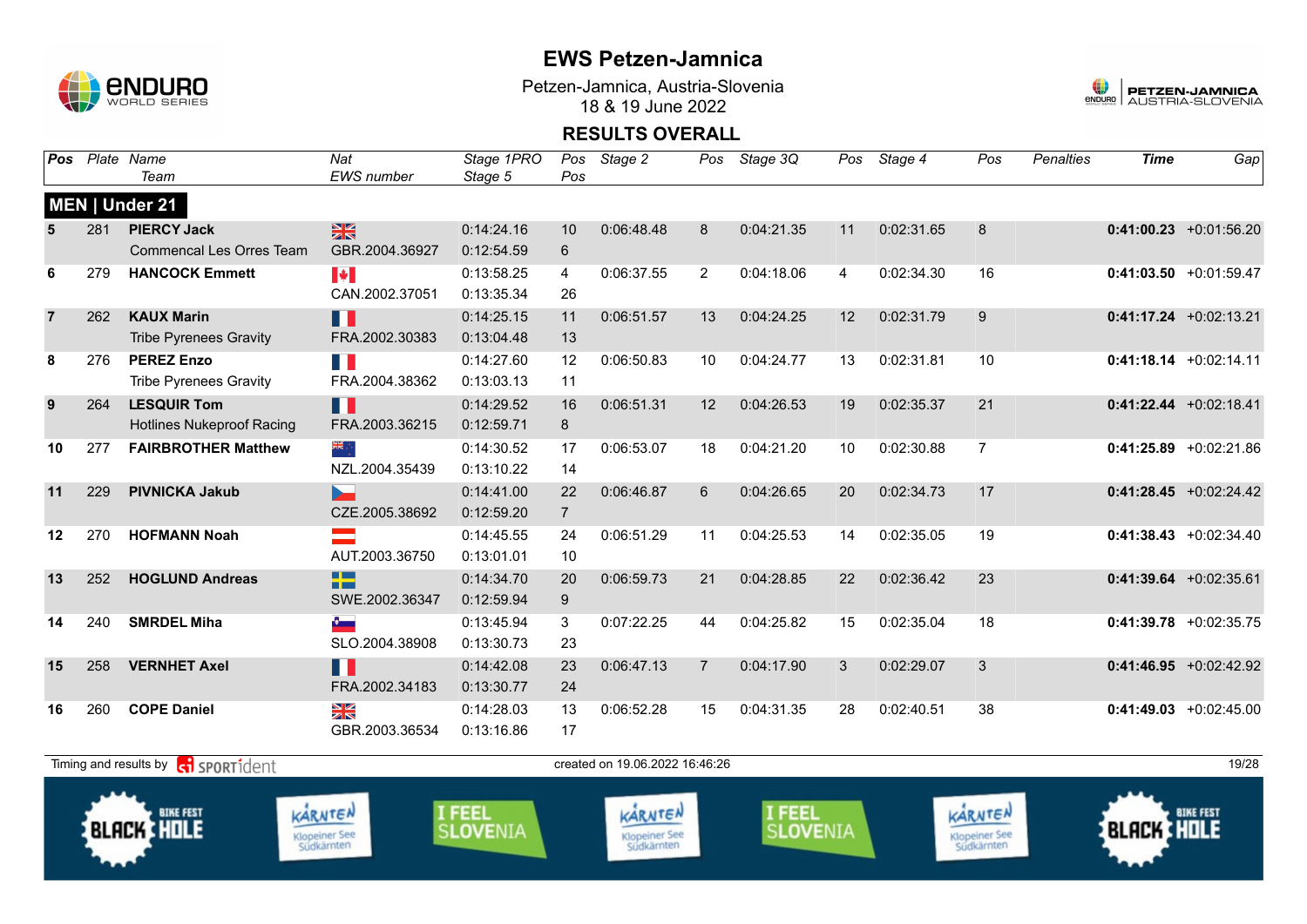

Petzen-Jamnica, Austria-Slovenia 18 & 19 June 2022



| Pos |     | Plate Name<br>Team                                | Nat<br><b>EWS</b> number                      | Stage 1PRO<br>Stage 5          | Pos<br>Pos     | Stage 2                                       | Pos | Stage 3Q                       | Pos | Stage 4    | Pos                                           | <b>Penalties</b> | <b>Time</b>       | Gap                       |
|-----|-----|---------------------------------------------------|-----------------------------------------------|--------------------------------|----------------|-----------------------------------------------|-----|--------------------------------|-----|------------|-----------------------------------------------|------------------|-------------------|---------------------------|
|     |     | MEN   Under 21                                    |                                               |                                |                |                                               |     |                                |     |            |                                               |                  |                   |                           |
| 17  | 269 | <b>PINKERTON Ryan Kenneth</b>                     | E                                             | 0:14:38.90                     | 21             | 0:07:14.61                                    | 37  | 0:04:32.20                     | 30  | 0:02:39.72 | 33                                            |                  |                   | $0:41:52.41 + 0:02:48.38$ |
|     |     | <b>GT Factory Racing</b>                          | USA.2005.40481                                | 0:12:46.98                     | $\overline{4}$ |                                               |     |                                |     |            |                                               |                  |                   |                           |
| 18  | 251 | <b>BRACONI Francesco</b>                          | FI N                                          | 0:14:19.94                     | 8              | 0:06:59.21                                    | 20  | 0:04:29.86                     | 23  | 0:02:35.35 | 20                                            |                  |                   | $0:41:52.64$ +0:02:48.61  |
|     |     |                                                   | ITA.2003.36890                                | 0:13:28.28                     | 21             |                                               |     |                                |     |            |                                               |                  |                   |                           |
| 19  | 278 | <b>JOHNSTON Guy</b>                               | 米                                             | 0:14:52.33                     | 26             | 0:07:00.50                                    | 22  | 0:04:26.47                     | 18  | 0:02:33.95 | 15                                            |                  |                   | $0:41:56.66 + 0:02:52.63$ |
|     |     |                                                   | NZL.2003.50550                                | 0:13:03.41                     | 12             |                                               |     |                                |     |            |                                               |                  |                   |                           |
| 20  | 166 | <b>HEINE Geraud</b>                               | H                                             | 0:14:29.45                     | 15             | 0:07:01.83                                    | 23  | 0:04:34.13                     | 36  | 0:02:35.85 | 22                                            |                  |                   | $0:41:59.70 +0:02:55.67$  |
|     |     |                                                   | BEL.2004.25833                                | 0:13:18.44                     | 18             |                                               |     |                                |     |            |                                               |                  |                   |                           |
| 21  | 266 | <b>ESCHLER Lasse</b>                              |                                               | 0:14:34.00                     | 18             | 0:07:13.95                                    | 35  | 0:04:28.64                     | 21  | 0:02:36.60 | 24                                            |                  |                   | $0:42:06.69$ +0:03:02.66  |
|     |     |                                                   | GER.2005.37539                                | 0:13:13.50                     | 15             |                                               |     |                                |     |            |                                               |                  |                   |                           |
| 22  | 272 | <b>ICARDO Alexis</b>                              | n a                                           | 0:14:28.06                     | 14             | 0:07:30.82                                    | 50  | 0:04:33.00                     | 31  | 0:02:28.42 | $\mathbf{1}$                                  |                  |                   | $0:42:14.07$ +0:03:10.04  |
|     |     | Canyon CLLTV Dainese                              | FRA.2003.31902                                | 0:13:13.77                     | 16             |                                               |     |                                |     |            |                                               |                  |                   |                           |
| 23  | 268 | <b>RYYNANEN Tarmo</b>                             | ╈┥                                            | 0:14:22.87                     | 9              | 0:06:49.63                                    | 9   | 0:04:20.42                     | 9   | 0:02:32.19 | 11                                            |                  |                   | $0:42:24.56$ +0:03:20.53  |
|     |     |                                                   | FIN.2002.31950                                | 0:14:19.45                     | 37             |                                               |     |                                |     |            |                                               |                  |                   |                           |
| 24  | 284 | <b>GILCHRIST Ryan</b>                             | $\frac{2}{\pi}$                               | 0:14:34.56                     | 19             | 0:06:52.92                                    | 16  | 0:04:20.25                     | 8   | 0:02:29.59 | 5                                             |                  |                   | $0:42:31.72$ +0:03:27.69  |
|     |     |                                                   | AUS.2002.36859                                | 0:14:14.40                     | 35             |                                               |     |                                |     |            |                                               |                  |                   |                           |
| 25  | 267 | <b>WAYMAN Alex</b>                                | 米<br>NZL.2004.35117                           | 0:14:55.67<br>0:13:34.59       | 28<br>25       | 0:07:08.22                                    | 30  | 0:04:31.72                     | 29  | 0:02:40.70 | 39                                            |                  |                   | $0:42:50.90 + 0:03:46.87$ |
|     | 236 | <b>VAANANEN Erik Edvin</b>                        |                                               | 0:14:55.49                     | 27             | 0:07:02.65                                    | 26  | 0:04:33.60                     | 35  | 0:02:39.89 | 34                                            |                  |                   | $0:42:53.41 + 0:03:49.38$ |
| 26  |     |                                                   | ┿<br>FIN.2003.33917                           | 0:13:41.78                     | 29             |                                               |     |                                |     |            |                                               |                  |                   |                           |
| 27  | 237 | <b>FOCKENBERGER Timmy</b>                         | $\mathcal{L}$                                 | 0:14:51.96                     | 25             | 0:07:14.00                                    | 36  | 0:04:36.88                     | 39  | 0:02:40.50 | 37                                            |                  |                   | $0:43:00.21 + 0:03:56.18$ |
|     |     |                                                   | AUT.2003.33138                                | 0:13:36.87                     | 27             |                                               |     |                                |     |            |                                               |                  |                   |                           |
| 28  | 245 | <b>FORBES Lachie</b>                              | ्रें<br>सं                                    | 0:14:59.95                     | 29             | 0:07:05.81                                    | 28  | 0:04:37.60                     | 40  | 0:02:42.12 | 41                                            |                  |                   | $0:43:07.71 + 0:04:03.68$ |
|     |     |                                                   | AUS.2003.36655                                | 0:13:42.23                     | 30             |                                               |     |                                |     |            |                                               |                  |                   |                           |
|     |     |                                                   |                                               |                                |                |                                               |     |                                |     |            |                                               |                  |                   |                           |
|     |     | Timing and results by <b>contract</b> sport ident |                                               |                                |                | created on 19.06.2022 16:46:26                |     |                                |     |            |                                               |                  |                   | 20/28                     |
|     |     | <b>BIKE FEST</b><br><b>BLACK HOLE</b>             | KARNTEN<br><b>Klopeiner See</b><br>Südkärnten | <b>FEEL</b><br><b>SLOVENIA</b> |                | KARNTEN<br><b>Klopeiner See</b><br>Südkärnten |     | <b>FEEL</b><br><b>SLOVENIA</b> |     |            | KARNTEN<br><b>Klopeiner See</b><br>Südkärnten |                  | <b>BLACK HOLE</b> | <b>BIKE FEST</b>          |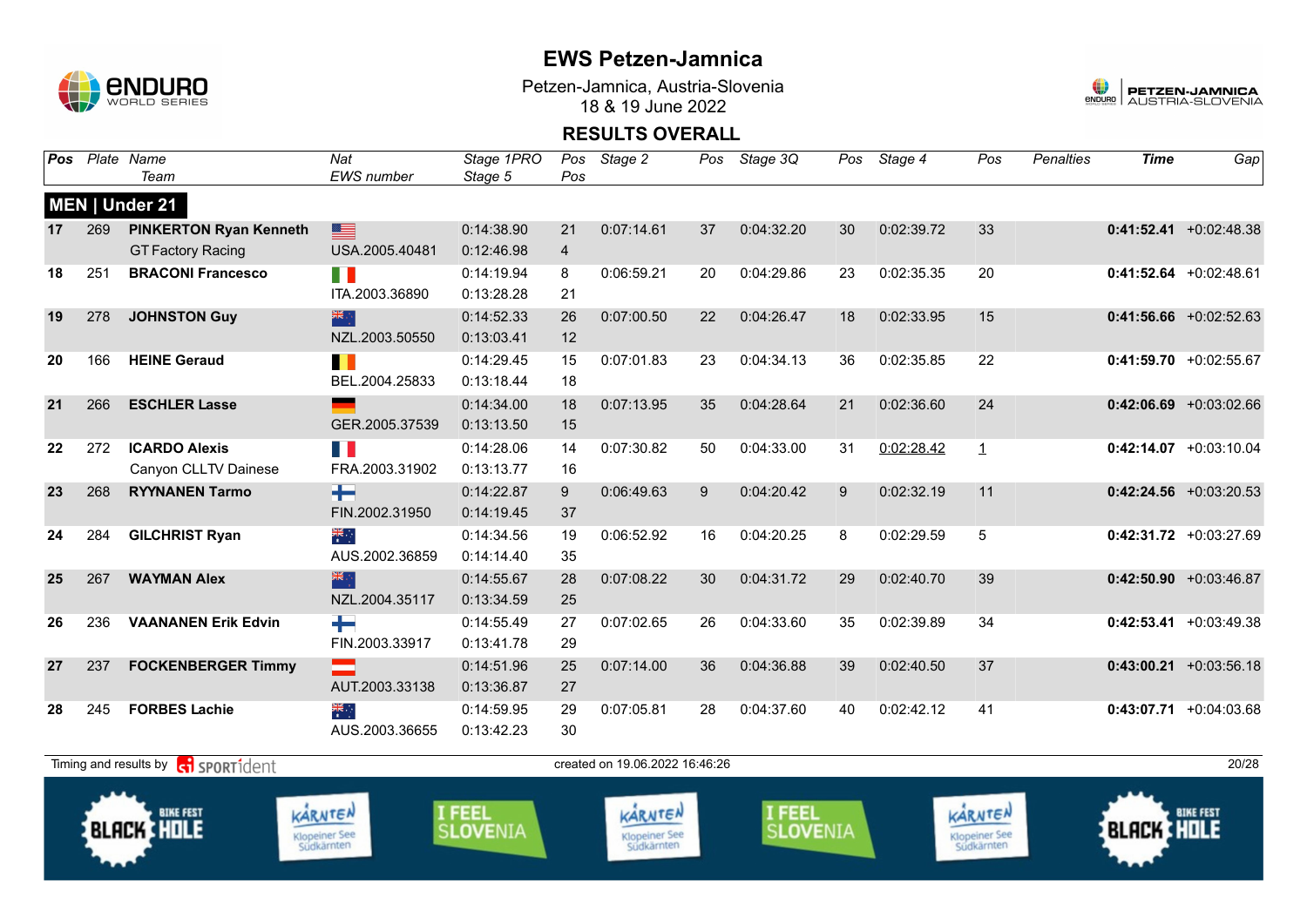

Petzen-Jamnica, Austria-Slovenia 18 & 19 June 2022



| Pos |     | Plate Name<br>Team                                    | Nat<br>EWS number                             | Stage 1PRO<br>Stage 5            | Pos<br>Pos | Stage 2                                       | Pos | Stage 3Q                         | Pos | Stage 4    | Pos                                           | <b>Penalties</b> | <b>Time</b>       | Gap                       |
|-----|-----|-------------------------------------------------------|-----------------------------------------------|----------------------------------|------------|-----------------------------------------------|-----|----------------------------------|-----|------------|-----------------------------------------------|------------------|-------------------|---------------------------|
|     |     | MEN   Under 21                                        |                                               |                                  |            |                                               |     |                                  |     |            |                                               |                  |                   |                           |
| 29  | 283 | <b>BRODIE William</b>                                 | $\frac{2}{3}$<br>GBR.2004.37689               | 0:15:55.23<br>0:13:25.26         | 44<br>19   | 0:07:02.37                                    | 24  | 0:04:30.02                       | 24  | 0:02:37.14 | 25                                            |                  |                   | $0:43:30.02$ +0:04:25.99  |
| 30  | 248 | <b>FUCHS Peter</b>                                    | GER.2002.33379                                | 0:15:40.93<br>0:13:40.63         | 40<br>28   | 0:07:08.87                                    | 31  | 0:04:30.30                       | 26  | 0:02:39.03 | 32                                            |                  |                   | $0:43:39.76$ +0:04:35.73  |
| 31  | 282 | <b>RANDELL Jayden</b>                                 | 米<br>GBR.2003.27895                           | 0:15:20.68<br>0:14:10.17         | 33<br>33   | 0:07:07.23                                    | 29  | 0:04:30.26                       | 25  | 0:02:45.82 | 48                                            |                  |                   | $0:43:54.16$ +0:04:50.13  |
| 32  | 280 | <b>SCHEELE William</b>                                | ╬<br>NOR.2003.33415                           | 0:13:59.45<br>0:16:37.02         | 5<br>46    | 0:06:38.88                                    | 3   | 0:04:18.35                       | 5   | 0:02:29.19 | $\overline{4}$                                |                  |                   | $0:44:02.89$ +0:04:58.86  |
| 33  | 235 | <b>LINDBLOM Carter</b>                                | $\equiv$<br>USA.2003.27008                    | 0:16:18.09<br>0:13:30.58         | 48<br>22   | 0:07:05.30                                    | 27  | 0:04:33.24                       | 32  | 0:02:38.12 | 29                                            |                  |                   | $0:44:05.33 + 0:05:01.30$ |
| 34  | 275 | <b>BROWN Lewis</b>                                    | N<br>ak<br>GBR.2002.37821                     | 0:15:01.33<br>0:14:18.32         | 30<br>36   | 0:07:13.34                                    | 34  | 0:04:59.08                       | 50  | 0:02:40.28 | 36                                            |                  |                   | $0:44:12.35$ +0:05:08.32  |
| 35  | 231 | <b>HEITMANN Jonathan</b>                              | GER.2004.50848                                | 0:15:29.30<br>0:14:04.48         | 37<br>31   | 0:07:16.00                                    | 38  | 0:04:41.83                       | 46  | 0:02:41.85 | 40                                            |                  |                   | $0:44:13.46 + 0:05:09.43$ |
| 36  | 239 | <b>FIEDLER Zdenek</b>                                 | $\sim$<br>CZE.2002.27427                      | 0:15:32.01<br>0:14:07.73         | 38<br>32   | 0:07:19.68                                    | 42  | 0:04:40.37                       | 43  | 0:02:42.37 | 44                                            |                  |                   | $0:44:22.16$ +0:05:18.13  |
| 37  | 261 | <b>FOURCADE Luca</b><br><b>Tribe Pyrenees Gravity</b> | Ш<br>FRA.2003.35944                           | 0:15:28.29<br>0:15:12.93         | 35<br>45   | 0:06:53.06                                    | 17  | 0:04:26.22                       | 17  | 0:02:33.94 | 14                                            |                  |                   | $0:44:34.44 + 0:05:30.41$ |
| 38  | 253 | <b>HARROP Zack</b>                                    | ¥≼<br>GBR.2003.30354                          | 0:15:36.16<br>0:14:47.47         | 39<br>43   | 0:07:21.05                                    | 43  | 0:04:33.27                       | 33  | 0:02:42.15 | 42                                            |                  |                   | $0:45:00.10 + 0:05:56.07$ |
| 39  | 265 | <b>WHITE Ronan</b>                                    | $\frac{1}{2}$<br>GBR.2002.36972               | 0:15:50.43<br>0:14:32.53         | 42<br>40   | 0:07:27.65                                    | 49  | 0:04:37.83                       | 41  | 0:02:42.60 | 45                                            |                  |                   | $0:45:11.04$ +0:06:07.01  |
| 40  | 230 | <b>SOJKA Adam</b>                                     | POL.2005.52418                                | 0:15:52.67<br>0:14:34.17         | 43<br>41   | 0:07:24.67                                    | 47  | 0:04:46.10                       | 47  | 0:02:49.78 | 50                                            |                  |                   | $0:45:27.39$ +0:06:23.36  |
|     |     | Timing and results by <b>cil sportident</b>           |                                               |                                  |            | created on 19.06.2022 16.46.26                |     |                                  |     |            |                                               |                  |                   | 21/28                     |
|     |     | <b>BIKE FEST</b><br><b>BLACK HOLE</b>                 | KARNTEN<br><b>Klopeiner See</b><br>Südkärnten | <b>I FEEL</b><br><b>SLOVENIA</b> |            | KARNTEN<br><b>Klopeiner See</b><br>Südkärnten |     | <b>I FEEL</b><br><b>SLOVENIA</b> |     |            | KARNTEN<br><b>Klopeiner See</b><br>Südkärnten |                  | <b>BLACK HOLE</b> | <b>BIKE FEST</b>          |
|     |     |                                                       |                                               |                                  |            |                                               |     |                                  |     |            |                                               |                  |                   |                           |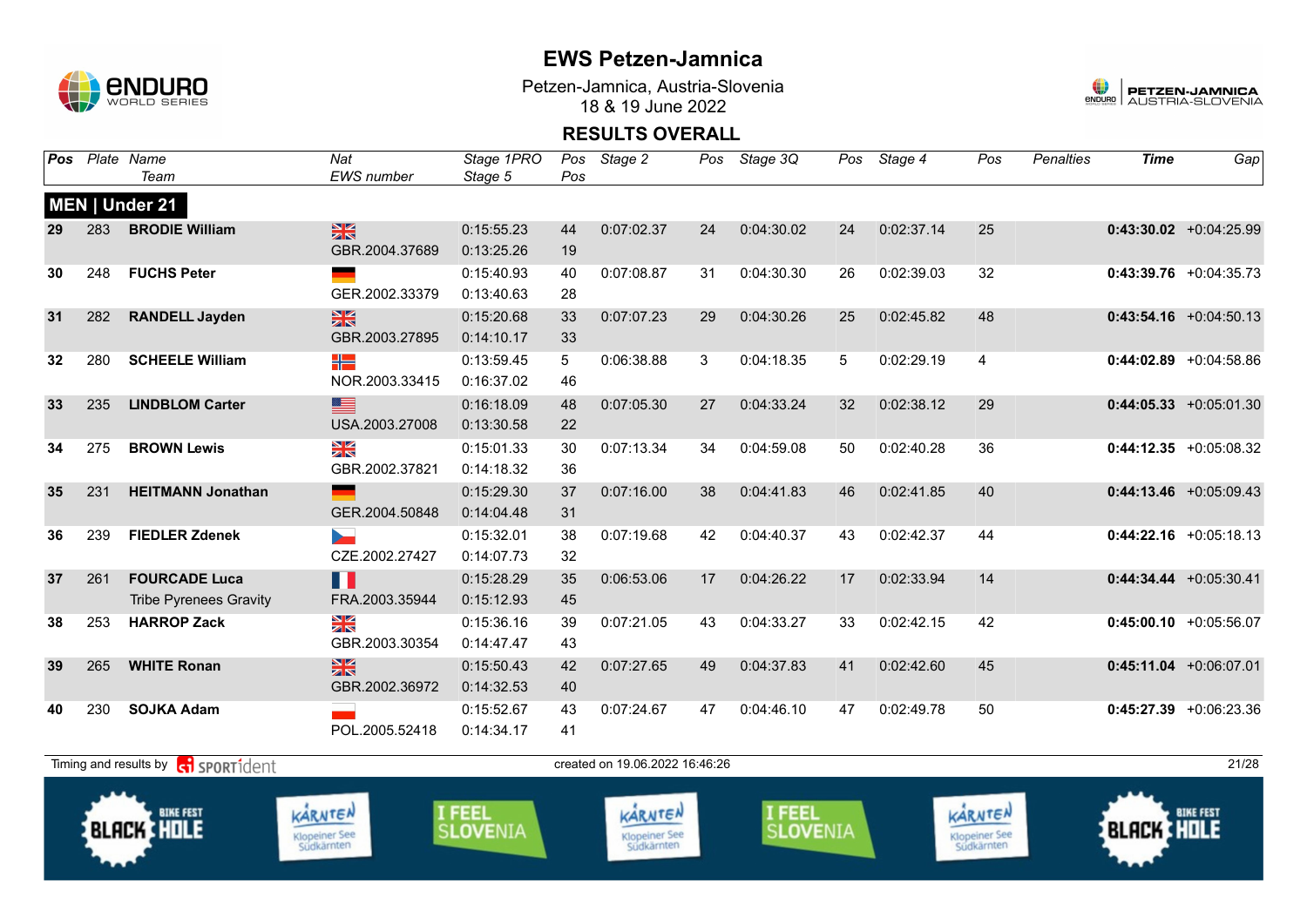

**BLACK HOLE** 

KARNTEN

Klopeiner See<br>Südkärnten

I FEEL<br>SLOVENIA

## **EWS Petzen-Jamnica**

Petzen-Jamnica, Austria-Slovenia 18 & 19 June 2022



**BLACK HOLE** 

KARNTEN

Klopeiner See<br>Südkärnten

#### **RESULTS OVERALL**

| Pos            |     | Plate Name                                           | Nat                          | Stage 1PRO | Pos | Stage 2                        |    | Pos Stage 3Q | Pos | Stage 4    | Pos | Penalties  | <b>Time</b> | Gap                      |
|----------------|-----|------------------------------------------------------|------------------------------|------------|-----|--------------------------------|----|--------------|-----|------------|-----|------------|-------------|--------------------------|
|                |     | Team                                                 | <b>EWS</b> number            | Stage 5    | Pos |                                |    |              |     |            |     |            |             |                          |
|                |     | MEN   Under 21                                       |                              |            |     |                                |    |              |     |            |     |            |             |                          |
| 41             | 257 | <b>CLEMENT Liam</b>                                  | $\frac{N}{N}$                | 0:16:11.61 | 47  | 0:07:24.63                     | 46 | 0:04:46.70   | 48  | 0:02:45.85 | 49  |            |             | $0:45:34.70 +0:06:30.67$ |
|                |     |                                                      | GBR.2004.37661               | 0:14:25.91 | 38  |                                |    |              |     |            |     |            |             |                          |
| 42             | 233 | <b>WEIHING Leon</b>                                  |                              | 0:16:23.02 | 49  | 0:07:19.50                     | 41 | 0:04:40.50   | 44  | 0:02:42.16 | 43  |            |             | $0:45:37.54 +0:06:33.51$ |
|                |     |                                                      | GER.2003.33397               | 0:14:32.36 | 39  |                                |    |              |     |            |     |            |             |                          |
| 43             | 242 | <b>SHPANOF Elad</b>                                  | $\overline{\mathbf{v}}$      | 0:16:47.02 | 50  | 0:07:17.35                     | 40 | 0:04:40.52   | 45  | 0:02:44.64 | 46  |            |             | $0:45:40.03$ +0:06:36.00 |
|                |     |                                                      | ISR.2005.40398               | 0:14:10.50 | 34  |                                |    |              |     |            |     |            |             |                          |
| 44             | 241 | <b>GREEN Lachlan</b>                                 | ▓                            | 0:16:10.20 | 46  | 0:07:31.89                     | 51 | 0:04:48.05   | 49  | 0:02:45.78 | 47  |            |             | $0:46:26.39$ +0:07:22.36 |
|                |     |                                                      | AUS.2002.36954               | 0:15:10.47 | 44  |                                |    |              |     |            |     |            |             |                          |
| 45             | 256 | <b>BARTLETT Jamie</b>                                | 米宁                           | 0:15:22.14 | 34  | 0:07:10.25                     | 32 | 0:04:35.52   | 37  | 0:02:38.51 | 31  |            |             | $0:46:34.35 +0:07:30.32$ |
|                |     |                                                      | NZL.2002.29529               | 0:16:47.93 | 47  |                                |    |              |     |            |     |            |             |                          |
| 46             | 254 | <b>HUTMAN Omer</b>                                   | $\frac{1}{\sqrt{2}}$         | 0:15:29.11 | 36  | 0:07:16.53                     | 39 | 0:04:39.31   | 42  | 0:02:37.96 | 27  | 0:03:00.00 |             | $0:47:43.76$ +0:08:39.73 |
|                |     |                                                      | ISR.2004.40015               | 0:14:40.85 | 42  |                                |    |              |     |            |     |            |             |                          |
| 47             | 255 | <b>REIS Nuno</b>                                     | $\langle \mathbf{0} \rangle$ | 0:28:09.33 | 52  | 0:06:55.62                     | 19 | 0:04:25.92   | 16  | 0:02:38.50 | 30  |            |             | $0:55:36.72 +0:16:32.69$ |
|                |     |                                                      | POR.2003.36760               | 0:13:27.35 | 20  |                                |    |              |     |            |     |            |             |                          |
| <b>DNF</b>     | 238 | <b>PURTOLA Joonas</b>                                | ┶                            | 0:15:03.76 | 32  | 0:07:02.53                     | 25 | 0:04:30.30   | 26  | 0:02:37.88 | 26  |            |             |                          |
|                |     |                                                      | FIN.2004.39349               |            |     |                                |    |              |     |            |     |            |             |                          |
| <b>DNF 249</b> |     | <b>GOWEIL Jonas</b>                                  |                              | 0:15:41.54 | 41  | 0:07:25.69                     | 48 | 0:04:33.34   | 34  | 0:02:38.08 | 28  |            |             |                          |
|                |     | <b>Cube Action Team</b>                              | AUT.2002.36734               |            |     |                                |    |              |     |            |     |            |             |                          |
| <b>DNF</b> 246 |     | <b>BUENGEN Lars Henrik</b>                           | $\color{red}+$               | 0:15:02.42 | 31  | 0:07:13.30                     | 33 | 0:04:36.75   | 38  | 0:02:40.02 | 35  |            |             |                          |
|                |     | Swiss Enduro Team by Giant                           | SUI.2005.27225               |            |     |                                |    |              |     |            |     |            |             |                          |
| <b>DNF</b> 244 |     | <b>SCHLEICHER Valentin</b>                           |                              | 0:15:59.02 | 45  | 0:07:23.68                     | 45 |              |     |            |     |            |             |                          |
|                |     | <b>RDN Racing</b>                                    | GER.2002.26946               |            |     |                                |    |              |     |            |     |            |             |                          |
| <b>DNF 234</b> |     | <b>HANZLIK Ondrej</b>                                | 地上                           | 0:17:14.95 | 51  | 0:10:12.27                     | 52 |              |     |            |     |            |             |                          |
|                |     |                                                      | SVK.2003.39747               |            |     |                                |    |              |     |            |     |            |             |                          |
|                |     | Timing and results by <b>Conditional SPORT1</b> dent |                              |            |     | created on 19.06.2022 16:46:26 |    |              |     |            |     |            |             | 22/28                    |
|                |     |                                                      |                              |            |     |                                |    |              |     |            |     |            |             |                          |

KARNTEN

Klopeiner See<br>Südkärnten

I FEEL<br>SLOVENIA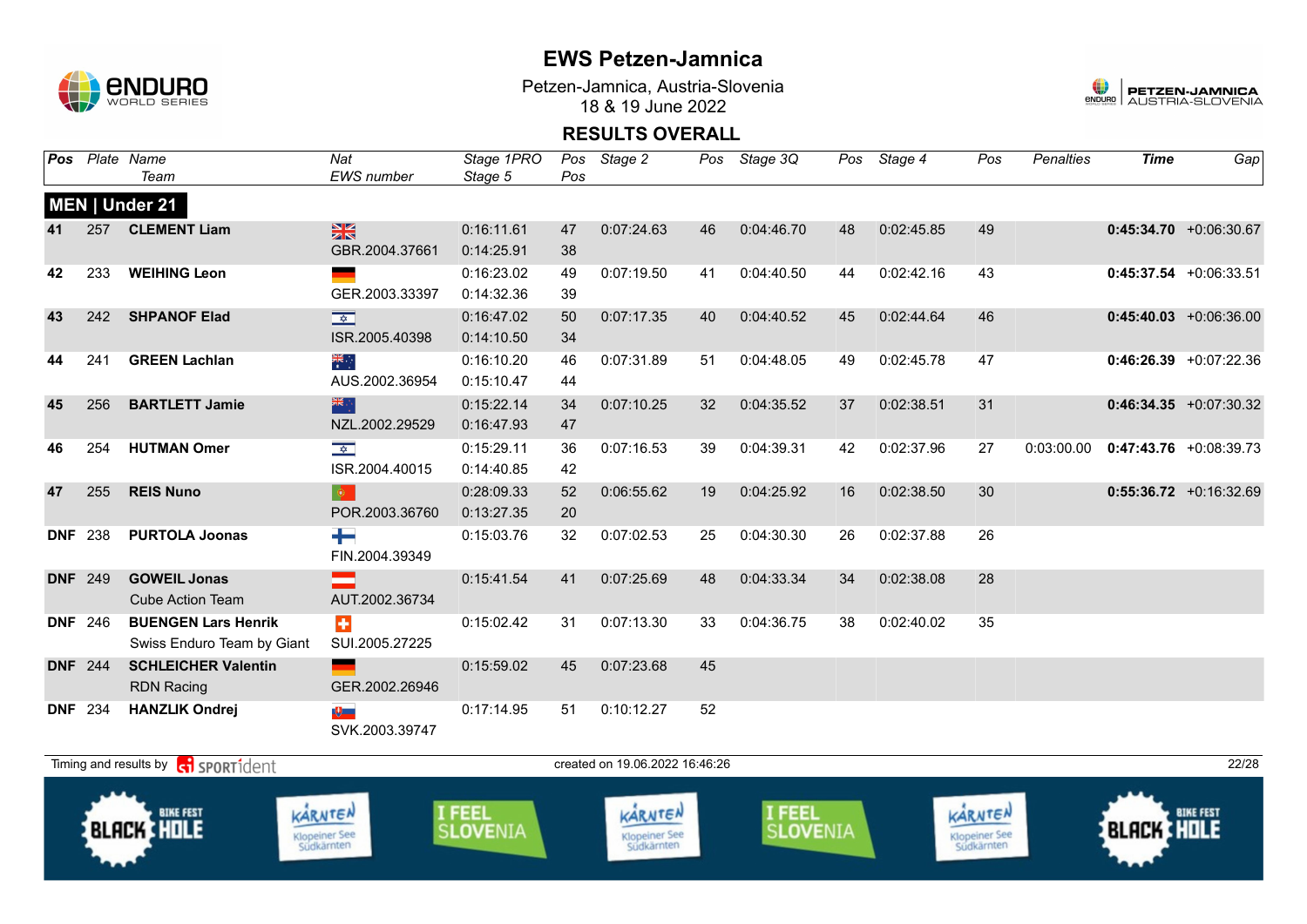

Petzen-Jamnica, Austria-Slovenia 18 & 19 June 2022



| Pos            |                | Plate Name                       | Nat                   | Stage 1PRO |                 | Pos Stage 2 | Pos            | Stage 3Q   | Pos            | Stage 4    | Pos            | Penalties | <b>Time</b> | Gap                       |
|----------------|----------------|----------------------------------|-----------------------|------------|-----------------|-------------|----------------|------------|----------------|------------|----------------|-----------|-------------|---------------------------|
|                |                | Team                             | <b>EWS</b> number     | Stage 5    | Pos             |             |                |            |                |            |                |           |             |                           |
|                |                | MEN   Under 21                   |                       |            |                 |             |                |            |                |            |                |           |             |                           |
| <b>DNF 273</b> |                | <b>BERTINI Lisandru</b>          | П                     |            |                 |             |                |            |                |            |                |           |             |                           |
|                |                | Lapierre Zipp Collective         | FRA.2004.36198        |            |                 |             |                |            |                |            |                |           |             |                           |
| <b>DNS</b>     | 263            | <b>PLEINDOUX Simeon</b>          | E.                    |            |                 |             |                |            |                |            |                |           |             |                           |
|                |                | <b>Hotlines Nukeproof Racing</b> | FRA.2003.34644        |            |                 |             |                |            |                |            |                |           |             |                           |
| <b>DNS</b>     | 232            | <b>JOIMIR Stefan</b>             | П<br>ROU.2004.39862   |            |                 |             |                |            |                |            |                |           |             |                           |
|                | <b>WOMEN</b>   |                                  |                       |            |                 |             |                |            |                |            |                |           |             |                           |
|                | 3              | <b>COURDURIER Isabeau</b>        | П                     | 0:15:24.05 | $\overline{1}$  | 0:07:19.70  | 2              | 0:04:36.57 | $\perp$        | 0:02:41.83 | $\overline{1}$ |           | 0:44:02.66  |                           |
|                |                | Lapierre Zipp Collective         | FRA.1994.21731        | 0:14:00.51 | $\overline{1}$  |             |                |            |                |            |                |           |             |                           |
| $\mathbf{2}$   | $\overline{2}$ | <b>CHARRE Morgane</b>            | T.                    | 0:15:34.01 | $\overline{2}$  | 0:07:17.60  | $\overline{1}$ | 0:04:43.70 | 3              | 0:02:46.50 | 5              |           |             | $0:44:23.09 +0:00:20.43$  |
|                |                | Pivot Factory Racing             | FRA.1990.21958        | 0:14:01.28 | 2               |             |                |            |                |            |                |           |             |                           |
| $\mathbf{3}$   | 8              | <b>CONOLLY Ella</b>              | $\frac{N}{N}$         | 0:15:41.54 | 3               | 0:07:25.22  | 3              | 0:04:41.05 | 2              | 0:02:49.10 | 6              |           |             | $0:44:47.41 + 0:00:44.75$ |
|                |                | <b>Cannondale Enduro</b>         | GBR.1998.21859        | 0:14:10.50 | 3               |             |                |            |                |            |                |           |             |                           |
|                | -1             | <b>PUGIN Melanie</b>             | n ji                  | 0:16:07.96 | 4               | 0:07:28.40  | 5              | 0:04:45.84 | 6              | 0:02:44.00 | $\overline{2}$ |           |             | $0:45:41.48$ +0:01:38.82  |
|                |                | <b>BH Enduro Racing Team</b>     | FRA.1990.21693        | 0:14:35.28 | 6               |             |                |            |                |            |                |           |             |                           |
| $5\phantom{1}$ | $\overline{7}$ | <b>BARAONA Rebecca</b>           | $\frac{N}{N}$         | 0:16:11.85 | $5\overline{)}$ | 0:07:33.63  | 9              | 0:04:44.27 | $\overline{4}$ | 0:02:45.42 | 3              |           |             | $0:46:13.74 +0:02:11.08$  |
|                |                | Yeti / Fox Factory Team          | GBR.1993.21715        | 0:14:58.57 | 11              |             |                |            |                |            |                |           |             |                           |
| 6              | 5              | <b>KOREM Noga</b>                | $\frac{1}{\sqrt{2}}$  | 0:16:27.83 | 13              | 0:07:42.82  | 12             | 0:04:56.80 | 14             | 0:02:50.10 | 8              |           |             | $0:46:25.03$ +0:02:22.37  |
|                |                | <b>GT Factory Racing</b>         | ISR.1991.21660        | 0:14:27.48 | 5               |             |                |            |                |            |                |           |             |                           |
| 7              | 197            | <b>THOMA Ines</b>                |                       | 0:16:25.55 | 10              | 0:07:37.07  | 10             | 0:04:53.99 | 10             | 0:02:51.53 | 10             |           |             | $0:46:36.11 + 0:02:33.45$ |
|                |                |                                  | GER.1989.21750        | 0:14:47.97 | 8               |             |                |            |                |            |                |           |             |                           |
| 8              | 203            | <b>PRUDKOVA Barbora</b>          | $\blacktriangleright$ | 0:16:26.54 | 12              | 0:07:31.74  | 8              | 0:04:53.07 | 8              | 0:02:52.84 | 13             |           |             | $0:46:58.26 + 0:02:55.60$ |
|                |                |                                  | CZE.1996.38768        | 0:15:14.07 | 15              |             |                |            |                |            |                |           |             |                           |

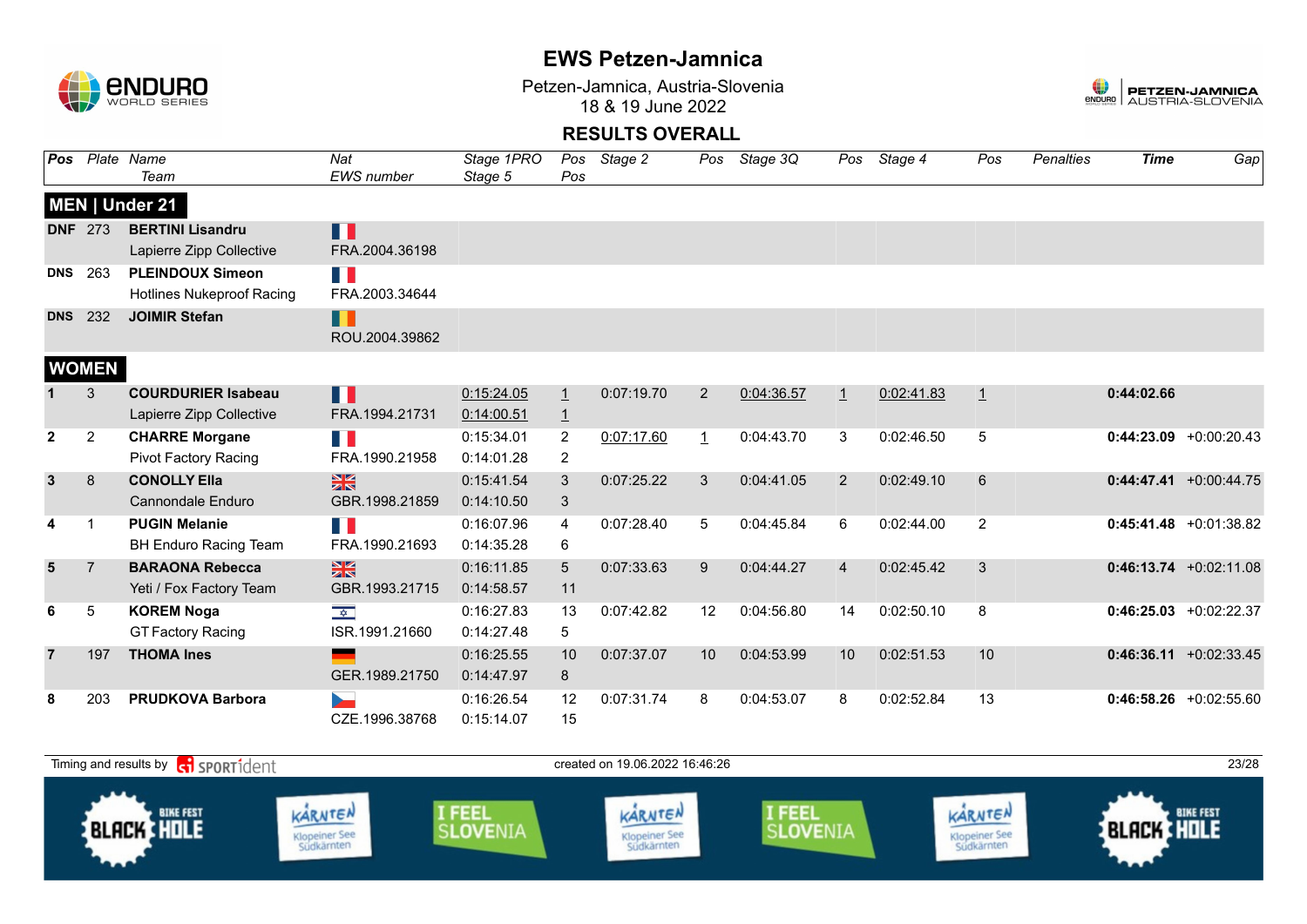

Petzen-Jamnica, Austria-Slovenia 18 & 19 June 2022



| Pos |              | Plate Name                         | Nat            | Stage 1PRO | Pos            | Stage 2    | Pos            | Stage 3Q   | Pos | Stage 4    | Pos            | <b>Penalties</b> | <b>Time</b> | Gap                       |
|-----|--------------|------------------------------------|----------------|------------|----------------|------------|----------------|------------|-----|------------|----------------|------------------|-------------|---------------------------|
|     |              | Team                               | EWS number     | Stage 5    | Pos            |            |                |            |     |            |                |                  |             |                           |
|     | <b>WOMEN</b> |                                    |                |            |                |            |                |            |     |            |                |                  |             |                           |
|     | 42           | <b>SCARSI Gloria</b>               | H              | 0:16:21.52 | $\overline{7}$ | 0:07:59.54 | 22             | 0:04:56.70 | 13  | 0:02:52.64 | 11             |                  |             | $0:46:58.58$ +0:02:55.92  |
|     |              | Canyon CLLTV Dainese               | ITA.2000.36425 | 0:14:48.18 | 9              |            |                |            |     |            |                |                  |             |                           |
| 10  | 45           | <b>COOK Becky</b>                  | ≫<br>X         | 0:16:15.91 | 6              | 0:07:49.82 | 14             | 0:04:54.22 | 11  | 0:02:49.90 | $\overline{7}$ |                  |             | $0:47:03.80 + 0:03:01.14$ |
|     |              |                                    | GBR.1986.21664 | 0:15:13.95 | 14             |            |                |            |     |            |                |                  |             |                           |
| 11  | 39           | <b>LANTHIER NADEAU</b><br>Andreane | M              | 0:16:21.75 | 8              | 0:07:30.23 | $\overline{7}$ | 0:04:45.13 | 5   | 0:03:46.93 | 41             |                  |             | $0:47:06.73$ +0:03:04.07  |
|     |              | Rocky Mountain Race Face           | CAN.1993.21609 | 0:14:42.69 | $\overline{7}$ |            |                |            |     |            |                |                  |             |                           |
| 12  | 41           | <b>MORRISON Rae</b>                | ं और           | 0:16:32.49 | 14             | 0:08:06.25 | 29             | 0:04:53.13 | 9   | 0:02:55.82 | 23             |                  |             | $0:47:16.27 + 0:03:13.61$ |
|     |              | Liv Racing                         | NZL.1989.21630 | 0:14:48.58 | 10             |            |                |            |     |            |                |                  |             |                           |
| 13  | 40           | <b>STONE Jessica</b>               | $\frac{N}{N}$  | 0:16:25.95 | 11             | 0:07:43.87 | 13             | 0:04:56.28 | 12  | 0:02:50.94 | 9              |                  |             | $0:47:22.33 + 0:03:19.67$ |
|     |              |                                    | GBR.1990.32154 | 0:15:25.29 | 16             |            |                |            |     |            |                |                  |             |                           |
| 14  | 47           | <b>JONNIER Morgane</b>             | M.             | 0:16:48.10 | 16             | 0:07:50.00 | 15             | 0:05:01.72 | 19  | 0:02:52.71 | 12             |                  |             | $0:48:04.90 +0:04:02.24$  |
|     |              | Rossignol Factory Team             | FRA.1990.22559 | 0:15:32.37 | 19             |            |                |            |     |            |                |                  |             |                           |
| 15  | 202          | <b>BATTISTA Laura</b>              | 米村             | 0:17:13.38 | 20             | 0:07:52.48 | 16             | 0:05:01.78 | 20  | 0:02:53.54 | 15             |                  |             | $0:48:10.08$ +0:04:07.42  |
|     |              |                                    | AUS.1988.22132 | 0:15:08.90 | 12             |            |                |            |     |            |                |                  |             |                           |
| 16  | 199          | <b>ELLECOSTA Nadine</b>            | H.             | 0:16:44.57 | 15             | 0:07:42.52 | 11             | 0:04:59.98 | 16  | 0:02:53.65 | 16             |                  |             | $0:48:15.45$ +0:04:12.79  |
|     |              | <b>Abetone FullOut Gravity</b>     | ITA.1999.25437 | 0:15:54.73 | 24             |            |                |            |     |            |                |                  |             |                           |
| 17  | 204          | <b>RAST Camille</b>                | ø              | 0:17:11.43 | 18             | 0:08:10.87 | 32             | 0:05:03.98 | 22  | 0:02:53.02 | 14             |                  |             | $0:48:46.11 + 0:04:43.45$ |
|     |              |                                    | SUI.1999.35605 | 0:15:26.81 | 17             |            |                |            |     |            |                |                  |             |                           |
| 18  | 198          | <b>MORRISON Amy</b>                | <u>se</u>      | 0:17:18.44 | 23             | 0:07:54.70 | 18             | 0:05:09.18 | 30  | 0:02:54.82 | 21             |                  | 0:48:47.91  | $+0:04:45.25$             |
|     |              |                                    | USA.1989.22252 | 0:15:30.77 | 18             |            |                |            |     |            |                |                  |             |                           |
| 19  | 52           | <b>LAWRENCE Kate</b>               | 트              | 0:17:17.85 | 22             | 0:08:05.26 | 27             | 0:05:05.35 | 27  | 0:02:55.79 | 22             |                  |             | $0:49:04.32 +0:05:01.66$  |
|     |              | Yeti / Fox Factory Team            | USA.1998.27745 | 0:15:40.07 | 20             |            |                |            |     |            |                |                  |             |                           |

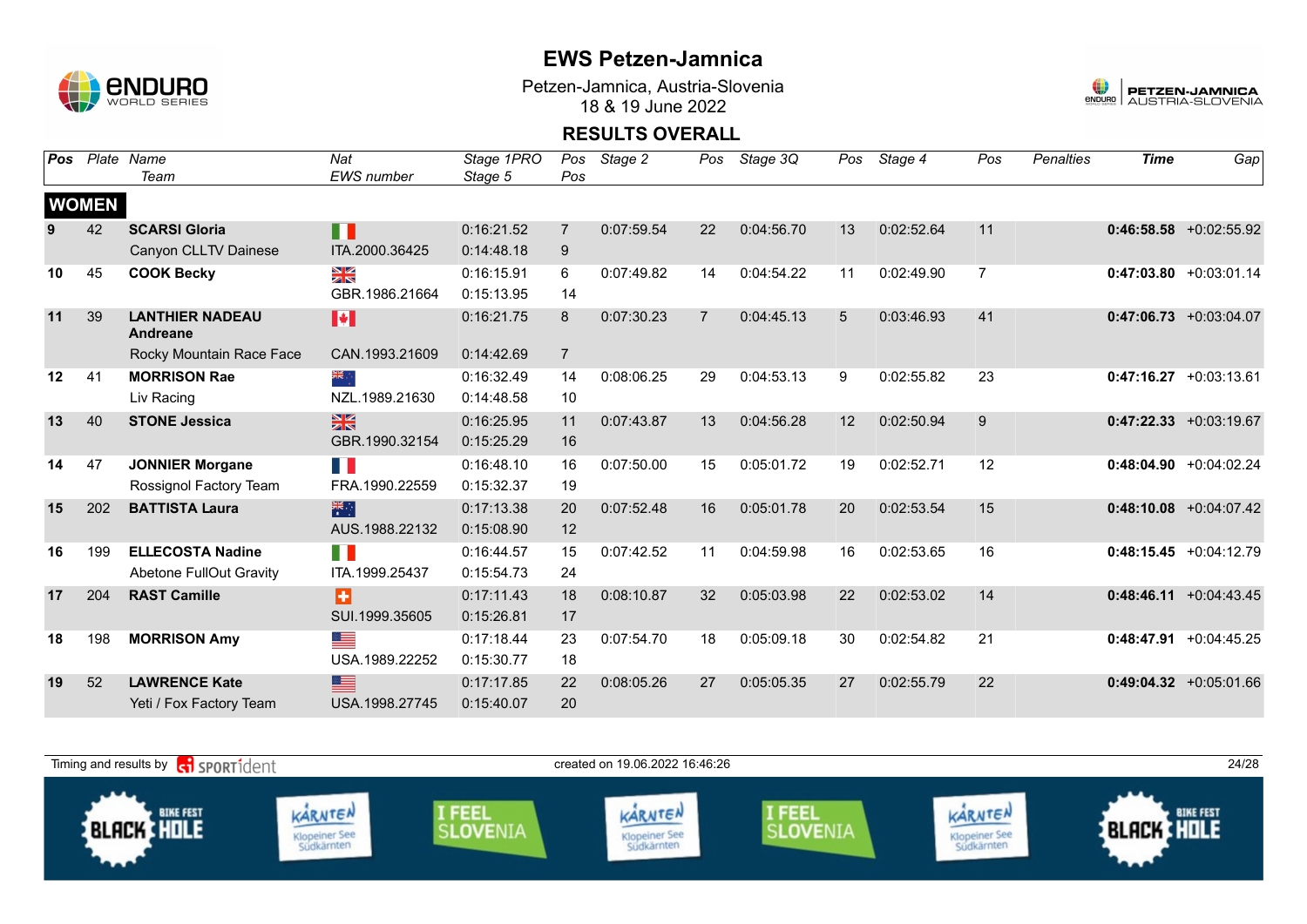

Petzen-Jamnica, Austria-Slovenia 18 & 19 June 2022



| Pos |              | Plate Name<br>Team                                          | Nat<br>EWS number                             | Stage 1PRO<br>Stage 5            | Pos<br>Pos | Stage 2                                       | Pos | Stage 3Q                         | Pos | Stage 4    | Pos                                           | <b>Penalties</b> | <b>Time</b>       | Gap                       |
|-----|--------------|-------------------------------------------------------------|-----------------------------------------------|----------------------------------|------------|-----------------------------------------------|-----|----------------------------------|-----|------------|-----------------------------------------------|------------------|-------------------|---------------------------|
|     | <b>WOMEN</b> |                                                             |                                               |                                  |            |                                               |     |                                  |     |            |                                               |                  |                   |                           |
| 20  | 205          | <b>RUTZ Lea Salome</b>                                      | ÷<br>SUI.1995.33389                           | 0:17:15.84<br>0:15:52.90         | 21<br>23   | 0:08:08.10                                    | 30  | 0:05:04.73                       | 26  | 0:02:57.22 | 24                                            |                  |                   | $0:49:18.79 + 0:05:16.13$ |
| 21  | 201          | <b>NABER Tanja</b>                                          | GER.1987.22367                                | 0:17:12.83<br>0:15:57.25         | 19<br>25   | 0:08:01.22                                    | 23  | 0:05:08.25                       | 28  | 0:03:01.27 | 31                                            |                  |                   | $0:49:20.82$ +0:05:18.16  |
| 22  | 50           | <b>BRUCHLE Veronika</b><br><b>Cube Action Team</b>          | GER.1995.22726                                | 0:17:34.83<br>0:15:49.97         | 27<br>22   | 0:08:01.72                                    | 24  | 0:05:00.07                       | 17  | 0:02:54.50 | 19                                            |                  |                   | $0:49:21.09$ +0:05:18.43  |
| 23  | 196          | <b>DUVERT Julie</b><br>Theory Racing p/b ProBikeKit         | m<br>FRA.1996.21719                           | 0:17:09.05<br>0:16:27.98         | 17<br>32   | 0:07:58.60                                    | 21  | 0:05:01.17                       | 18  | 0:02:54.05 | 18                                            |                  |                   | $0:49:30.85 +0:05:28.19$  |
| 24  | 9            | <b>WINTON Katy</b><br><b>GT Factory Racing</b>              | XK<br>GBR.1993.21730                          | 0:17:21.91<br>0:16:06.82         | 24<br>27   | 0:08:02.07                                    | 25  | 0:05:13.28                       | 34  | 0:02:58.98 | 28                                            |                  |                   | $0:49:43.06$ +0:05:40.40  |
| 25  | 207          | <b>BUREK Katarzyna</b>                                      | POL.1993.23240                                | 0:17:37.58<br>0:16:26.16         | 28<br>31   | 0:07:57.22                                    | 20  | 0:05:04.60                       | 25  | 0:02:58.34 | 27                                            |                  |                   | $0:50:03.90$ +0:06:01.24  |
| 26  | 49           | <b>STEINTHALER Hanna</b><br><b>Cube Action Team</b>         | AUT.1997.40424                                | 0:17:38.24<br>0:16:02.35         | 29<br>26   | 0:08:37.40                                    | 39  | 0:05:10.15                       | 31  | 0:03:05.71 | 35                                            |                  |                   | $0:50:33.85$ +0:06:31.19  |
| 27  | 214          | <b>MCKIRDY Angeline</b>                                     | H<br>CAN.1992.23461                           | 0:17:52.86<br>0:16:19.46         | 32<br>30   | 0:08:13.98                                    | 34  | 0:05:16.12                       | 36  | 0:03:00.38 | 29                                            |                  |                   | $0:50:42.80 + 0:06:40.14$ |
| 28  | 210          | <b>DOBNIG Yana</b><br>Team Dorrong Enduro                   | AUT.1999.22678                                | 0:18:17.31<br>0:16:09.53         | 36<br>29   | 0:08:05.28                                    | 28  | 0:05:09.03                       | 29  | 0:03:02.85 | 32                                            |                  |                   | $0:50:44.00$ +0:06:41.34  |
| 29  | 209          | <b>LONG Julia</b>                                           | H<br>CAN.1999.22029                           | 0:17:31.78<br>0:16:06.86         | 26<br>28   | 0:08:34.19                                    | 36  | 0:05:22.21                       | 39  | 0:03:08.98 | 37                                            |                  |                   | $0:50:44.02$ +0:06:41.36  |
| 30  | 200          | <b>REY Charlotte</b><br><b>Tribe Pyrenees Gravity</b>       | H.<br>FRA.2000.31025                          | 0:18:00.87<br>0:17:09.90         | 33<br>34   | 0:07:55.62                                    | 19  | 0:04:59.13                       | 15  | 0:02:57.27 | 25                                            |                  |                   | $0:51:02.79$ +0:07:00.13  |
| 31  | 48           | <b>SCHICK Lucy</b><br>Norco Factory Team                    | M<br>CAN.2000.23447                           | 0:17:42.44<br>0:17:23.48         | 30<br>36   | 0:08:13.45                                    | 33  | 0:05:10.27                       | 33  | 0:03:00.96 | 30                                            |                  |                   | $0:51:30.60$ +0:07:27.94  |
|     |              | Timing and results by <b>container that the SPORT1</b> dent |                                               |                                  |            | created on 19.06.2022 16:46:26                |     |                                  |     |            |                                               |                  |                   | 25/28                     |
|     |              | <b>BIKE FEST</b><br><b>BLACK HOLE</b>                       | KARNTEN<br><b>Klopeiner See</b><br>Südkärnten | <b>I FEEL</b><br><b>SLOVENIA</b> |            | KARNTEN<br><b>Klopeiner See</b><br>Südkärnten |     | <b>I FEEL</b><br><b>SLOVENIA</b> |     |            | KARNTEN<br><b>Klopeiner See</b><br>Südkärnten |                  | <b>BLACK HOLE</b> | <b>BIKE FEST</b>          |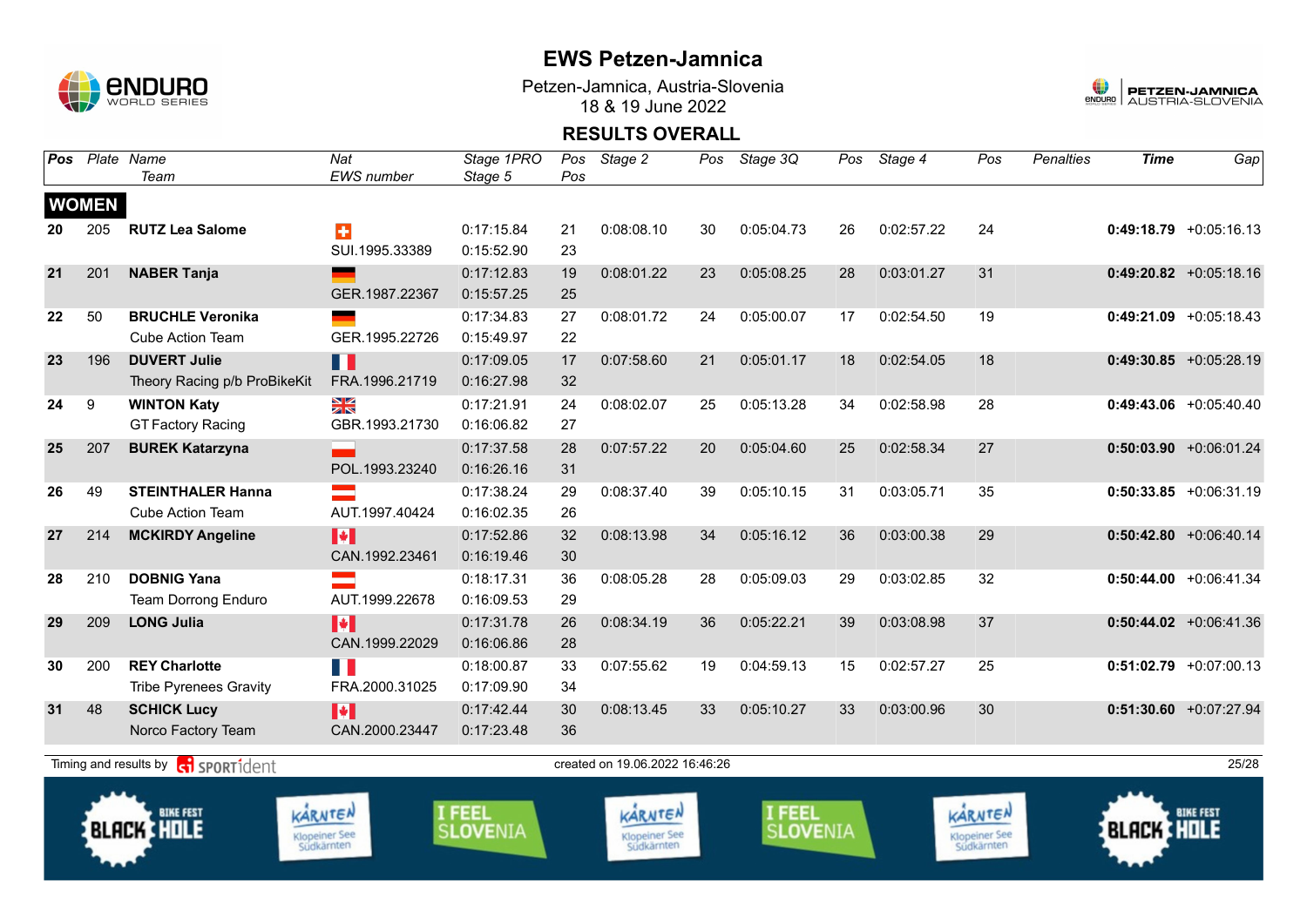

Petzen-Jamnica, Austria-Slovenia 18 & 19 June 2022



| Pos           |                | Plate Name<br>Team                          | Nat<br>EWS number                             | Stage 1PRO<br>Stage 5     | Pos<br>Pos | Stage 2                                       | Pos | Stage 3Q                  | Pos          | Stage 4    | Pos                                           | <b>Penalties</b> | <b>Time</b>       | Gap                       |
|---------------|----------------|---------------------------------------------|-----------------------------------------------|---------------------------|------------|-----------------------------------------------|-----|---------------------------|--------------|------------|-----------------------------------------------|------------------|-------------------|---------------------------|
|               | <b>WOMEN</b>   |                                             |                                               |                           |            |                                               |     |                           |              |            |                                               |                  |                   |                           |
| 32            | 212            | <b>YUSTO SANCHEZ Sara</b>                   | m.                                            | 0:18:40.51                | 38         | 0:08:02.28                                    | 26  | 0:05:15.13                | 35           | 0:02:57.44 | 26                                            |                  |                   | $0:51:40.15$ +0:07:37.49  |
|               |                |                                             | ESP.2000.39157                                | 0:16:44.79                | 33         |                                               |     |                           |              |            |                                               |                  |                   |                           |
| 33            | 206            | <b>HOVORKA Anja</b>                         | Ð                                             | 0:18:05.40                | 34         | 0:08:17.35                                    | 35  | 0:05:10.20                | 32           | 0:03:04.25 | 33                                            |                  |                   | $0:51:47.23$ +0:07:44.57  |
|               |                |                                             | SUI.1989.37532                                | 0:17:10.03                | 35         |                                               |     |                           |              |            |                                               |                  |                   |                           |
| 34            | $\overline{4}$ | <b>HARNDEN Harriet</b>                      | XX                                            | 0:23:00.32                | 41         | 0:07:28.49                                    | 6   | 0:04:45.90                | $\mathbf{7}$ | 0:02:45.45 | $\overline{4}$                                |                  |                   | $0:52:15.19$ +0:08:12.53  |
|               |                | <b>Trek Factory Racing</b>                  | GBR.2001.22819                                | 0:14:15.03                | 4          |                                               |     |                           |              |            |                                               |                  |                   |                           |
| 35            | 216            | <b>RING Filippa</b>                         | -2                                            | 0:17:22.25                | 25         | 0:08:55.93                                    | 42  | 0:05:26.56                | 41           | 0:03:13.22 | 39                                            |                  |                   | $0:53:06.25$ +0:09:03.59  |
|               |                |                                             | SWE.1990.39267                                | 0:18:08.29                | 38         |                                               |     |                           |              |            |                                               |                  |                   |                           |
| 36            | 211            | <b>DAVIDSSON Elina</b>                      | ╉═                                            | 0:18:22.60                | 37         | 0:08:43.97                                    | 40  | 0:05:30.77                | 42           | 0:03:11.92 | 38                                            |                  |                   | $0:53:16.33 +0:09:13.67$  |
|               |                |                                             | SWE.2001.38290                                | 0:17:27.07                | 37         |                                               |     |                           |              |            |                                               |                  |                   |                           |
| 37            | 46             | <b>BAUMANN Lisa</b>                         | H                                             | 0:22:07.57                | 40         | 0:08:09.20                                    | 31  | 0:05:02.63                | 21           | 0:02:53.88 | 17                                            |                  |                   | $0:53:24.75$ +0:09:22.09  |
|               |                | <b>Commencal Les Orres Team</b>             | SUI.2001.37332                                | 0:15:11.47                | 13         |                                               |     |                           |              |            |                                               |                  |                   |                           |
| 38            | 213            | <b>DILLON Sian</b>                          | $\frac{N}{N}$                                 | 0:17:52.77                | 31         | 0:08:34.56                                    | 37  | 0:05:18.40                | 37           | 0:03:07.62 | 36                                            |                  |                   | $0:53:45.25 + 0:09:42.59$ |
|               |                |                                             | GBR.1994.35457                                | 0:18:51.90                | 40         |                                               |     |                           |              |            |                                               |                  |                   |                           |
| 39            | 208            | <b>SAVELLI Irene</b>                        | n                                             | 0:18:12.85                | 35         | 0:08:36.93                                    | 38  | 0:05:21.40                | 38           | 0:03:05.56 | 34                                            |                  |                   | $0:54:08.25$ +0:10:05.59  |
|               |                |                                             | ITA.1992.22163                                | 0:18:51.51                | 39         |                                               |     |                           |              |            |                                               |                  |                   |                           |
| 40            | 215            | <b>REUTER Claire</b>                        | m.                                            | 0:19:36.15                | 39         | 0:08:55.55                                    | 41  | 0:05:25.47                | 40           | 0:03:23.70 | 40                                            |                  |                   | $0:59:09.38$ +0:15:06.72  |
|               |                |                                             | LUX.1993.37556                                | 0:21:48.51                | 41         |                                               |     |                           |              |            |                                               |                  |                   |                           |
| 41            | 44             | <b>TAYLOR Chloe</b>                         | $\frac{N}{N}$                                 | 1:15:56.33                | 42         | 0:07:52.95                                    | 17  | 0:05:04.15                | 23           | 0:02:54.50 | 19                                            | 0:03:00.00       |                   | $1:50:36.13 +1:06:33.47$  |
|               |                |                                             | GBR.1998.23462                                | 0:15:48.20                | 21         |                                               |     |                           |              |            |                                               |                  |                   |                           |
| <b>DNF</b>    | 10             | <b>RICHTER Raphaela</b>                     |                                               | 0:16:24.98                | 9          | 0:07:27.31                                    | 4   | 0:05:04.25                | 24           |            |                                               |                  |                   |                           |
|               |                | Ibis Enduro Team                            | GER.1997.25746                                |                           |            |                                               |     |                           |              |            |                                               |                  |                   |                           |
| <b>DNS</b> 51 |                | <b>WIEDENROTH Sofia</b>                     |                                               |                           |            |                                               |     |                           |              |            |                                               |                  |                   |                           |
|               |                | <b>Specialized Racing</b>                   | GER.1995.24544                                |                           |            |                                               |     |                           |              |            |                                               |                  |                   |                           |
|               |                | Timing and results by <b>c</b> o sportident |                                               |                           |            | created on 19.06.2022 16:46:26                |     |                           |              |            |                                               |                  |                   | 26/28                     |
|               |                | <b>BIKE FEST</b><br><b>BLACK HOLE</b>       | KARNTEN<br><b>Klopeiner See</b><br>Südkärnten | I FEEL<br><b>SLOVENIA</b> |            | KARNTEN<br><b>Klopeiner See</b><br>Südkärnten |     | I FEEL<br><b>SLOVENIA</b> |              |            | KARNTEN<br><b>Klopeiner See</b><br>Südkärnten |                  | <b>BLACK HOLE</b> | <b>BIKE FEST</b>          |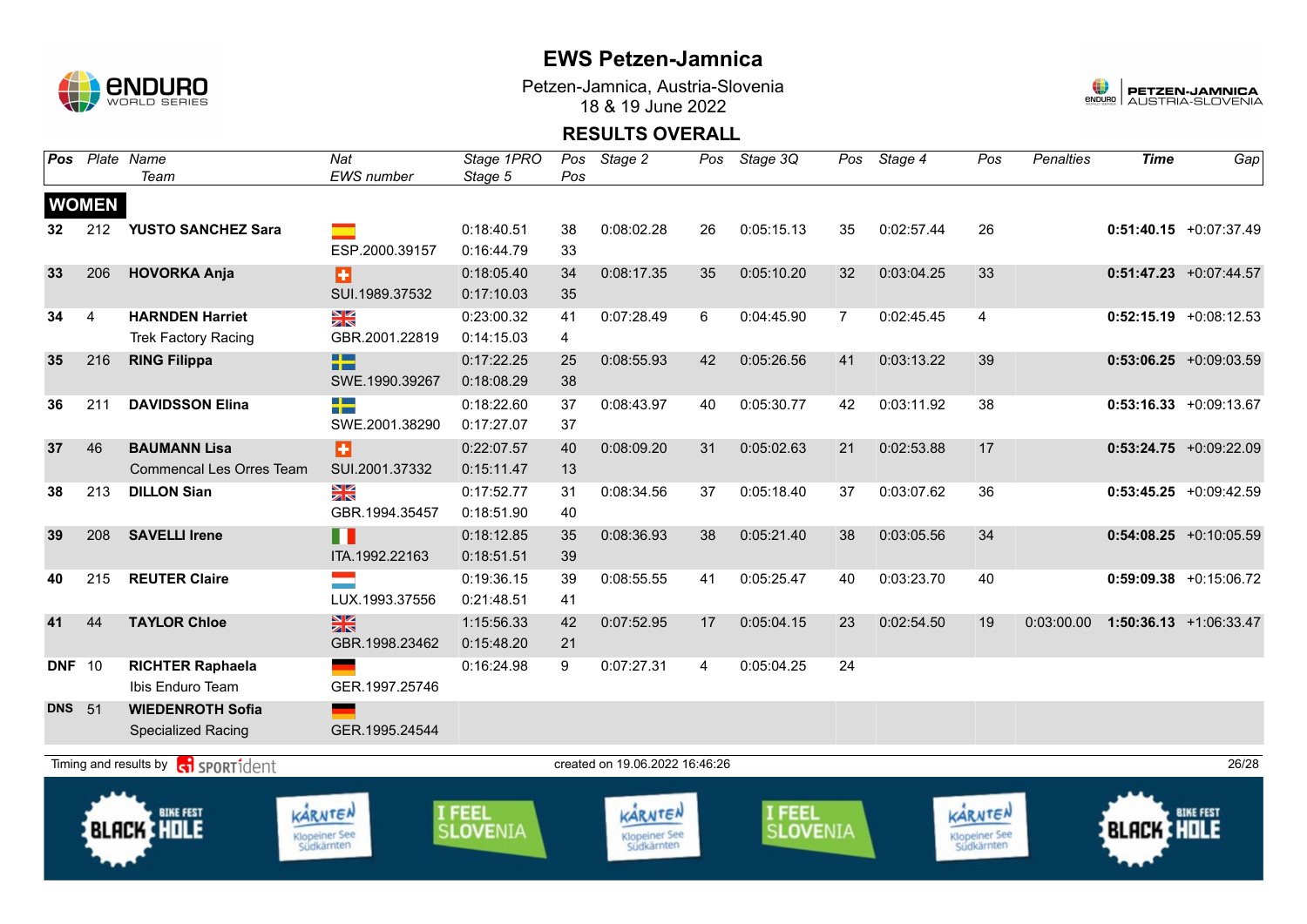

Petzen-Jamnica, Austria-Slovenia 18 & 19 June 2022



| <b>Pos</b>     |                | Plate Name<br>Team                                    | Nat<br>EWS number                       | Stage 1PRO<br>Stage 5            | Pos                              | Pos Stage 2                                   | Pos          | Stage 3Q                  | Pos            | Stage 4    | Pos                                           | <b>Penalties</b> | <b>Time</b>       | Gap                       |
|----------------|----------------|-------------------------------------------------------|-----------------------------------------|----------------------------------|----------------------------------|-----------------------------------------------|--------------|---------------------------|----------------|------------|-----------------------------------------------|------------------|-------------------|---------------------------|
|                | <b>WOMEN</b>   |                                                       |                                         |                                  |                                  |                                               |              |                           |                |            |                                               |                  |                   |                           |
| <b>DNS</b>     | 43             | <b>HENDERSON Polly</b>                                | NK<br>Ak<br>GBR.2001.22368              |                                  |                                  |                                               |              |                           |                |            |                                               |                  |                   |                           |
|                |                | <b>WOMEN   Master 35+</b>                             |                                         |                                  |                                  |                                               |              |                           |                |            |                                               |                  |                   |                           |
|                | 221            | <b>NESTLEROVA Fejola</b><br><b>Stepanka</b>           | b.                                      | 0:17:46.92                       | $\overline{1}$                   | 0:08:13.65                                    | $\mathbf{1}$ | 0:05:06.65                | $\mathbf{1}$   | 0:02:57.52 | $\overline{1}$                                |                  | 0:51:11.43        |                           |
|                |                |                                                       | CZE.1985.21761                          | 0:17:06.69                       | $\overline{1}$                   |                                               |              |                           |                |            |                                               |                  |                   |                           |
| $\mathbf{2}$   | 222            | <b>THOMSEN Sandra Bohn</b>                            | -12<br>DEN.1983.33584                   | 0:18:31.31<br>0:17:19.61         | $\overline{2}$<br>$\overline{c}$ | 0:09:07.67                                    | 4            | 0:05:32.28                | 3              | 0:03:12.31 | 3                                             |                  |                   | $0:53:43.18$ +0:02:31.75  |
| $\mathbf{3}$   | 218            | <b>FILBY Maxine</b>                                   | $\frac{N}{N}$<br>GBR.1980.36076         | 0:19:28.40<br>0:17:24.45         | 3<br>3                           | 0:09:02.09                                    | 2            | 0:05:40.18                | $\overline{4}$ | 0:03:13.57 | $\overline{4}$                                |                  |                   | $0:54:48.69$ +0:03:37.26  |
| 4              | 220            | <b>NEWELL Melissa</b>                                 | ▓<br>NZL.1979.21458                     | 0:19:31.89<br>0:18:18.22         | 4<br>4                           | 0:09:04.82                                    | 3            | 0:05:30.42                | $\overline{2}$ | 0:03:11.29 | 2                                             |                  |                   | $0:55:36.64$ +0:04:25.21  |
| 5              | 219            | <b>MCCONNELOUG Mary</b>                               | ▇<br>USA.1971.22390                     | 0:23:05.29<br>0:21:05.34         | 5<br>$\sqrt{5}$                  | 0:09:38.37                                    | 5            | 0:06:15.68                | 5              | 0:03:32.83 | 5                                             |                  |                   | $1:03:37.51 + 0:12:26.08$ |
|                |                | <b>WOMEN   Under 21</b>                               |                                         |                                  |                                  |                                               |              |                           |                |            |                                               |                  |                   |                           |
|                | 228            | <b>LAN Emmy</b><br>Norco Factory Team                 | $\blacktriangleright$<br>CAN.2004.33463 | 0:16:38.28<br>0:15:08.96         | $\overline{1}$<br>$\overline{1}$ | 0:07:59.50                                    | $\perp$      | 0:05:00.15                | $\mathbf{1}$   | 0:02:59.50 | $\perp$                                       |                  | 0:47:46.39        |                           |
| $\overline{2}$ | 224            | <b>SMRDEL Tina</b>                                    | $\bullet$<br>SLO.2005.40568             | 0:17:32.64<br>0:16:57.73         | $\overline{2}$<br>3              | 0:08:24.38                                    | 3            | 0:05:06.33                | $\overline{2}$ | 0:03:12.17 | 3                                             |                  |                   | $0:51:13.25 +0:03:26.86$  |
| $\mathbf{3}$   | 223            | <b>BOUCHER Lily</b>                                   | H<br>CAN.2004.40222                     | 0:17:57.90<br>0:16:49.22         | 3<br>$\overline{2}$              | 0:08:08.45                                    | 2            | 0:05:44.10                | 3              | 0:03:08.40 | $\overline{2}$                                |                  |                   | $0:51:48.07$ +0:04:01.68  |
|                | <b>DNF 225</b> | <b>HENRY Justine</b><br><b>Tribe Pyrenees Gravity</b> | H N<br>FRA.2003.32717                   | 0:19:50.57                       | 4                                | 0:09:23.25                                    | 4            |                           |                |            |                                               |                  |                   |                           |
|                |                | Timing and results by contract of the SPORT1 dent     |                                         |                                  |                                  | created on 19.06.2022 16:46:26                |              |                           |                |            |                                               |                  |                   | 27/28                     |
|                |                | <b>BIKE FEST</b><br><b>BLACK HOLE</b>                 | KARNTEN<br>Klopeiner See<br>Südkärnten  | <b>I FEEL</b><br><b>SLOVENIA</b> |                                  | KARNTEN<br><b>Klopeiner See</b><br>Südkärnten |              | I FEEL<br><b>SLOVENIA</b> |                |            | KARNTEN<br><b>Klopeiner See</b><br>Südkärnten |                  | <b>BLACK HOLE</b> | <b>BIKE FEST</b>          |
|                |                |                                                       |                                         |                                  |                                  |                                               |              |                           |                |            |                                               |                  |                   |                           |